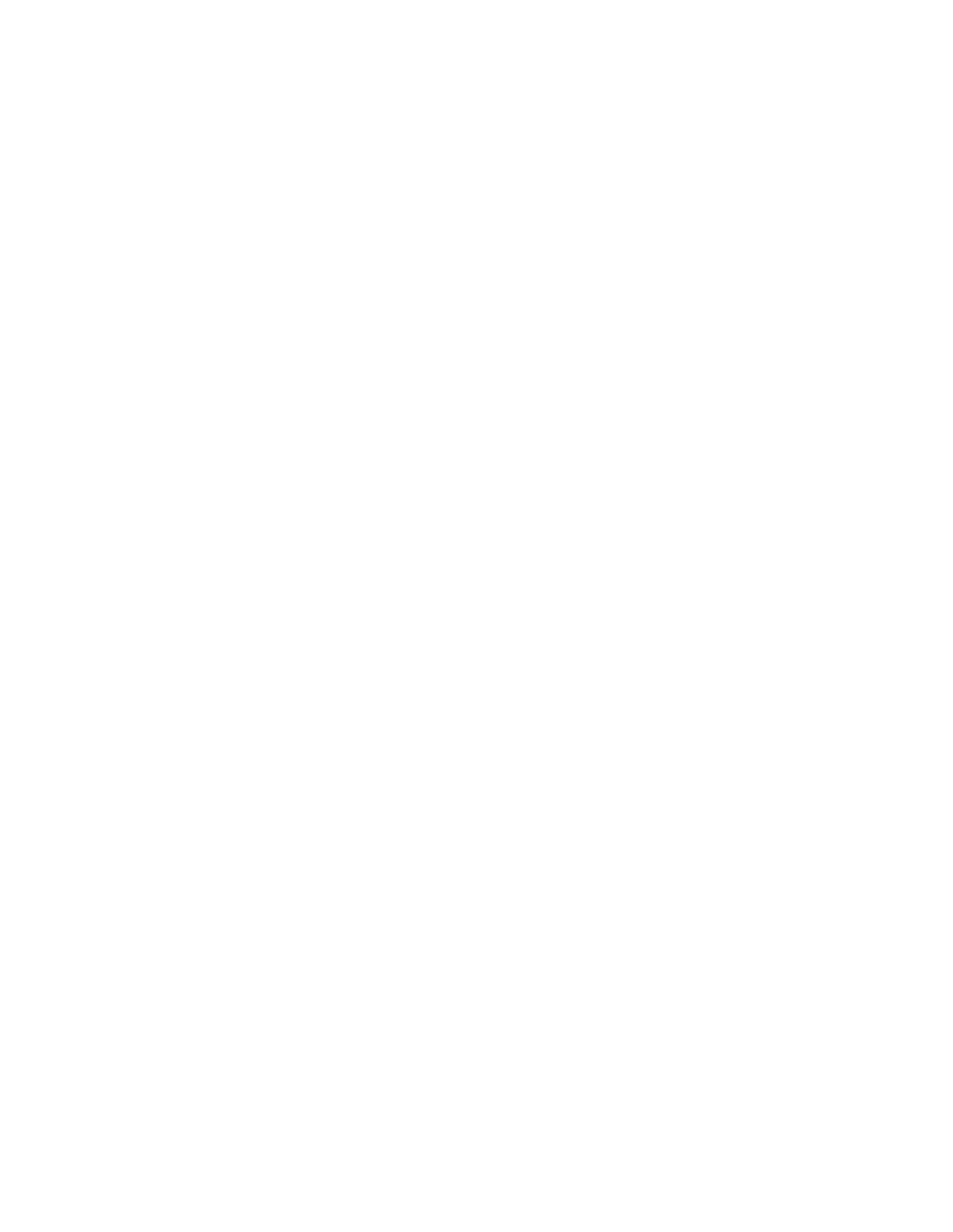

| <b>Revenue Requirement Summary</b>                    | 2014               | 2015                   | 2016               | 2017                    | 2018             | 2019                   | 2020                     | 2021                   | 2022              | 2023                           | 2024                     | 2025             |
|-------------------------------------------------------|--------------------|------------------------|--------------------|-------------------------|------------------|------------------------|--------------------------|------------------------|-------------------|--------------------------------|--------------------------|------------------|
| <b>Revenue At Existing Rates</b>                      |                    |                        |                    |                         |                  |                        |                          |                        |                   |                                |                          |                  |
| Rate Revenue                                          | \$9,478,326        | 9,788,505<br>-S        | 9,886,390<br>- S   | 9,985,254<br>-S<br>-S   | 10,085,106       | 10,185,957<br>-S       | 10,287,817<br>-S         | 10,390,695<br>-S<br>-S | 10,494,602        | 10,599,548<br>-S<br>-S         | 10,705,543               | 10,812,599<br>-S |
| <b>Other Revenues</b>                                 | 137,290            | 149,811                | 155,987            | 170,420                 | 154,572          | 163,928                | 176,065                  | 191,343                | 172,249           | 159,930                        | 172,271                  | 162,803          |
| Total                                                 | \$9,615,616        | 9,938,316<br>- Ś       | 10,042,376<br>- Ś  | 10,155,673<br>Ŝ.<br>- Ś | 10.239.678       | 10,349,885<br>S.       | 10,463,882<br>- Ś        | 10,582,038<br>-S       | 10,666,851        | 10,759,478 \$<br>- Ś           | 10,877,815 \$            | 10,975,401       |
|                                                       |                    |                        |                    |                         |                  |                        |                          |                        |                   |                                |                          |                  |
| <b>Expenses</b>                                       |                    |                        |                    |                         |                  |                        |                          |                        |                   |                                |                          |                  |
| <b>Operating Expenses</b>                             | \$5,951,994        | 6,794,662<br>-Ŝ<br>- S | 6,973,192          | 7,180,690<br>-S         | 7,395,090        | 7,616,640<br>-Ś.<br>-S | 7,845,596                | 8,082,223<br>-S<br>-S  | 8,326,796         | 8,579,604<br>-S<br>- S         | 8,840,942                | 9,111,121<br>- Ś |
| <b>Debt Service</b>                                   | 2,329,746          | 2,290,070              | 2,334,065          | 1,672,971               | 1,129,761        | 1,123,808              | 671,177                  | 374,006                | 373,881           | 377,541                        | 375,594                  | 378,241          |
| System Reinvestment Funding                           |                    |                        |                    |                         |                  |                        | $\overline{\phantom{a}}$ | 1,970,256              | 1,937,859         | 2,054,257                      | 2,112,087                | 2,144,419        |
| Rate-Funded Capital                                   |                    |                        | 1,371,732          | 8,061,044               | 2,934,068        | 2,483,592              | 2,820,475                | 8,028,896              | 6,985,631         | 2,094,267                      | 6,590,188                | 3,819,330        |
| <b>Reserve Funding</b>                                |                    |                        |                    |                         |                  |                        |                          |                        |                   |                                |                          |                  |
| Total                                                 | \$8,281,740        | $9,084,732$ \$<br>- S  | 10,678,988         | 16,914,705<br>-S        | 11,458,919<br>-S | 11,224,040<br>S.       | 11,337,249<br>-S         | 18,455,381<br>-S<br>-S | 17,624,168        | 13,105,669<br>- \$<br>s.       | 17,918,811 \$            | 15,453,110       |
| <b>Net Cash Flow At Existing Rates</b>                | \$1,333,876<br>- S | 853,583                | (636.612)          | (6.759.032)             | (1.219.241)      | $(874, 155)$ \$        | (873, 367)               | (7,873,343)            | (6,957,317)       | $(2,346,191)$ \$               | (7,040,996)              | (4,477,709)      |
| <b>Annual Rate Adjustment Implemented</b>             |                    |                        |                    | 3.00%                   | 3.00%            | 3.00%                  |                          |                        |                   | 2.00%                          | 2.00%                    | 0.00%            |
| Bimonthly Residential Bill @ 8 ccf                    | 0.00%<br>\$113.23  | 0.00%<br>\$116.36      | 21.00%<br>\$140.80 | \$145.02                | \$149.37         | \$153.85               | 3.00%<br>\$158.47        | 3.00%<br>\$163.22      | 3.00%<br>\$168.12 | \$171.48                       | \$174.91                 | \$174.91         |
|                                                       |                    |                        |                    |                         |                  |                        |                          |                        |                   |                                |                          |                  |
| Net Cash Flow After Rate Adjustments                  | \$1,342,149        | 859.012                | 1.574.281          | (4,537,097)<br>-S       | 1,364,967        | 2,154,486              | 2,780,007                | (4,097,199)            | (2,745,113)       | 2,184,362<br>S.                | (2, 180, 568)            | 431,304<br>-Ś    |
| Coverage Ratio Realized After Rate Adjustments        | 2.32               | 2.01                   | 3.46               | 4.50                    | 5.38             | 6.00                   | 17.53                    | 18.57                  | 19.36             | 19.61                          | 20.23                    | 19.78            |
| Coverage Ratio Required                               | 1.20               | 1.20                   | 1.20               | 1.20                    | 1.20             | 1.20                   | 1.20                     | 1.20                   | 1.20              | 1.20                           | 1.20                     | 1.20             |
| <b>Ending Operating Fund Balance</b>                  | \$2,919,196        | 2,674,110<br>-S        | 5,295,854          | 1,858,756<br>-S         | 3,459,812        | 5,614,298              | 8,394,306                | 4,297,107              | 1,551,994         | 3,736,356<br>- S               | 1,555,788                | 1,987,092<br>-S  |
| <b>Equivalent Days of Operating Expenses</b>          | 179 Days           | 144 Days               | 277 Days           | 94 Days                 | 171 Days         | 269 Days               | 391 Days                 | 194 Days               | 68 Days           | 159 Days                       | 64 Days                  | 80 Days          |
| Minimum Balance (Days of Operating Expenses)          | 60 Days            | 60 Days                | 60 Days            | 60 Days                 | 60 Days          | 60 Days                | 60 Days                  | 60 Days                | 60 Days           | 60 Days                        | 60 Days                  | 60 Days          |
|                                                       |                    |                        |                    |                         |                  |                        |                          |                        |                   |                                |                          |                  |
| <b>Summary of Capital Fund Projections</b>            | 2014               | 2015                   | 2016               | 2017                    | 2018             | 2019                   | 2020                     | 2021                   | 2022              | 2023                           | 2024                     | 2025             |
|                                                       |                    |                        |                    |                         |                  |                        |                          |                        |                   |                                |                          |                  |
| <b>Beginning Balance</b>                              | \$10,466,924       | 11.414.938<br>$\zeta$  | 4,588,896<br>-S    | - Ś<br>$\sim$           |                  | $-5$<br>$-S$           | $\sim$                   | - Ś<br>-S<br>$\sim$    | 1.970.256         | 1,937,859<br>$\varsigma$<br>-S | 2,054,257                | 2,112,087<br>S.  |
| Plus: Interest Earnings                               | 52,335             | 57,075                 | 22,944             |                         |                  | ×.                     | $\overline{\phantom{a}}$ |                        | 9,851             | 9,689                          | 10,271                   | 10,560           |
| Plus: Transfer from Operating Fund                    |                    |                        |                    |                         |                  |                        |                          |                        |                   |                                | $\overline{\phantom{a}}$ |                  |
| Plus: System Development Charges                      | 788,677            | 630,958                | 637,268            | 643,640                 | 650,077          | 656,577                | 663,143                  | 669,775                | 676,472           | 683,237                        | 690,069                  | 696,970          |
| Plus: System Reinvestment Funding                     |                    |                        | ٠                  |                         |                  |                        | $\overline{\phantom{a}}$ | 1,970,256              | 1,937,859         | 2,054,257                      | 2,112,087                | 2,144,419        |
| Plus: Direct Rate Funding for Capital Projects        |                    |                        | 1,371,732          | 8,061,044               | 2,934,068        | 2,483,592              | 2,820,475                | 8,028,896              | 6,985,631         | 2,094,267                      | 6,590,188                | 3,819,330        |
| Plus: Proceeds from New Public Works Trust Fund Loans |                    |                        |                    | ٠                       |                  |                        |                          |                        |                   |                                | $\sim$                   |                  |
| Plus: Proceeds from New Revenue Bonds                 |                    |                        |                    |                         |                  |                        |                          |                        |                   |                                |                          |                  |
| Less: Capital Project Expenditures                    |                    | (7,514,074)            | (6,620,840)        | (8,704,685)             | (3,584,145)      | (3, 140, 170)          | (3,483,619)              | (8,698,671)            | (9,642,211)       | (4,725,052)                    | (9, 344, 786)            | (6,638,947)      |
| <b>Ending Balance</b>                                 | \$11,307,935       | 4,588,896<br>-Ś        | - \$               | -S<br>$\sim$            |                  | - Ś<br>-Ś              |                          | 1,970,256              | 1,937,859         | 2,054,257                      | 2,112,087                | 2,144,419        |
| Minimum Balance                                       | Ŝ.                 | - Ś<br>$\sim$          | - \$               | $\sim$                  |                  | - \$<br>- \$           | $\sim$                   | $\mathsf{S}$<br>$\sim$ | $\sim$            | -Ś<br>- \$                     | $\sim$                   | <sup>5</sup>     |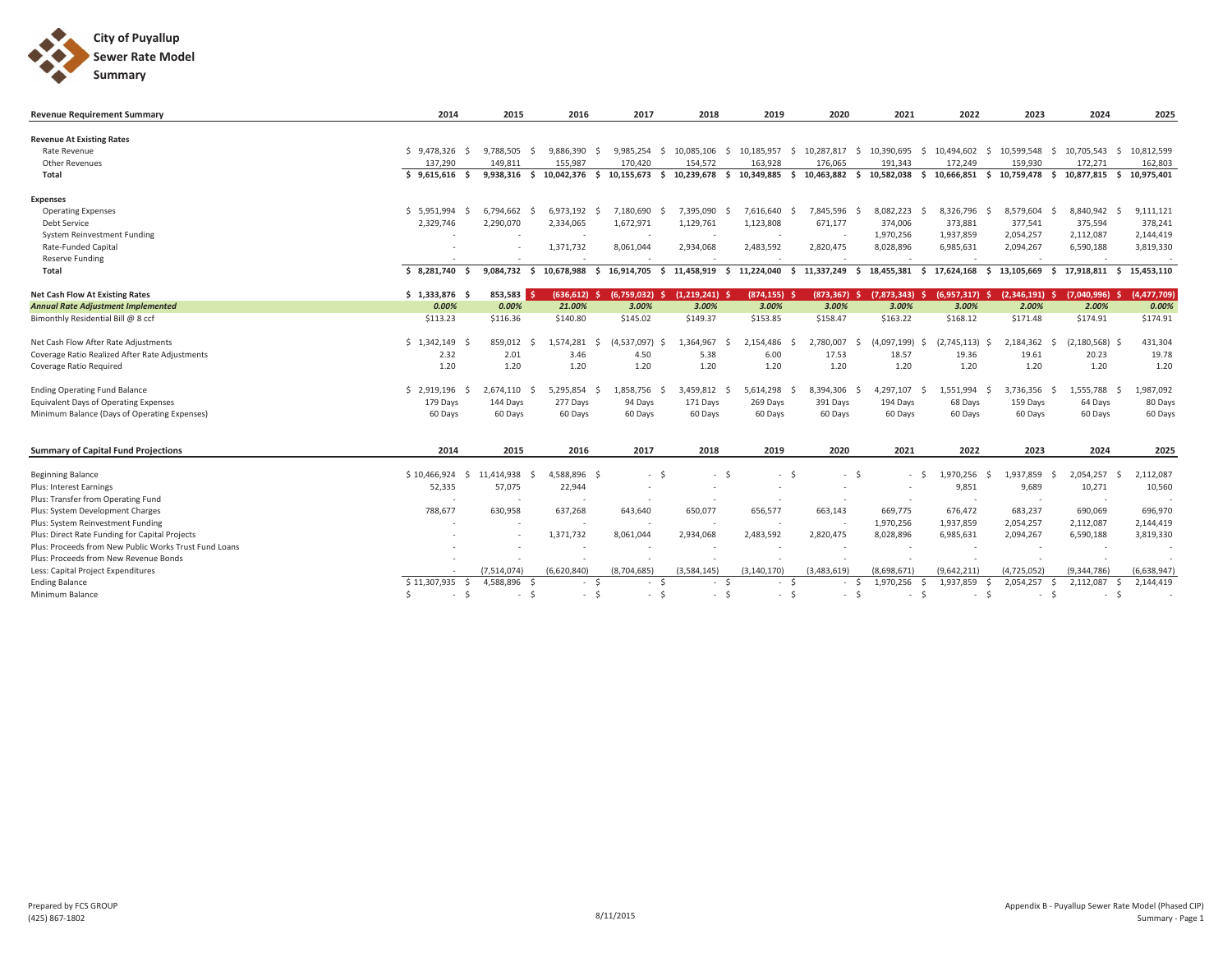

| 200,000<br>824,000 \$<br>Pipe Replacement - 9th Ave NE / 4th Ave NE<br>- \$<br>$-5$<br><sup>\$</sup><br>- S<br>- S<br>- S<br>- S<br>- S<br>- S<br>- S<br>Pipe Replacement - East Main, 23rd St SE to Riverside LS<br>660,000<br>Pipe Replacement - 3rd St SE, Between 7th Ave SE & 9th Ave SE<br>340,000<br>Pipe Replacement - Tacoma Road E, Between 23rd & Tacoma Street<br>210,000<br>854,900<br>Fruitland Ave Sewer Main Extension - W Pioneer Way to 9th Ave SW<br>139,050<br>1,055,596<br>Fruitland Ave Sewer Main Extension - 9th Ave SW to 85th St E<br>123,806<br>927,419<br>144,909<br>Fruitland Ave Sewer Main Extension - 85th St E to to 96th St E<br>1,116,439<br>Small Pumping Station to Pump to Fruitland Ave Trunk Line<br>150,706<br>1,074,647<br>Small Pumping Station to Pump to Fruitland Ave Trunk Line<br>155,227<br>1,205,276<br>Gravity Upsize - 10 and 12-Inch to 15-Inch, SR-512 Crossing - S. Meridian to 5th St SW<br>155,227<br>1,180,679<br>Re-Route Gravity Sewer Main North of Lowe's/Abandon Bradley Lake Line<br>919,420<br>174,836<br>Re-Route Gravity System to Alleviate Accessibility Issues In Downstream Wetland<br>Gravity Upsize - 10 and 12-Inch to 15-Inch, W Pioneer Way 18th St SW to 12th St NW<br>1,671,673<br>Relay 36-Inch Gravity Due to Adverse Slope Issues - 14th St SW / 9th Ave SW<br>1,076,755<br>Elimination of S. Hill Mall LS (LS 6)<br>500,000<br>Gravity Upsize - 24-Inch to 36-Inch - 9th Ave SW Between 14th St SW & 9th St SW<br>1,119,185<br>1,152,761<br>Gravity Upsize - 24-Inch to 36-Inch - 9th Ave SW Between 9th St SW & 5th St SW<br>1,525,044<br>202,989<br>Gravity Upsize - 24-Inch to 36-Inch - 5th St SW / 7th Ave SW<br>274,002<br>Gravity Upsize - 10 and 12-Inch, 28th St SE Between Marwood Dr & Shaw Road<br>Gravity Upsize - 12 and 18-Inch, 5th St SW Between 9th Ave SW and Fairgrounds<br>717,625<br>Replace Aging Pipe Across Clark's Creek - 7th Ave SW Bridge Crossing<br>Aging Pipe Replacement Program<br>795,675<br>819,545<br>844,132<br>869,456<br>895,539<br>922,405<br>950,078<br>978,580<br>Gravity Upsize - 18-Inch to 24-Inch - 5th St SE Between E Pioneer & 4th Ave SE<br>704,491<br>Gravity Upsize - 36-Inch to 42-Inch - 14th St SW / 9th Ave SW<br>2,336,760<br>Gravity Upsize - 8-Inch to 12-Inch - Shaw Road Between 31st Ave SE & 26th Ave SE<br>1,292,105<br>Gravity Upsize - 24-Inch to 36-Inch - 13th Ave NW Between 18th St NW & 15th St NW<br>1,604,871<br>Gravity Upsize - 24-Inch to 36-Inch - 9th Ave NW / 8th St NW<br>Gravity Upsize - 8-Inch to 12-Inch - Shaw Road Between 23rd Ave SE & Dunhill Lane<br>Gravity Upsize - 8-Inch to 12-Inch - 24th St Place SE Between 20th Ave SE & 12th Ave SE<br>Gravity Upsize - 24-Inch to 36-Inch - Fairgrounds Between Fairview Drive & 5th St SW<br>Cherokee Pump Station (#34) Replacement<br>690,000<br>Riverside Pump Station (#24) Improvements<br>750,000<br>4th and River Road (#4) Pump Station Improvements<br>212,180<br>1,617,236<br>North Levee Pump Station (#5) Improvements<br>1,205,993<br>Clarks Creek Pump Station (#25) Replacement<br>720,326<br>720,326<br>Candlewood Pump Station (#26) Replacement<br>597,026<br>Costco Pump Station (#10) Upgrades<br>WWTP - Aging Equipment Replacement<br>500.000<br>515.000<br>530,450<br>546.364<br>562,754<br>579,637<br>250,000<br>WWTP - Vactor Unloading Station<br>WWTP - Outfall Header Cleaning/Diffuser Replacement<br>150,000<br>WWTP - Flood Wall<br>300,000<br>WWTP - Biosolids Dewatering Improvements Project<br>2,854,594<br>3,090,000<br>WWTP - Construction Engineering Dewatering Project @ 10%<br>109,480<br>103,000<br>WWTP Facility Plan<br>231,750<br>WWTP - Replace Aeration Blower<br>399,640<br>WWTP - Replace Grit Removal Equipment<br>318,270<br>WWTP - Replace UV Disinfection System<br>2,333,980<br>WWTP - New Headworks Odor System<br>212,180<br>WWTP - Replace Non-Potable Water Pump System<br>63,654<br>WWTP - Additional Anaerobic Digester<br>WWTP - Effluent Cloth Disc Filters<br>3,182,700<br>WWTP - Replace Generator Building Blowers<br>98,345<br>WWTP - Replace PLC-Based Control & SCADA System<br>327,818<br>WWTP - Replace Influent Screw Pumps<br>1,352,861<br>56,275<br>WWTP - Primary Clarifier #1 & #2 New Drives<br>WWTP - Primary Clarifier #1 Through 4 New Flights<br>90,041<br>WWTP - Aeration Basin Discharge Channel Mixing<br>22,510<br>WWTP - Additional Secondary Clarifier<br>5,769,707<br>WWTP - Replacement of Influent Sluice Gates<br>231,855<br>WWTP - Replace Sturctural I-Beams in Aeration Selector Zones<br>289,819<br>WWTP - Replace all Aeration Basin Air Line Knee Braces<br>289,819<br>WWTP - Miscellaneous Valve Replacements<br>253,354 | Projected Capital Expenditures By Project | 2014 | 2015 | 2016 | 2017 | 2018 | 2019 | 2020 | 2021 | 2022 | 2023 | 2024 | 2025      |
|---------------------------------------------------------------------------------------------------------------------------------------------------------------------------------------------------------------------------------------------------------------------------------------------------------------------------------------------------------------------------------------------------------------------------------------------------------------------------------------------------------------------------------------------------------------------------------------------------------------------------------------------------------------------------------------------------------------------------------------------------------------------------------------------------------------------------------------------------------------------------------------------------------------------------------------------------------------------------------------------------------------------------------------------------------------------------------------------------------------------------------------------------------------------------------------------------------------------------------------------------------------------------------------------------------------------------------------------------------------------------------------------------------------------------------------------------------------------------------------------------------------------------------------------------------------------------------------------------------------------------------------------------------------------------------------------------------------------------------------------------------------------------------------------------------------------------------------------------------------------------------------------------------------------------------------------------------------------------------------------------------------------------------------------------------------------------------------------------------------------------------------------------------------------------------------------------------------------------------------------------------------------------------------------------------------------------------------------------------------------------------------------------------------------------------------------------------------------------------------------------------------------------------------------------------------------------------------------------------------------------------------------------------------------------------------------------------------------------------------------------------------------------------------------------------------------------------------------------------------------------------------------------------------------------------------------------------------------------------------------------------------------------------------------------------------------------------------------------------------------------------------------------------------------------------------------------------------------------------------------------------------------------------------------------------------------------------------------------------------------------------------------------------------------------------------------------------------------------------------------------------------------------------------------------------------------------------------------------------------------------------------------------------------------------------------------------------------------------------------------------------------------------------------------------------------------------------------------------------------------------------------------------------------------------------------------------------------------------------------------------------------------------------------------------------------------------------------------------------------------------------------------------------------------------------------------------------------------------------------------------------------------------------------------------------------------------------------------------------------------------------------------------------------------------------------------------------------------------------------------------------------------------------------------------------------------------------------------------------------------------------------------------------------------------------------------------------------------------------------------------|-------------------------------------------|------|------|------|------|------|------|------|------|------|------|------|-----------|
|                                                                                                                                                                                                                                                                                                                                                                                                                                                                                                                                                                                                                                                                                                                                                                                                                                                                                                                                                                                                                                                                                                                                                                                                                                                                                                                                                                                                                                                                                                                                                                                                                                                                                                                                                                                                                                                                                                                                                                                                                                                                                                                                                                                                                                                                                                                                                                                                                                                                                                                                                                                                                                                                                                                                                                                                                                                                                                                                                                                                                                                                                                                                                                                                                                                                                                                                                                                                                                                                                                                                                                                                                                                                                                                                                                                                                                                                                                                                                                                                                                                                                                                                                                                                                                                                                                                                                                                                                                                                                                                                                                                                                                                                                                                                                   |                                           |      |      |      |      |      |      |      |      |      |      |      |           |
|                                                                                                                                                                                                                                                                                                                                                                                                                                                                                                                                                                                                                                                                                                                                                                                                                                                                                                                                                                                                                                                                                                                                                                                                                                                                                                                                                                                                                                                                                                                                                                                                                                                                                                                                                                                                                                                                                                                                                                                                                                                                                                                                                                                                                                                                                                                                                                                                                                                                                                                                                                                                                                                                                                                                                                                                                                                                                                                                                                                                                                                                                                                                                                                                                                                                                                                                                                                                                                                                                                                                                                                                                                                                                                                                                                                                                                                                                                                                                                                                                                                                                                                                                                                                                                                                                                                                                                                                                                                                                                                                                                                                                                                                                                                                                   |                                           |      |      |      |      |      |      |      |      |      |      | $-5$ |           |
|                                                                                                                                                                                                                                                                                                                                                                                                                                                                                                                                                                                                                                                                                                                                                                                                                                                                                                                                                                                                                                                                                                                                                                                                                                                                                                                                                                                                                                                                                                                                                                                                                                                                                                                                                                                                                                                                                                                                                                                                                                                                                                                                                                                                                                                                                                                                                                                                                                                                                                                                                                                                                                                                                                                                                                                                                                                                                                                                                                                                                                                                                                                                                                                                                                                                                                                                                                                                                                                                                                                                                                                                                                                                                                                                                                                                                                                                                                                                                                                                                                                                                                                                                                                                                                                                                                                                                                                                                                                                                                                                                                                                                                                                                                                                                   |                                           |      |      |      |      |      |      |      |      |      |      |      |           |
|                                                                                                                                                                                                                                                                                                                                                                                                                                                                                                                                                                                                                                                                                                                                                                                                                                                                                                                                                                                                                                                                                                                                                                                                                                                                                                                                                                                                                                                                                                                                                                                                                                                                                                                                                                                                                                                                                                                                                                                                                                                                                                                                                                                                                                                                                                                                                                                                                                                                                                                                                                                                                                                                                                                                                                                                                                                                                                                                                                                                                                                                                                                                                                                                                                                                                                                                                                                                                                                                                                                                                                                                                                                                                                                                                                                                                                                                                                                                                                                                                                                                                                                                                                                                                                                                                                                                                                                                                                                                                                                                                                                                                                                                                                                                                   |                                           |      |      |      |      |      |      |      |      |      |      |      |           |
|                                                                                                                                                                                                                                                                                                                                                                                                                                                                                                                                                                                                                                                                                                                                                                                                                                                                                                                                                                                                                                                                                                                                                                                                                                                                                                                                                                                                                                                                                                                                                                                                                                                                                                                                                                                                                                                                                                                                                                                                                                                                                                                                                                                                                                                                                                                                                                                                                                                                                                                                                                                                                                                                                                                                                                                                                                                                                                                                                                                                                                                                                                                                                                                                                                                                                                                                                                                                                                                                                                                                                                                                                                                                                                                                                                                                                                                                                                                                                                                                                                                                                                                                                                                                                                                                                                                                                                                                                                                                                                                                                                                                                                                                                                                                                   |                                           |      |      |      |      |      |      |      |      |      |      |      |           |
|                                                                                                                                                                                                                                                                                                                                                                                                                                                                                                                                                                                                                                                                                                                                                                                                                                                                                                                                                                                                                                                                                                                                                                                                                                                                                                                                                                                                                                                                                                                                                                                                                                                                                                                                                                                                                                                                                                                                                                                                                                                                                                                                                                                                                                                                                                                                                                                                                                                                                                                                                                                                                                                                                                                                                                                                                                                                                                                                                                                                                                                                                                                                                                                                                                                                                                                                                                                                                                                                                                                                                                                                                                                                                                                                                                                                                                                                                                                                                                                                                                                                                                                                                                                                                                                                                                                                                                                                                                                                                                                                                                                                                                                                                                                                                   |                                           |      |      |      |      |      |      |      |      |      |      |      |           |
|                                                                                                                                                                                                                                                                                                                                                                                                                                                                                                                                                                                                                                                                                                                                                                                                                                                                                                                                                                                                                                                                                                                                                                                                                                                                                                                                                                                                                                                                                                                                                                                                                                                                                                                                                                                                                                                                                                                                                                                                                                                                                                                                                                                                                                                                                                                                                                                                                                                                                                                                                                                                                                                                                                                                                                                                                                                                                                                                                                                                                                                                                                                                                                                                                                                                                                                                                                                                                                                                                                                                                                                                                                                                                                                                                                                                                                                                                                                                                                                                                                                                                                                                                                                                                                                                                                                                                                                                                                                                                                                                                                                                                                                                                                                                                   |                                           |      |      |      |      |      |      |      |      |      |      |      |           |
|                                                                                                                                                                                                                                                                                                                                                                                                                                                                                                                                                                                                                                                                                                                                                                                                                                                                                                                                                                                                                                                                                                                                                                                                                                                                                                                                                                                                                                                                                                                                                                                                                                                                                                                                                                                                                                                                                                                                                                                                                                                                                                                                                                                                                                                                                                                                                                                                                                                                                                                                                                                                                                                                                                                                                                                                                                                                                                                                                                                                                                                                                                                                                                                                                                                                                                                                                                                                                                                                                                                                                                                                                                                                                                                                                                                                                                                                                                                                                                                                                                                                                                                                                                                                                                                                                                                                                                                                                                                                                                                                                                                                                                                                                                                                                   |                                           |      |      |      |      |      |      |      |      |      |      |      |           |
|                                                                                                                                                                                                                                                                                                                                                                                                                                                                                                                                                                                                                                                                                                                                                                                                                                                                                                                                                                                                                                                                                                                                                                                                                                                                                                                                                                                                                                                                                                                                                                                                                                                                                                                                                                                                                                                                                                                                                                                                                                                                                                                                                                                                                                                                                                                                                                                                                                                                                                                                                                                                                                                                                                                                                                                                                                                                                                                                                                                                                                                                                                                                                                                                                                                                                                                                                                                                                                                                                                                                                                                                                                                                                                                                                                                                                                                                                                                                                                                                                                                                                                                                                                                                                                                                                                                                                                                                                                                                                                                                                                                                                                                                                                                                                   |                                           |      |      |      |      |      |      |      |      |      |      |      |           |
|                                                                                                                                                                                                                                                                                                                                                                                                                                                                                                                                                                                                                                                                                                                                                                                                                                                                                                                                                                                                                                                                                                                                                                                                                                                                                                                                                                                                                                                                                                                                                                                                                                                                                                                                                                                                                                                                                                                                                                                                                                                                                                                                                                                                                                                                                                                                                                                                                                                                                                                                                                                                                                                                                                                                                                                                                                                                                                                                                                                                                                                                                                                                                                                                                                                                                                                                                                                                                                                                                                                                                                                                                                                                                                                                                                                                                                                                                                                                                                                                                                                                                                                                                                                                                                                                                                                                                                                                                                                                                                                                                                                                                                                                                                                                                   |                                           |      |      |      |      |      |      |      |      |      |      |      |           |
|                                                                                                                                                                                                                                                                                                                                                                                                                                                                                                                                                                                                                                                                                                                                                                                                                                                                                                                                                                                                                                                                                                                                                                                                                                                                                                                                                                                                                                                                                                                                                                                                                                                                                                                                                                                                                                                                                                                                                                                                                                                                                                                                                                                                                                                                                                                                                                                                                                                                                                                                                                                                                                                                                                                                                                                                                                                                                                                                                                                                                                                                                                                                                                                                                                                                                                                                                                                                                                                                                                                                                                                                                                                                                                                                                                                                                                                                                                                                                                                                                                                                                                                                                                                                                                                                                                                                                                                                                                                                                                                                                                                                                                                                                                                                                   |                                           |      |      |      |      |      |      |      |      |      |      |      |           |
|                                                                                                                                                                                                                                                                                                                                                                                                                                                                                                                                                                                                                                                                                                                                                                                                                                                                                                                                                                                                                                                                                                                                                                                                                                                                                                                                                                                                                                                                                                                                                                                                                                                                                                                                                                                                                                                                                                                                                                                                                                                                                                                                                                                                                                                                                                                                                                                                                                                                                                                                                                                                                                                                                                                                                                                                                                                                                                                                                                                                                                                                                                                                                                                                                                                                                                                                                                                                                                                                                                                                                                                                                                                                                                                                                                                                                                                                                                                                                                                                                                                                                                                                                                                                                                                                                                                                                                                                                                                                                                                                                                                                                                                                                                                                                   |                                           |      |      |      |      |      |      |      |      |      |      |      |           |
|                                                                                                                                                                                                                                                                                                                                                                                                                                                                                                                                                                                                                                                                                                                                                                                                                                                                                                                                                                                                                                                                                                                                                                                                                                                                                                                                                                                                                                                                                                                                                                                                                                                                                                                                                                                                                                                                                                                                                                                                                                                                                                                                                                                                                                                                                                                                                                                                                                                                                                                                                                                                                                                                                                                                                                                                                                                                                                                                                                                                                                                                                                                                                                                                                                                                                                                                                                                                                                                                                                                                                                                                                                                                                                                                                                                                                                                                                                                                                                                                                                                                                                                                                                                                                                                                                                                                                                                                                                                                                                                                                                                                                                                                                                                                                   |                                           |      |      |      |      |      |      |      |      |      |      |      |           |
|                                                                                                                                                                                                                                                                                                                                                                                                                                                                                                                                                                                                                                                                                                                                                                                                                                                                                                                                                                                                                                                                                                                                                                                                                                                                                                                                                                                                                                                                                                                                                                                                                                                                                                                                                                                                                                                                                                                                                                                                                                                                                                                                                                                                                                                                                                                                                                                                                                                                                                                                                                                                                                                                                                                                                                                                                                                                                                                                                                                                                                                                                                                                                                                                                                                                                                                                                                                                                                                                                                                                                                                                                                                                                                                                                                                                                                                                                                                                                                                                                                                                                                                                                                                                                                                                                                                                                                                                                                                                                                                                                                                                                                                                                                                                                   |                                           |      |      |      |      |      |      |      |      |      |      |      |           |
|                                                                                                                                                                                                                                                                                                                                                                                                                                                                                                                                                                                                                                                                                                                                                                                                                                                                                                                                                                                                                                                                                                                                                                                                                                                                                                                                                                                                                                                                                                                                                                                                                                                                                                                                                                                                                                                                                                                                                                                                                                                                                                                                                                                                                                                                                                                                                                                                                                                                                                                                                                                                                                                                                                                                                                                                                                                                                                                                                                                                                                                                                                                                                                                                                                                                                                                                                                                                                                                                                                                                                                                                                                                                                                                                                                                                                                                                                                                                                                                                                                                                                                                                                                                                                                                                                                                                                                                                                                                                                                                                                                                                                                                                                                                                                   |                                           |      |      |      |      |      |      |      |      |      |      |      |           |
|                                                                                                                                                                                                                                                                                                                                                                                                                                                                                                                                                                                                                                                                                                                                                                                                                                                                                                                                                                                                                                                                                                                                                                                                                                                                                                                                                                                                                                                                                                                                                                                                                                                                                                                                                                                                                                                                                                                                                                                                                                                                                                                                                                                                                                                                                                                                                                                                                                                                                                                                                                                                                                                                                                                                                                                                                                                                                                                                                                                                                                                                                                                                                                                                                                                                                                                                                                                                                                                                                                                                                                                                                                                                                                                                                                                                                                                                                                                                                                                                                                                                                                                                                                                                                                                                                                                                                                                                                                                                                                                                                                                                                                                                                                                                                   |                                           |      |      |      |      |      |      |      |      |      |      |      |           |
|                                                                                                                                                                                                                                                                                                                                                                                                                                                                                                                                                                                                                                                                                                                                                                                                                                                                                                                                                                                                                                                                                                                                                                                                                                                                                                                                                                                                                                                                                                                                                                                                                                                                                                                                                                                                                                                                                                                                                                                                                                                                                                                                                                                                                                                                                                                                                                                                                                                                                                                                                                                                                                                                                                                                                                                                                                                                                                                                                                                                                                                                                                                                                                                                                                                                                                                                                                                                                                                                                                                                                                                                                                                                                                                                                                                                                                                                                                                                                                                                                                                                                                                                                                                                                                                                                                                                                                                                                                                                                                                                                                                                                                                                                                                                                   |                                           |      |      |      |      |      |      |      |      |      |      |      |           |
|                                                                                                                                                                                                                                                                                                                                                                                                                                                                                                                                                                                                                                                                                                                                                                                                                                                                                                                                                                                                                                                                                                                                                                                                                                                                                                                                                                                                                                                                                                                                                                                                                                                                                                                                                                                                                                                                                                                                                                                                                                                                                                                                                                                                                                                                                                                                                                                                                                                                                                                                                                                                                                                                                                                                                                                                                                                                                                                                                                                                                                                                                                                                                                                                                                                                                                                                                                                                                                                                                                                                                                                                                                                                                                                                                                                                                                                                                                                                                                                                                                                                                                                                                                                                                                                                                                                                                                                                                                                                                                                                                                                                                                                                                                                                                   |                                           |      |      |      |      |      |      |      |      |      |      |      |           |
|                                                                                                                                                                                                                                                                                                                                                                                                                                                                                                                                                                                                                                                                                                                                                                                                                                                                                                                                                                                                                                                                                                                                                                                                                                                                                                                                                                                                                                                                                                                                                                                                                                                                                                                                                                                                                                                                                                                                                                                                                                                                                                                                                                                                                                                                                                                                                                                                                                                                                                                                                                                                                                                                                                                                                                                                                                                                                                                                                                                                                                                                                                                                                                                                                                                                                                                                                                                                                                                                                                                                                                                                                                                                                                                                                                                                                                                                                                                                                                                                                                                                                                                                                                                                                                                                                                                                                                                                                                                                                                                                                                                                                                                                                                                                                   |                                           |      |      |      |      |      |      |      |      |      |      |      | 2,096,510 |
|                                                                                                                                                                                                                                                                                                                                                                                                                                                                                                                                                                                                                                                                                                                                                                                                                                                                                                                                                                                                                                                                                                                                                                                                                                                                                                                                                                                                                                                                                                                                                                                                                                                                                                                                                                                                                                                                                                                                                                                                                                                                                                                                                                                                                                                                                                                                                                                                                                                                                                                                                                                                                                                                                                                                                                                                                                                                                                                                                                                                                                                                                                                                                                                                                                                                                                                                                                                                                                                                                                                                                                                                                                                                                                                                                                                                                                                                                                                                                                                                                                                                                                                                                                                                                                                                                                                                                                                                                                                                                                                                                                                                                                                                                                                                                   |                                           |      |      |      |      |      |      |      |      |      |      |      | 860,106   |
|                                                                                                                                                                                                                                                                                                                                                                                                                                                                                                                                                                                                                                                                                                                                                                                                                                                                                                                                                                                                                                                                                                                                                                                                                                                                                                                                                                                                                                                                                                                                                                                                                                                                                                                                                                                                                                                                                                                                                                                                                                                                                                                                                                                                                                                                                                                                                                                                                                                                                                                                                                                                                                                                                                                                                                                                                                                                                                                                                                                                                                                                                                                                                                                                                                                                                                                                                                                                                                                                                                                                                                                                                                                                                                                                                                                                                                                                                                                                                                                                                                                                                                                                                                                                                                                                                                                                                                                                                                                                                                                                                                                                                                                                                                                                                   |                                           |      |      |      |      |      |      |      |      |      |      |      |           |
|                                                                                                                                                                                                                                                                                                                                                                                                                                                                                                                                                                                                                                                                                                                                                                                                                                                                                                                                                                                                                                                                                                                                                                                                                                                                                                                                                                                                                                                                                                                                                                                                                                                                                                                                                                                                                                                                                                                                                                                                                                                                                                                                                                                                                                                                                                                                                                                                                                                                                                                                                                                                                                                                                                                                                                                                                                                                                                                                                                                                                                                                                                                                                                                                                                                                                                                                                                                                                                                                                                                                                                                                                                                                                                                                                                                                                                                                                                                                                                                                                                                                                                                                                                                                                                                                                                                                                                                                                                                                                                                                                                                                                                                                                                                                                   |                                           |      |      |      |      |      |      |      |      |      |      |      | 1,881,483 |
|                                                                                                                                                                                                                                                                                                                                                                                                                                                                                                                                                                                                                                                                                                                                                                                                                                                                                                                                                                                                                                                                                                                                                                                                                                                                                                                                                                                                                                                                                                                                                                                                                                                                                                                                                                                                                                                                                                                                                                                                                                                                                                                                                                                                                                                                                                                                                                                                                                                                                                                                                                                                                                                                                                                                                                                                                                                                                                                                                                                                                                                                                                                                                                                                                                                                                                                                                                                                                                                                                                                                                                                                                                                                                                                                                                                                                                                                                                                                                                                                                                                                                                                                                                                                                                                                                                                                                                                                                                                                                                                                                                                                                                                                                                                                                   |                                           |      |      |      |      |      |      |      |      |      |      |      | 1,007,937 |
|                                                                                                                                                                                                                                                                                                                                                                                                                                                                                                                                                                                                                                                                                                                                                                                                                                                                                                                                                                                                                                                                                                                                                                                                                                                                                                                                                                                                                                                                                                                                                                                                                                                                                                                                                                                                                                                                                                                                                                                                                                                                                                                                                                                                                                                                                                                                                                                                                                                                                                                                                                                                                                                                                                                                                                                                                                                                                                                                                                                                                                                                                                                                                                                                                                                                                                                                                                                                                                                                                                                                                                                                                                                                                                                                                                                                                                                                                                                                                                                                                                                                                                                                                                                                                                                                                                                                                                                                                                                                                                                                                                                                                                                                                                                                                   |                                           |      |      |      |      |      |      |      |      |      |      |      |           |
|                                                                                                                                                                                                                                                                                                                                                                                                                                                                                                                                                                                                                                                                                                                                                                                                                                                                                                                                                                                                                                                                                                                                                                                                                                                                                                                                                                                                                                                                                                                                                                                                                                                                                                                                                                                                                                                                                                                                                                                                                                                                                                                                                                                                                                                                                                                                                                                                                                                                                                                                                                                                                                                                                                                                                                                                                                                                                                                                                                                                                                                                                                                                                                                                                                                                                                                                                                                                                                                                                                                                                                                                                                                                                                                                                                                                                                                                                                                                                                                                                                                                                                                                                                                                                                                                                                                                                                                                                                                                                                                                                                                                                                                                                                                                                   |                                           |      |      |      |      |      |      |      |      |      |      |      |           |
|                                                                                                                                                                                                                                                                                                                                                                                                                                                                                                                                                                                                                                                                                                                                                                                                                                                                                                                                                                                                                                                                                                                                                                                                                                                                                                                                                                                                                                                                                                                                                                                                                                                                                                                                                                                                                                                                                                                                                                                                                                                                                                                                                                                                                                                                                                                                                                                                                                                                                                                                                                                                                                                                                                                                                                                                                                                                                                                                                                                                                                                                                                                                                                                                                                                                                                                                                                                                                                                                                                                                                                                                                                                                                                                                                                                                                                                                                                                                                                                                                                                                                                                                                                                                                                                                                                                                                                                                                                                                                                                                                                                                                                                                                                                                                   |                                           |      |      |      |      |      |      |      |      |      |      |      |           |
|                                                                                                                                                                                                                                                                                                                                                                                                                                                                                                                                                                                                                                                                                                                                                                                                                                                                                                                                                                                                                                                                                                                                                                                                                                                                                                                                                                                                                                                                                                                                                                                                                                                                                                                                                                                                                                                                                                                                                                                                                                                                                                                                                                                                                                                                                                                                                                                                                                                                                                                                                                                                                                                                                                                                                                                                                                                                                                                                                                                                                                                                                                                                                                                                                                                                                                                                                                                                                                                                                                                                                                                                                                                                                                                                                                                                                                                                                                                                                                                                                                                                                                                                                                                                                                                                                                                                                                                                                                                                                                                                                                                                                                                                                                                                                   |                                           |      |      |      |      |      |      |      |      |      |      |      |           |
|                                                                                                                                                                                                                                                                                                                                                                                                                                                                                                                                                                                                                                                                                                                                                                                                                                                                                                                                                                                                                                                                                                                                                                                                                                                                                                                                                                                                                                                                                                                                                                                                                                                                                                                                                                                                                                                                                                                                                                                                                                                                                                                                                                                                                                                                                                                                                                                                                                                                                                                                                                                                                                                                                                                                                                                                                                                                                                                                                                                                                                                                                                                                                                                                                                                                                                                                                                                                                                                                                                                                                                                                                                                                                                                                                                                                                                                                                                                                                                                                                                                                                                                                                                                                                                                                                                                                                                                                                                                                                                                                                                                                                                                                                                                                                   |                                           |      |      |      |      |      |      |      |      |      |      |      | 792,911   |
|                                                                                                                                                                                                                                                                                                                                                                                                                                                                                                                                                                                                                                                                                                                                                                                                                                                                                                                                                                                                                                                                                                                                                                                                                                                                                                                                                                                                                                                                                                                                                                                                                                                                                                                                                                                                                                                                                                                                                                                                                                                                                                                                                                                                                                                                                                                                                                                                                                                                                                                                                                                                                                                                                                                                                                                                                                                                                                                                                                                                                                                                                                                                                                                                                                                                                                                                                                                                                                                                                                                                                                                                                                                                                                                                                                                                                                                                                                                                                                                                                                                                                                                                                                                                                                                                                                                                                                                                                                                                                                                                                                                                                                                                                                                                                   |                                           |      |      |      |      |      |      |      |      |      |      |      |           |
|                                                                                                                                                                                                                                                                                                                                                                                                                                                                                                                                                                                                                                                                                                                                                                                                                                                                                                                                                                                                                                                                                                                                                                                                                                                                                                                                                                                                                                                                                                                                                                                                                                                                                                                                                                                                                                                                                                                                                                                                                                                                                                                                                                                                                                                                                                                                                                                                                                                                                                                                                                                                                                                                                                                                                                                                                                                                                                                                                                                                                                                                                                                                                                                                                                                                                                                                                                                                                                                                                                                                                                                                                                                                                                                                                                                                                                                                                                                                                                                                                                                                                                                                                                                                                                                                                                                                                                                                                                                                                                                                                                                                                                                                                                                                                   |                                           |      |      |      |      |      |      |      |      |      |      |      |           |
|                                                                                                                                                                                                                                                                                                                                                                                                                                                                                                                                                                                                                                                                                                                                                                                                                                                                                                                                                                                                                                                                                                                                                                                                                                                                                                                                                                                                                                                                                                                                                                                                                                                                                                                                                                                                                                                                                                                                                                                                                                                                                                                                                                                                                                                                                                                                                                                                                                                                                                                                                                                                                                                                                                                                                                                                                                                                                                                                                                                                                                                                                                                                                                                                                                                                                                                                                                                                                                                                                                                                                                                                                                                                                                                                                                                                                                                                                                                                                                                                                                                                                                                                                                                                                                                                                                                                                                                                                                                                                                                                                                                                                                                                                                                                                   |                                           |      |      |      |      |      |      |      |      |      |      |      |           |
|                                                                                                                                                                                                                                                                                                                                                                                                                                                                                                                                                                                                                                                                                                                                                                                                                                                                                                                                                                                                                                                                                                                                                                                                                                                                                                                                                                                                                                                                                                                                                                                                                                                                                                                                                                                                                                                                                                                                                                                                                                                                                                                                                                                                                                                                                                                                                                                                                                                                                                                                                                                                                                                                                                                                                                                                                                                                                                                                                                                                                                                                                                                                                                                                                                                                                                                                                                                                                                                                                                                                                                                                                                                                                                                                                                                                                                                                                                                                                                                                                                                                                                                                                                                                                                                                                                                                                                                                                                                                                                                                                                                                                                                                                                                                                   |                                           |      |      |      |      |      |      |      |      |      |      |      |           |
|                                                                                                                                                                                                                                                                                                                                                                                                                                                                                                                                                                                                                                                                                                                                                                                                                                                                                                                                                                                                                                                                                                                                                                                                                                                                                                                                                                                                                                                                                                                                                                                                                                                                                                                                                                                                                                                                                                                                                                                                                                                                                                                                                                                                                                                                                                                                                                                                                                                                                                                                                                                                                                                                                                                                                                                                                                                                                                                                                                                                                                                                                                                                                                                                                                                                                                                                                                                                                                                                                                                                                                                                                                                                                                                                                                                                                                                                                                                                                                                                                                                                                                                                                                                                                                                                                                                                                                                                                                                                                                                                                                                                                                                                                                                                                   |                                           |      |      |      |      |      |      |      |      |      |      |      |           |
|                                                                                                                                                                                                                                                                                                                                                                                                                                                                                                                                                                                                                                                                                                                                                                                                                                                                                                                                                                                                                                                                                                                                                                                                                                                                                                                                                                                                                                                                                                                                                                                                                                                                                                                                                                                                                                                                                                                                                                                                                                                                                                                                                                                                                                                                                                                                                                                                                                                                                                                                                                                                                                                                                                                                                                                                                                                                                                                                                                                                                                                                                                                                                                                                                                                                                                                                                                                                                                                                                                                                                                                                                                                                                                                                                                                                                                                                                                                                                                                                                                                                                                                                                                                                                                                                                                                                                                                                                                                                                                                                                                                                                                                                                                                                                   |                                           |      |      |      |      |      |      |      |      |      |      |      |           |
|                                                                                                                                                                                                                                                                                                                                                                                                                                                                                                                                                                                                                                                                                                                                                                                                                                                                                                                                                                                                                                                                                                                                                                                                                                                                                                                                                                                                                                                                                                                                                                                                                                                                                                                                                                                                                                                                                                                                                                                                                                                                                                                                                                                                                                                                                                                                                                                                                                                                                                                                                                                                                                                                                                                                                                                                                                                                                                                                                                                                                                                                                                                                                                                                                                                                                                                                                                                                                                                                                                                                                                                                                                                                                                                                                                                                                                                                                                                                                                                                                                                                                                                                                                                                                                                                                                                                                                                                                                                                                                                                                                                                                                                                                                                                                   |                                           |      |      |      |      |      |      |      |      |      |      |      |           |
|                                                                                                                                                                                                                                                                                                                                                                                                                                                                                                                                                                                                                                                                                                                                                                                                                                                                                                                                                                                                                                                                                                                                                                                                                                                                                                                                                                                                                                                                                                                                                                                                                                                                                                                                                                                                                                                                                                                                                                                                                                                                                                                                                                                                                                                                                                                                                                                                                                                                                                                                                                                                                                                                                                                                                                                                                                                                                                                                                                                                                                                                                                                                                                                                                                                                                                                                                                                                                                                                                                                                                                                                                                                                                                                                                                                                                                                                                                                                                                                                                                                                                                                                                                                                                                                                                                                                                                                                                                                                                                                                                                                                                                                                                                                                                   |                                           |      |      |      |      |      |      |      |      |      |      |      |           |
|                                                                                                                                                                                                                                                                                                                                                                                                                                                                                                                                                                                                                                                                                                                                                                                                                                                                                                                                                                                                                                                                                                                                                                                                                                                                                                                                                                                                                                                                                                                                                                                                                                                                                                                                                                                                                                                                                                                                                                                                                                                                                                                                                                                                                                                                                                                                                                                                                                                                                                                                                                                                                                                                                                                                                                                                                                                                                                                                                                                                                                                                                                                                                                                                                                                                                                                                                                                                                                                                                                                                                                                                                                                                                                                                                                                                                                                                                                                                                                                                                                                                                                                                                                                                                                                                                                                                                                                                                                                                                                                                                                                                                                                                                                                                                   |                                           |      |      |      |      |      |      |      |      |      |      |      |           |
|                                                                                                                                                                                                                                                                                                                                                                                                                                                                                                                                                                                                                                                                                                                                                                                                                                                                                                                                                                                                                                                                                                                                                                                                                                                                                                                                                                                                                                                                                                                                                                                                                                                                                                                                                                                                                                                                                                                                                                                                                                                                                                                                                                                                                                                                                                                                                                                                                                                                                                                                                                                                                                                                                                                                                                                                                                                                                                                                                                                                                                                                                                                                                                                                                                                                                                                                                                                                                                                                                                                                                                                                                                                                                                                                                                                                                                                                                                                                                                                                                                                                                                                                                                                                                                                                                                                                                                                                                                                                                                                                                                                                                                                                                                                                                   |                                           |      |      |      |      |      |      |      |      |      |      |      |           |
|                                                                                                                                                                                                                                                                                                                                                                                                                                                                                                                                                                                                                                                                                                                                                                                                                                                                                                                                                                                                                                                                                                                                                                                                                                                                                                                                                                                                                                                                                                                                                                                                                                                                                                                                                                                                                                                                                                                                                                                                                                                                                                                                                                                                                                                                                                                                                                                                                                                                                                                                                                                                                                                                                                                                                                                                                                                                                                                                                                                                                                                                                                                                                                                                                                                                                                                                                                                                                                                                                                                                                                                                                                                                                                                                                                                                                                                                                                                                                                                                                                                                                                                                                                                                                                                                                                                                                                                                                                                                                                                                                                                                                                                                                                                                                   |                                           |      |      |      |      |      |      |      |      |      |      |      |           |
|                                                                                                                                                                                                                                                                                                                                                                                                                                                                                                                                                                                                                                                                                                                                                                                                                                                                                                                                                                                                                                                                                                                                                                                                                                                                                                                                                                                                                                                                                                                                                                                                                                                                                                                                                                                                                                                                                                                                                                                                                                                                                                                                                                                                                                                                                                                                                                                                                                                                                                                                                                                                                                                                                                                                                                                                                                                                                                                                                                                                                                                                                                                                                                                                                                                                                                                                                                                                                                                                                                                                                                                                                                                                                                                                                                                                                                                                                                                                                                                                                                                                                                                                                                                                                                                                                                                                                                                                                                                                                                                                                                                                                                                                                                                                                   |                                           |      |      |      |      |      |      |      |      |      |      |      |           |
|                                                                                                                                                                                                                                                                                                                                                                                                                                                                                                                                                                                                                                                                                                                                                                                                                                                                                                                                                                                                                                                                                                                                                                                                                                                                                                                                                                                                                                                                                                                                                                                                                                                                                                                                                                                                                                                                                                                                                                                                                                                                                                                                                                                                                                                                                                                                                                                                                                                                                                                                                                                                                                                                                                                                                                                                                                                                                                                                                                                                                                                                                                                                                                                                                                                                                                                                                                                                                                                                                                                                                                                                                                                                                                                                                                                                                                                                                                                                                                                                                                                                                                                                                                                                                                                                                                                                                                                                                                                                                                                                                                                                                                                                                                                                                   |                                           |      |      |      |      |      |      |      |      |      |      |      |           |
|                                                                                                                                                                                                                                                                                                                                                                                                                                                                                                                                                                                                                                                                                                                                                                                                                                                                                                                                                                                                                                                                                                                                                                                                                                                                                                                                                                                                                                                                                                                                                                                                                                                                                                                                                                                                                                                                                                                                                                                                                                                                                                                                                                                                                                                                                                                                                                                                                                                                                                                                                                                                                                                                                                                                                                                                                                                                                                                                                                                                                                                                                                                                                                                                                                                                                                                                                                                                                                                                                                                                                                                                                                                                                                                                                                                                                                                                                                                                                                                                                                                                                                                                                                                                                                                                                                                                                                                                                                                                                                                                                                                                                                                                                                                                                   |                                           |      |      |      |      |      |      |      |      |      |      |      |           |
|                                                                                                                                                                                                                                                                                                                                                                                                                                                                                                                                                                                                                                                                                                                                                                                                                                                                                                                                                                                                                                                                                                                                                                                                                                                                                                                                                                                                                                                                                                                                                                                                                                                                                                                                                                                                                                                                                                                                                                                                                                                                                                                                                                                                                                                                                                                                                                                                                                                                                                                                                                                                                                                                                                                                                                                                                                                                                                                                                                                                                                                                                                                                                                                                                                                                                                                                                                                                                                                                                                                                                                                                                                                                                                                                                                                                                                                                                                                                                                                                                                                                                                                                                                                                                                                                                                                                                                                                                                                                                                                                                                                                                                                                                                                                                   |                                           |      |      |      |      |      |      |      |      |      |      |      |           |
|                                                                                                                                                                                                                                                                                                                                                                                                                                                                                                                                                                                                                                                                                                                                                                                                                                                                                                                                                                                                                                                                                                                                                                                                                                                                                                                                                                                                                                                                                                                                                                                                                                                                                                                                                                                                                                                                                                                                                                                                                                                                                                                                                                                                                                                                                                                                                                                                                                                                                                                                                                                                                                                                                                                                                                                                                                                                                                                                                                                                                                                                                                                                                                                                                                                                                                                                                                                                                                                                                                                                                                                                                                                                                                                                                                                                                                                                                                                                                                                                                                                                                                                                                                                                                                                                                                                                                                                                                                                                                                                                                                                                                                                                                                                                                   |                                           |      |      |      |      |      |      |      |      |      |      |      |           |
|                                                                                                                                                                                                                                                                                                                                                                                                                                                                                                                                                                                                                                                                                                                                                                                                                                                                                                                                                                                                                                                                                                                                                                                                                                                                                                                                                                                                                                                                                                                                                                                                                                                                                                                                                                                                                                                                                                                                                                                                                                                                                                                                                                                                                                                                                                                                                                                                                                                                                                                                                                                                                                                                                                                                                                                                                                                                                                                                                                                                                                                                                                                                                                                                                                                                                                                                                                                                                                                                                                                                                                                                                                                                                                                                                                                                                                                                                                                                                                                                                                                                                                                                                                                                                                                                                                                                                                                                                                                                                                                                                                                                                                                                                                                                                   |                                           |      |      |      |      |      |      |      |      |      |      |      |           |
|                                                                                                                                                                                                                                                                                                                                                                                                                                                                                                                                                                                                                                                                                                                                                                                                                                                                                                                                                                                                                                                                                                                                                                                                                                                                                                                                                                                                                                                                                                                                                                                                                                                                                                                                                                                                                                                                                                                                                                                                                                                                                                                                                                                                                                                                                                                                                                                                                                                                                                                                                                                                                                                                                                                                                                                                                                                                                                                                                                                                                                                                                                                                                                                                                                                                                                                                                                                                                                                                                                                                                                                                                                                                                                                                                                                                                                                                                                                                                                                                                                                                                                                                                                                                                                                                                                                                                                                                                                                                                                                                                                                                                                                                                                                                                   |                                           |      |      |      |      |      |      |      |      |      |      |      |           |
|                                                                                                                                                                                                                                                                                                                                                                                                                                                                                                                                                                                                                                                                                                                                                                                                                                                                                                                                                                                                                                                                                                                                                                                                                                                                                                                                                                                                                                                                                                                                                                                                                                                                                                                                                                                                                                                                                                                                                                                                                                                                                                                                                                                                                                                                                                                                                                                                                                                                                                                                                                                                                                                                                                                                                                                                                                                                                                                                                                                                                                                                                                                                                                                                                                                                                                                                                                                                                                                                                                                                                                                                                                                                                                                                                                                                                                                                                                                                                                                                                                                                                                                                                                                                                                                                                                                                                                                                                                                                                                                                                                                                                                                                                                                                                   |                                           |      |      |      |      |      |      |      |      |      |      |      |           |
|                                                                                                                                                                                                                                                                                                                                                                                                                                                                                                                                                                                                                                                                                                                                                                                                                                                                                                                                                                                                                                                                                                                                                                                                                                                                                                                                                                                                                                                                                                                                                                                                                                                                                                                                                                                                                                                                                                                                                                                                                                                                                                                                                                                                                                                                                                                                                                                                                                                                                                                                                                                                                                                                                                                                                                                                                                                                                                                                                                                                                                                                                                                                                                                                                                                                                                                                                                                                                                                                                                                                                                                                                                                                                                                                                                                                                                                                                                                                                                                                                                                                                                                                                                                                                                                                                                                                                                                                                                                                                                                                                                                                                                                                                                                                                   |                                           |      |      |      |      |      |      |      |      |      |      |      |           |
|                                                                                                                                                                                                                                                                                                                                                                                                                                                                                                                                                                                                                                                                                                                                                                                                                                                                                                                                                                                                                                                                                                                                                                                                                                                                                                                                                                                                                                                                                                                                                                                                                                                                                                                                                                                                                                                                                                                                                                                                                                                                                                                                                                                                                                                                                                                                                                                                                                                                                                                                                                                                                                                                                                                                                                                                                                                                                                                                                                                                                                                                                                                                                                                                                                                                                                                                                                                                                                                                                                                                                                                                                                                                                                                                                                                                                                                                                                                                                                                                                                                                                                                                                                                                                                                                                                                                                                                                                                                                                                                                                                                                                                                                                                                                                   |                                           |      |      |      |      |      |      |      |      |      |      |      |           |
|                                                                                                                                                                                                                                                                                                                                                                                                                                                                                                                                                                                                                                                                                                                                                                                                                                                                                                                                                                                                                                                                                                                                                                                                                                                                                                                                                                                                                                                                                                                                                                                                                                                                                                                                                                                                                                                                                                                                                                                                                                                                                                                                                                                                                                                                                                                                                                                                                                                                                                                                                                                                                                                                                                                                                                                                                                                                                                                                                                                                                                                                                                                                                                                                                                                                                                                                                                                                                                                                                                                                                                                                                                                                                                                                                                                                                                                                                                                                                                                                                                                                                                                                                                                                                                                                                                                                                                                                                                                                                                                                                                                                                                                                                                                                                   |                                           |      |      |      |      |      |      |      |      |      |      |      |           |
|                                                                                                                                                                                                                                                                                                                                                                                                                                                                                                                                                                                                                                                                                                                                                                                                                                                                                                                                                                                                                                                                                                                                                                                                                                                                                                                                                                                                                                                                                                                                                                                                                                                                                                                                                                                                                                                                                                                                                                                                                                                                                                                                                                                                                                                                                                                                                                                                                                                                                                                                                                                                                                                                                                                                                                                                                                                                                                                                                                                                                                                                                                                                                                                                                                                                                                                                                                                                                                                                                                                                                                                                                                                                                                                                                                                                                                                                                                                                                                                                                                                                                                                                                                                                                                                                                                                                                                                                                                                                                                                                                                                                                                                                                                                                                   |                                           |      |      |      |      |      |      |      |      |      |      |      |           |
|                                                                                                                                                                                                                                                                                                                                                                                                                                                                                                                                                                                                                                                                                                                                                                                                                                                                                                                                                                                                                                                                                                                                                                                                                                                                                                                                                                                                                                                                                                                                                                                                                                                                                                                                                                                                                                                                                                                                                                                                                                                                                                                                                                                                                                                                                                                                                                                                                                                                                                                                                                                                                                                                                                                                                                                                                                                                                                                                                                                                                                                                                                                                                                                                                                                                                                                                                                                                                                                                                                                                                                                                                                                                                                                                                                                                                                                                                                                                                                                                                                                                                                                                                                                                                                                                                                                                                                                                                                                                                                                                                                                                                                                                                                                                                   |                                           |      |      |      |      |      |      |      |      |      |      |      |           |
|                                                                                                                                                                                                                                                                                                                                                                                                                                                                                                                                                                                                                                                                                                                                                                                                                                                                                                                                                                                                                                                                                                                                                                                                                                                                                                                                                                                                                                                                                                                                                                                                                                                                                                                                                                                                                                                                                                                                                                                                                                                                                                                                                                                                                                                                                                                                                                                                                                                                                                                                                                                                                                                                                                                                                                                                                                                                                                                                                                                                                                                                                                                                                                                                                                                                                                                                                                                                                                                                                                                                                                                                                                                                                                                                                                                                                                                                                                                                                                                                                                                                                                                                                                                                                                                                                                                                                                                                                                                                                                                                                                                                                                                                                                                                                   |                                           |      |      |      |      |      |      |      |      |      |      |      |           |
|                                                                                                                                                                                                                                                                                                                                                                                                                                                                                                                                                                                                                                                                                                                                                                                                                                                                                                                                                                                                                                                                                                                                                                                                                                                                                                                                                                                                                                                                                                                                                                                                                                                                                                                                                                                                                                                                                                                                                                                                                                                                                                                                                                                                                                                                                                                                                                                                                                                                                                                                                                                                                                                                                                                                                                                                                                                                                                                                                                                                                                                                                                                                                                                                                                                                                                                                                                                                                                                                                                                                                                                                                                                                                                                                                                                                                                                                                                                                                                                                                                                                                                                                                                                                                                                                                                                                                                                                                                                                                                                                                                                                                                                                                                                                                   |                                           |      |      |      |      |      |      |      |      |      |      |      |           |
|                                                                                                                                                                                                                                                                                                                                                                                                                                                                                                                                                                                                                                                                                                                                                                                                                                                                                                                                                                                                                                                                                                                                                                                                                                                                                                                                                                                                                                                                                                                                                                                                                                                                                                                                                                                                                                                                                                                                                                                                                                                                                                                                                                                                                                                                                                                                                                                                                                                                                                                                                                                                                                                                                                                                                                                                                                                                                                                                                                                                                                                                                                                                                                                                                                                                                                                                                                                                                                                                                                                                                                                                                                                                                                                                                                                                                                                                                                                                                                                                                                                                                                                                                                                                                                                                                                                                                                                                                                                                                                                                                                                                                                                                                                                                                   |                                           |      |      |      |      |      |      |      |      |      |      |      |           |
|                                                                                                                                                                                                                                                                                                                                                                                                                                                                                                                                                                                                                                                                                                                                                                                                                                                                                                                                                                                                                                                                                                                                                                                                                                                                                                                                                                                                                                                                                                                                                                                                                                                                                                                                                                                                                                                                                                                                                                                                                                                                                                                                                                                                                                                                                                                                                                                                                                                                                                                                                                                                                                                                                                                                                                                                                                                                                                                                                                                                                                                                                                                                                                                                                                                                                                                                                                                                                                                                                                                                                                                                                                                                                                                                                                                                                                                                                                                                                                                                                                                                                                                                                                                                                                                                                                                                                                                                                                                                                                                                                                                                                                                                                                                                                   |                                           |      |      |      |      |      |      |      |      |      |      |      |           |
|                                                                                                                                                                                                                                                                                                                                                                                                                                                                                                                                                                                                                                                                                                                                                                                                                                                                                                                                                                                                                                                                                                                                                                                                                                                                                                                                                                                                                                                                                                                                                                                                                                                                                                                                                                                                                                                                                                                                                                                                                                                                                                                                                                                                                                                                                                                                                                                                                                                                                                                                                                                                                                                                                                                                                                                                                                                                                                                                                                                                                                                                                                                                                                                                                                                                                                                                                                                                                                                                                                                                                                                                                                                                                                                                                                                                                                                                                                                                                                                                                                                                                                                                                                                                                                                                                                                                                                                                                                                                                                                                                                                                                                                                                                                                                   |                                           |      |      |      |      |      |      |      |      |      |      |      |           |
|                                                                                                                                                                                                                                                                                                                                                                                                                                                                                                                                                                                                                                                                                                                                                                                                                                                                                                                                                                                                                                                                                                                                                                                                                                                                                                                                                                                                                                                                                                                                                                                                                                                                                                                                                                                                                                                                                                                                                                                                                                                                                                                                                                                                                                                                                                                                                                                                                                                                                                                                                                                                                                                                                                                                                                                                                                                                                                                                                                                                                                                                                                                                                                                                                                                                                                                                                                                                                                                                                                                                                                                                                                                                                                                                                                                                                                                                                                                                                                                                                                                                                                                                                                                                                                                                                                                                                                                                                                                                                                                                                                                                                                                                                                                                                   |                                           |      |      |      |      |      |      |      |      |      |      |      |           |
|                                                                                                                                                                                                                                                                                                                                                                                                                                                                                                                                                                                                                                                                                                                                                                                                                                                                                                                                                                                                                                                                                                                                                                                                                                                                                                                                                                                                                                                                                                                                                                                                                                                                                                                                                                                                                                                                                                                                                                                                                                                                                                                                                                                                                                                                                                                                                                                                                                                                                                                                                                                                                                                                                                                                                                                                                                                                                                                                                                                                                                                                                                                                                                                                                                                                                                                                                                                                                                                                                                                                                                                                                                                                                                                                                                                                                                                                                                                                                                                                                                                                                                                                                                                                                                                                                                                                                                                                                                                                                                                                                                                                                                                                                                                                                   |                                           |      |      |      |      |      |      |      |      |      |      |      |           |
|                                                                                                                                                                                                                                                                                                                                                                                                                                                                                                                                                                                                                                                                                                                                                                                                                                                                                                                                                                                                                                                                                                                                                                                                                                                                                                                                                                                                                                                                                                                                                                                                                                                                                                                                                                                                                                                                                                                                                                                                                                                                                                                                                                                                                                                                                                                                                                                                                                                                                                                                                                                                                                                                                                                                                                                                                                                                                                                                                                                                                                                                                                                                                                                                                                                                                                                                                                                                                                                                                                                                                                                                                                                                                                                                                                                                                                                                                                                                                                                                                                                                                                                                                                                                                                                                                                                                                                                                                                                                                                                                                                                                                                                                                                                                                   |                                           |      |      |      |      |      |      |      |      |      |      |      |           |
|                                                                                                                                                                                                                                                                                                                                                                                                                                                                                                                                                                                                                                                                                                                                                                                                                                                                                                                                                                                                                                                                                                                                                                                                                                                                                                                                                                                                                                                                                                                                                                                                                                                                                                                                                                                                                                                                                                                                                                                                                                                                                                                                                                                                                                                                                                                                                                                                                                                                                                                                                                                                                                                                                                                                                                                                                                                                                                                                                                                                                                                                                                                                                                                                                                                                                                                                                                                                                                                                                                                                                                                                                                                                                                                                                                                                                                                                                                                                                                                                                                                                                                                                                                                                                                                                                                                                                                                                                                                                                                                                                                                                                                                                                                                                                   |                                           |      |      |      |      |      |      |      |      |      |      |      |           |
|                                                                                                                                                                                                                                                                                                                                                                                                                                                                                                                                                                                                                                                                                                                                                                                                                                                                                                                                                                                                                                                                                                                                                                                                                                                                                                                                                                                                                                                                                                                                                                                                                                                                                                                                                                                                                                                                                                                                                                                                                                                                                                                                                                                                                                                                                                                                                                                                                                                                                                                                                                                                                                                                                                                                                                                                                                                                                                                                                                                                                                                                                                                                                                                                                                                                                                                                                                                                                                                                                                                                                                                                                                                                                                                                                                                                                                                                                                                                                                                                                                                                                                                                                                                                                                                                                                                                                                                                                                                                                                                                                                                                                                                                                                                                                   |                                           |      |      |      |      |      |      |      |      |      |      |      |           |
|                                                                                                                                                                                                                                                                                                                                                                                                                                                                                                                                                                                                                                                                                                                                                                                                                                                                                                                                                                                                                                                                                                                                                                                                                                                                                                                                                                                                                                                                                                                                                                                                                                                                                                                                                                                                                                                                                                                                                                                                                                                                                                                                                                                                                                                                                                                                                                                                                                                                                                                                                                                                                                                                                                                                                                                                                                                                                                                                                                                                                                                                                                                                                                                                                                                                                                                                                                                                                                                                                                                                                                                                                                                                                                                                                                                                                                                                                                                                                                                                                                                                                                                                                                                                                                                                                                                                                                                                                                                                                                                                                                                                                                                                                                                                                   |                                           |      |      |      |      |      |      |      |      |      |      |      |           |
|                                                                                                                                                                                                                                                                                                                                                                                                                                                                                                                                                                                                                                                                                                                                                                                                                                                                                                                                                                                                                                                                                                                                                                                                                                                                                                                                                                                                                                                                                                                                                                                                                                                                                                                                                                                                                                                                                                                                                                                                                                                                                                                                                                                                                                                                                                                                                                                                                                                                                                                                                                                                                                                                                                                                                                                                                                                                                                                                                                                                                                                                                                                                                                                                                                                                                                                                                                                                                                                                                                                                                                                                                                                                                                                                                                                                                                                                                                                                                                                                                                                                                                                                                                                                                                                                                                                                                                                                                                                                                                                                                                                                                                                                                                                                                   |                                           |      |      |      |      |      |      |      |      |      |      |      |           |
| $-5$<br>7,514,074 \$<br>6,620,840 \$<br>8,704,685 \$<br>3,584,145 \$<br>3,140,170 \$<br>3,483,619 \$<br>8,698,671 \$ 9,642,211 \$<br>4,725,052 \$<br>9,344,786<br>Total                                                                                                                                                                                                                                                                                                                                                                                                                                                                                                                                                                                                                                                                                                                                                                                                                                                                                                                                                                                                                                                                                                                                                                                                                                                                                                                                                                                                                                                                                                                                                                                                                                                                                                                                                                                                                                                                                                                                                                                                                                                                                                                                                                                                                                                                                                                                                                                                                                                                                                                                                                                                                                                                                                                                                                                                                                                                                                                                                                                                                                                                                                                                                                                                                                                                                                                                                                                                                                                                                                                                                                                                                                                                                                                                                                                                                                                                                                                                                                                                                                                                                                                                                                                                                                                                                                                                                                                                                                                                                                                                                                           |                                           |      |      |      |      |      |      |      |      |      |      | - Ś  | 6,638,947 |

Prepared by FCS GROUP(425) 867-18028/11/2015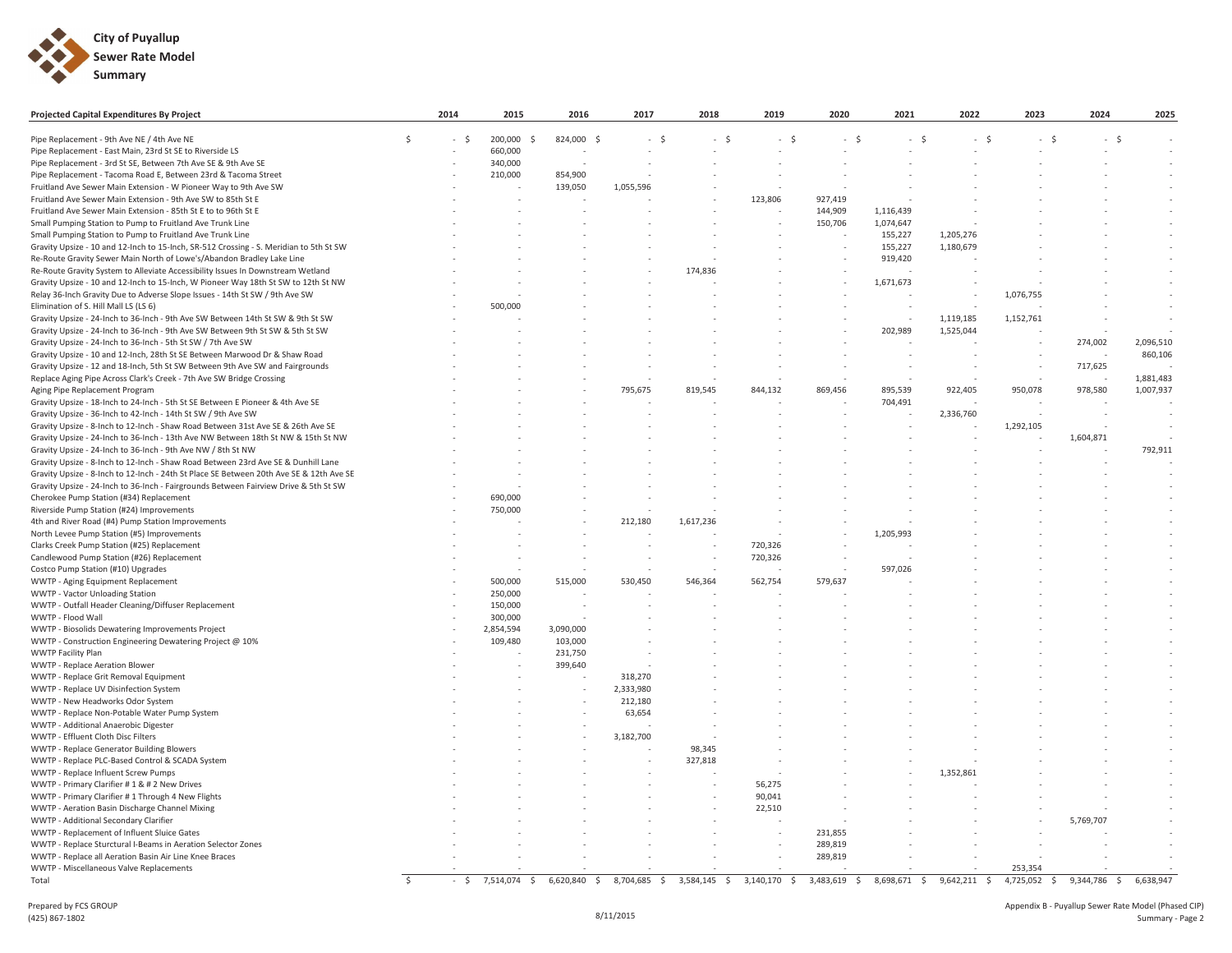



| <b>Economic &amp; Financial Assumptions</b>                                          | 2014                                                                                                                                                               | 2015             | 2016             | 2017             | 2018             | 2019             | 2020             | 2021                                                  | 2022             | 2023              | 2024            |
|--------------------------------------------------------------------------------------|--------------------------------------------------------------------------------------------------------------------------------------------------------------------|------------------|------------------|------------------|------------------|------------------|------------------|-------------------------------------------------------|------------------|-------------------|-----------------|
| <b>Escalators:</b>                                                                   |                                                                                                                                                                    |                  |                  |                  |                  |                  |                  |                                                       |                  |                   |                 |
| <b>General Cost Inflation</b>                                                        |                                                                                                                                                                    | 3.00%            | 3.00%            | 3.00%            | 3.00%            | 3.00%            | 3.00%            | 3.00%                                                 | 3.00%            | 3.00%             | 3.00%           |
| <b>Labor Cost Inflation</b>                                                          |                                                                                                                                                                    | 3.00%            | 3.00%            | 3.00%            | 3.00%            | 3.00%            | 3.00%            | 3.00%                                                 | 3.00%            | 3.00%             | 3.00%           |
| <b>Medical Benefits Cost Inflation</b>                                               |                                                                                                                                                                    | 5.00%            | 5.00%            | 5.00%            | 5.00%            | 5.00%            | 5.00%            | 5.00%                                                 | 5.00%            | 5.00%             | 5.00%           |
| <b>Construction Cost Inflation</b><br><b>Customer Growth</b>                         |                                                                                                                                                                    | 3.00%            | 3.00%<br>1.00%   | 3.00%            | 3.00%<br>1.00%   | 3.00%            | 3.00%<br>1.00%   | 3.00%                                                 | 3.00%<br>1.00%   | 3.00%             | 3.00%           |
| <b>Customer Growth + Inflation</b>                                                   | 0.00%                                                                                                                                                              | 1.00%<br>4.00%   | 4.00%            | 1.00%<br>4.00%   | 4.00%            | 1.00%<br>4.00%   | 4.00%            | 1.00%<br>4.00%                                        | 4.00%            | 1.00%<br>4.00%    | 1.00%<br>4.00%  |
| <b>Flow Growth</b>                                                                   |                                                                                                                                                                    | 1.00%            | 1.00%            | 1.00%            | 1.00%            | 1.00%            | 1.00%            | 1.00%                                                 | 1.00%            | 1.00%             | 1.00%           |
| Flow Growth + Inflation                                                              | 0.00%                                                                                                                                                              | 4.00%            | 4.00%            | 4.00%            | 4.00%            | 4.00%            | 4.00%            | 4.00%                                                 | 4.00%            | 4.00%             | 4.00%           |
| <b>No Escalation</b>                                                                 | 0.00%                                                                                                                                                              | 0.00%            | 0.00%            | 0.00%            | 0.00%            | 0.00%            | 0.00%            | 0.00%                                                 | 0.00%            | 0.00%             | 0.00%           |
| [Other Escalator #1]<br>[Other Escalator #2]                                         |                                                                                                                                                                    |                  |                  |                  |                  |                  |                  |                                                       |                  |                   |                 |
| [Other Escalator #3]                                                                 |                                                                                                                                                                    |                  |                  |                  |                  |                  |                  |                                                       |                  |                   |                 |
| [Other Escalator #4]                                                                 |                                                                                                                                                                    |                  |                  |                  |                  |                  |                  |                                                       |                  |                   |                 |
|                                                                                      |                                                                                                                                                                    |                  |                  |                  |                  |                  |                  |                                                       |                  |                   |                 |
| <b>Sewer Utility Tax Rates</b><br>City Utility Tax                                   | 8.000%                                                                                                                                                             | 8.000%           | 8.000%           | 8.000%           | 8.000%           | 8.000%           | 8.000%           | 8.000%                                                | 8.000%           | 8.000%            | 8.000%          |
| Sewer Utility Excise Tax (Effective Rate Based on Collection/Transmission Weighting) | 1.807%                                                                                                                                                             | 1.807%           | 1.807%           | 1.807%           | 1.807%           | 1.807%           | 1.807%           | 1.807%                                                | 1.807%           | 1.807%            | 1.807%          |
| <b>B&amp;O</b> Tax Rate                                                              | 1.500%                                                                                                                                                             | 1.500%           | 1.500%           | 1.500%           | 1.500%           | 1.500%           | 1.500%           | 1.500%                                                | 1.500%           | 1.500%            | 1.500%          |
| Sewer Utility and City Tax                                                           | 9.807%                                                                                                                                                             | 9.807%           | 9.807%           | 9.807%           | 9.807%           | 9.807%           | 9.807%           | 9.807%                                                | 9.807%           | 9.807%            | 9.807%          |
| B&O and City Tax                                                                     | 9.500%                                                                                                                                                             | 9.500%           | 9.500%           | 9.500%           | 9.500%           | 9.500%           | 9.500%           | 9.500%                                                | 9.500%           | 9.500%            | 9.500%          |
| No Tax                                                                               | 0.000%                                                                                                                                                             | 0.000%           | 0.000%           | 0.000%           | 0.000%           | 0.000%           | 0.000%           | 0.000%                                                | 0.000%           | 0.000%            | 0.000%          |
| Sewer Utility Excise Tax                                                             | 3.852%                                                                                                                                                             | 3.852%           | 3.852%           | 3.852%           | 3.852%           | 3.852%           | 3.852%           | 3.852%                                                | 3.852%           | 3.852%            | 3.852%          |
| Transmission Share of Sewer Revenue                                                  | 86.93%                                                                                                                                                             | 86.93%           | 86.93%           | 86.93%           | 86.93%           | 86.93%           | 86.93%           | 86.93%                                                | 86.93%           | 86.93%            | 86.93%          |
|                                                                                      |                                                                                                                                                                    |                  |                  |                  |                  |                  |                  |                                                       |                  |                   |                 |
| <b>Debt Financing Assumptions</b>                                                    | 2014                                                                                                                                                               | 2015             | 2016             | 2017             | 2018             | 2019             | 2020             | 2021                                                  | 2022             | 2023              | 2024            |
| Public Works Trust Fund Loan:                                                        |                                                                                                                                                                    |                  |                  |                  |                  |                  |                  |                                                       |                  |                   |                 |
| <b>Interest Rate</b>                                                                 | 0.50%                                                                                                                                                              | 0.50%            | 0.50%            | 0.50%            | 0.50%            | 0.50%            | 0.50%            | 0.50%                                                 | 0.50%            | 0.50%             | 0.50%           |
| Repayment Term                                                                       | 20 Years                                                                                                                                                           | 20 Years         | 20 Years         | 20 Years         | 20 Years         | 20 Years         | 20 Years         | 20 Years                                              | 20 Years         | 20 Years          | 20 Years        |
| <b>Revenue Bonds</b>                                                                 |                                                                                                                                                                    |                  |                  |                  |                  |                  |                  |                                                       |                  |                   |                 |
| <b>Interest Rate</b>                                                                 | 4.50%                                                                                                                                                              | 4.50%            | 4.50%            | 4.50%            | 4.50%            | 4.50%            | 4.50%            | 4.50%                                                 | 4.50%            | 4.50%             | 4.50%           |
| Repayment Term                                                                       | 20 Years                                                                                                                                                           | 20 Years         | 20 Years         | 20 Years         | 20 Years         | 20 Years         | 20 Years         | 20 Years                                              | 20 Years         | 20 Years          | 20 Years        |
| Principal Deferral (Interest-Only) Period<br>Issuance Cost (% of Amount Issued)      | 0 Years<br>1.00%                                                                                                                                                   | 0 Years<br>1.00% | 0 Years<br>1.00% | 0 Years<br>1.00% | 0 Years<br>1.00% | 0 Years<br>1.00% | 0 Years<br>1.00% | 0 Years<br>1.00%                                      | 0 Years<br>1.00% | 0 Years<br>1.00%  | 0 Year<br>1.00% |
| Reserve Requirement (% of Amount Issued)                                             | 7.69%                                                                                                                                                              | 7.69%            | 7.69%            | 7.69%            | 7.69%            | 7.69%            | 7.69%            | 7.69%                                                 | 7.69%            | 7.69%             | 7.69%           |
| Required Coverage Ratio                                                              | 1.20                                                                                                                                                               | 1.20             | 1.20             | 1.20             | 1.20             | 1.20             | 1.20             | 1.20                                                  | 1.20             | 1.20              | 1.20            |
| % of SDC Revenues Counted In Coverage Test                                           | 100.00%                                                                                                                                                            | 100.00%          | 100.00%          | 100.00%          | 100.00%          | 100.00%          | 100.00%          | 100.00%                                               | 100.00%          | 100.00%           | 100.00%         |
|                                                                                      |                                                                                                                                                                    |                  |                  |                  |                  |                  |                  |                                                       |                  |                   |                 |
| <b>Reserve Structure</b>                                                             | 2014                                                                                                                                                               | 2015             | 2016             | 2017             | 2018             | 2019             | 2020             | 2021                                                  | 2022             | 2023              | 2024            |
| <b>Fund Interest Earnings Rate</b>                                                   | 0.50%                                                                                                                                                              | 0.50%            | 0.50%            | 0.50%            | 0.50%            | 0.50%            | 0.50%            | 0.50%                                                 | 0.50%            | 0.50%             | 0.50%           |
|                                                                                      |                                                                                                                                                                    |                  |                  |                  |                  |                  |                  |                                                       |                  |                   |                 |
| <b>Operating Fund</b>                                                                | S.<br>978,410 \$ 1,116,931                                                                                                                                         |                  |                  |                  |                  |                  |                  |                                                       |                  |                   |                 |
| <b>Beginning Balance</b><br><b>Interest Earnings</b>                                 |                                                                                                                                                                    |                  |                  |                  |                  |                  |                  |                                                       |                  |                   |                 |
| Minimum Balance (Days of Operating Expenses)                                         | 60 Days                                                                                                                                                            | 60 Days          | 60 Days          | 60 Days          | 60 Days          | 60 Days          | 60 Days          | 60 Days                                               | 60 Days          | 60 Days           | 60 Days         |
|                                                                                      |                                                                                                                                                                    |                  |                  |                  |                  |                  |                  |                                                       |                  |                   |                 |
| Capital Fund<br><b>Beginning Balance</b>                                             | \$10,466,924 \$11,414,938                                                                                                                                          |                  |                  |                  |                  |                  |                  |                                                       |                  |                   |                 |
| <b>Interest Earnings</b>                                                             |                                                                                                                                                                    |                  |                  |                  |                  |                  |                  |                                                       |                  |                   |                 |
| Minimum Balance                                                                      |                                                                                                                                                                    |                  |                  |                  |                  |                  |                  |                                                       |                  |                   |                 |
| Number of ERUs<br>Escalator: Customer Growth                                         | 13,821                                                                                                                                                             | 13,959           | 14,099           | 14,240           | 14,382           | 14,526           | 14,671           | 14,818                                                | 14,966           | 15,116            | 15,267          |
| System Development Charge (SDC) per ERU                                              | $\mathsf{S}$<br>$4,520$ \$                                                                                                                                         | $4,520$ \$       | $4,520$ \$       | $4,520$ \$       | $4,520$ \$       | $4,520$ \$       | $4,520$ \$       | $4,520$ \$                                            | $4,520$ \$       | 4,520<br>-S       | 4,520           |
| Projected SDC Revenue                                                                | $\mathsf{S}$<br>788,677 \$                                                                                                                                         | 630,958 \$       | 637,268 \$       | 643,640 \$       | 650,077 \$       | 656,577 \$       | 663,143 \$       | 669,775 \$                                            | 676,472 \$       | 683,237<br>$\sim$ | 690,069         |
|                                                                                      |                                                                                                                                                                    |                  |                  |                  |                  |                  |                  |                                                       |                  |                   |                 |
| System Reinvestment Funding Policy:<br>Percent of Annual Depreciation Expense Funded |                                                                                                                                                                    | 0%               | 0%               | 0%               | 0%               | 0%               | 0%               | 100%                                                  | 100%             | 100%              | 100%            |
| Depreciation on Existing Assets                                                      | \$2,014,69 \$2,074,461 \$2,014,940 \$1,999,972 \$1,991,045 \$1,969,331 \$1,941,347 \$1,888,597 \$1,881,986 \$1,870,248 \$1,859,426                                 |                  |                  |                  |                  |                  |                  |                                                       |                  |                   |                 |
| Depreciation on CIP                                                                  |                                                                                                                                                                    |                  | 107,590          | 110.590          | 141,540          | 163.494          | 167,264          | 81.659                                                | 55.873           | 184.009           | 252.661         |
| <b>Total Annual Depreciation Expense</b>                                             | $$2,119,069$$ $$2,074,461$$                                                                                                                                        |                  | 2,122,530 \$     | 2,110,562 \$     | 2,132,585 \$     | 2,132,825 \$     |                  | 2,108,611 \$ 1,970,256 \$                             | 1,937,859<br>-Ŝ  | 2,054,257         | 2,112,087       |
| Annual System Reinvestment Transfer                                                  | \$<br>$-5$<br>\$ 1,342,149 \$ 859,012 \$ 1,574,281 \$ (4,537,097) \$ 1,364,967 \$ 2,154,486 \$ 2,780,007 \$ (4,097,199) \$ (2,745,113) \$ 2,184,362 \$ (2,180,568) | $-5$             | $-S$             | $-S$             | $-5$             | $-5$             |                  | - \$ 1,970,256 \$ 1,937,859 \$ 2,054,257 \$ 2,112,087 |                  |                   |                 |
| ond Reserve Fund                                                                     |                                                                                                                                                                    |                  |                  |                  |                  |                  |                  |                                                       |                  |                   |                 |
| <b>Beginning Balance</b>                                                             | \$ 1,654,589 \$ 1,085,787                                                                                                                                          |                  |                  |                  |                  |                  |                  |                                                       |                  |                   |                 |
| <b>Interest Earnings</b><br>Minimum Balance                                          | \$ 989,943 \$ 882,810 \$ 752,851 \$ 673,964 \$ 600,140 \$ 510,738 \$ 378,241 \$ 378,241 \$ 378,241 \$ 378,241 \$ 378,241                                           |                  |                  |                  |                  |                  |                  |                                                       |                  |                   |                 |
|                                                                                      |                                                                                                                                                                    |                  |                  |                  |                  |                  |                  |                                                       |                  |                   |                 |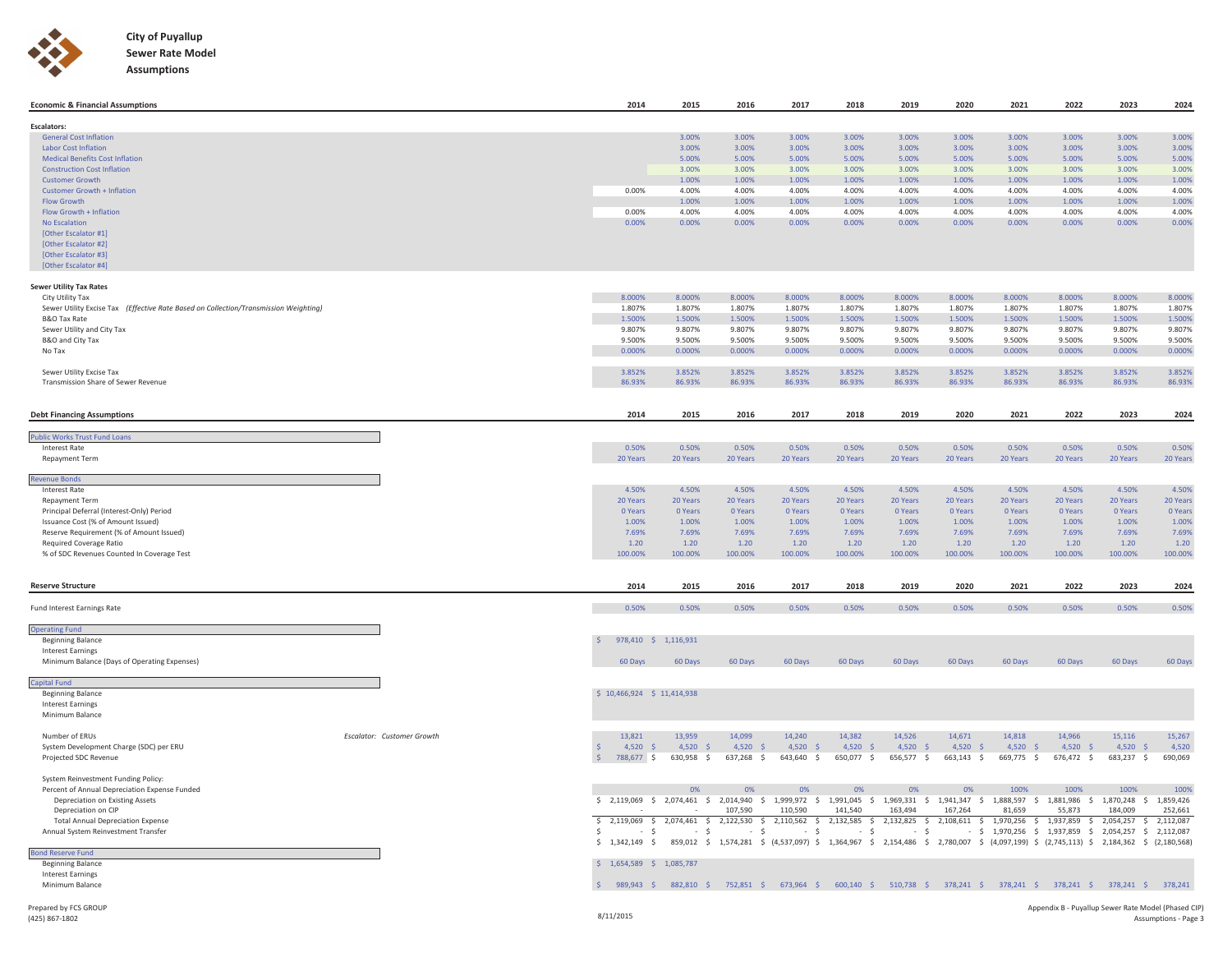

| <b>Rate Revenue</b>                                      |                                                                                                          |                                                         |                                                                                                                                                                                         | 2014                                                                                   | 2015                      | 2016               | 2017                     | 2018                     | 2019                        | 2020               | 2021                     | 2022                                                                                                                                           | 2023                            | 2024               |
|----------------------------------------------------------|----------------------------------------------------------------------------------------------------------|---------------------------------------------------------|-----------------------------------------------------------------------------------------------------------------------------------------------------------------------------------------|----------------------------------------------------------------------------------------|---------------------------|--------------------|--------------------------|--------------------------|-----------------------------|--------------------|--------------------------|------------------------------------------------------------------------------------------------------------------------------------------------|---------------------------------|--------------------|
|                                                          |                                                                                                          |                                                         |                                                                                                                                                                                         |                                                                                        |                           |                    |                          |                          |                             |                    |                          |                                                                                                                                                |                                 |                    |
| Account<br>4120000000 440600                             | Description<br><b>Sewer Charges</b>                                                                      | Escalator<br>Customer Growth                            | Tax<br>Sewer Utility and City Tax \$ 9,471,875 \$ 9,781,842 \$ 9,879,660 \$ 9,978,457 \$ 10,078,241 \$ 10,179,024 \$ 10,280,814 \$ 10,383,622 \$ 10,487,458 \$ 10,592,333 \$ 10,698,256 |                                                                                        |                           |                    |                          |                          |                             |                    |                          |                                                                                                                                                |                                 |                    |
| 4120000000 440650                                        | <b>Benaroya Usage</b>                                                                                    | Flow Growth                                             | Sewer Utility and City Tax                                                                                                                                                              | 6.452                                                                                  | 6.663                     | 6,730              | 6,797                    | 6,865                    | 6,934                       | 7,003              | 7,073                    | 7,144                                                                                                                                          | 7,215                           | 7,287              |
|                                                          | Total                                                                                                    |                                                         |                                                                                                                                                                                         |                                                                                        |                           |                    |                          |                          |                             |                    |                          | \$ 9,788,505 \$ 9,886,390 \$ 9,985,254 \$ 10,085,106 \$ 10,185,957 \$ 10,287,817 \$ 10,390,695 \$ 10,494,602 \$ 10,599,548 \$ 10,705,543       |                                 |                    |
| <b>Other Operating Revenues</b>                          |                                                                                                          |                                                         |                                                                                                                                                                                         | 2014                                                                                   | 2015                      | 2016               | 2017                     | 2018                     | 2019                        | 2020               | 2021                     | 2022                                                                                                                                           | 2023                            | 2024               |
|                                                          |                                                                                                          |                                                         |                                                                                                                                                                                         |                                                                                        |                           |                    |                          |                          |                             |                    |                          |                                                                                                                                                |                                 |                    |
| Account<br>4120000000 440800                             | Description<br>Late Pay Penalty                                                                          | Escalator<br><b>Customer Growth</b>                     | Tax<br><b>B&amp;O Tax Rate</b>                                                                                                                                                          | 68,968<br>$\mathsf{S}$                                                                 | 83,736 \$                 | 84,573             | 85.419<br>- Ś            | 86,273<br>- S            | 87,136<br>- Ŝ               | 88,007<br>- Ś      | 88,887<br>-Ŝ             | 89,776<br>-Ŝ                                                                                                                                   | 90.674 \$<br>.S                 | 91,581             |
| 4120000000 441400                                        | Sewer Hook-Up Fees                                                                                       | Customer Growth                                         | <b>B&amp;O Tax Rate</b>                                                                                                                                                                 | 53.627                                                                                 | 47.390                    | 47.864             | 48.343                   | 48,826                   | 49.314                      | 49.807             | 50.305                   | 50.808                                                                                                                                         | 51,317                          | 51,830             |
| 4120000000 451805                                        | <b>Interest Revenue - LGIP</b>                                                                           |                                                         | No Tax                                                                                                                                                                                  | 4,951                                                                                  | 8.506                     | 13,371             | 26.479                   | 9.294                    | 17,299                      | 28,071             | 41,972                   | 21,486                                                                                                                                         | 7,760                           | 18,682             |
| 4120000000 451810                                        | Interest Revenue - NOW Account                                                                           | No Escalation                                           | No Tax                                                                                                                                                                                  | 3.481                                                                                  | 3.915                     | 3,915              | 3,915                    | 3,915                    | 3,915                       | 3,915              | 3,915                    | 3,915                                                                                                                                          | 3,915                           | 3,915              |
| 4120000000 454706                                        | Rents/Leases - Benarova Maintenance & Operations                                                         | No Escalation                                           | No Tax                                                                                                                                                                                  | 6,264                                                                                  | 6,264                     | 6,264              | 6,264                    | 6,264                    | 6,264                       | 6,264              | 6,264                    | 6,264                                                                                                                                          | 6,264                           | 6,264              |
| 4120000000 456000                                        | <b>Interfund Loan Interest</b>                                                                           | No Escalation                                           | No Tax                                                                                                                                                                                  |                                                                                        |                           |                    |                          |                          |                             |                    |                          |                                                                                                                                                |                                 |                    |
| 4120000000 456500                                        | <b>Interfund Loan Principal</b><br>Total                                                                 | No Escalation                                           | No Tax                                                                                                                                                                                  | 137,290 \$<br>\$                                                                       | 149,811 \$                | 155,987 \$         | 170,420 \$               | 154,572 \$               | 163,928 \$                  | 176,065 \$         | 191,343 \$               | 172,249 \$                                                                                                                                     | 159,930 \$                      | 172,271            |
|                                                          |                                                                                                          |                                                         |                                                                                                                                                                                         |                                                                                        |                           |                    |                          |                          |                             |                    |                          |                                                                                                                                                |                                 |                    |
| <b>Reconciliation With Source Documents</b>              |                                                                                                          |                                                         |                                                                                                                                                                                         | 2014                                                                                   | 2015                      | 2016               | 2017                     | 2018                     | 2019                        | 2020               | 2021                     | 2022                                                                                                                                           | 2023                            | 2024               |
| Total Operating Revenue Entered In Model<br>Adjustments: |                                                                                                          |                                                         |                                                                                                                                                                                         | $$9,615,616$ \$                                                                        |                           |                    |                          |                          |                             |                    |                          | 9,938,316 \$ 10,042,376 \$ 10,155,673 \$ 10,239,678 \$ 10,349,885 \$ 10,463,882 \$ 10,582,038 \$ 10,666,851 \$ 10,759,478 \$ 10,877,815        |                                 |                    |
|                                                          | System Development Charge Revenue (Tracked in Capital Fund)                                              |                                                         |                                                                                                                                                                                         | 788,677                                                                                | 630,958                   |                    |                          |                          |                             |                    |                          |                                                                                                                                                |                                 |                    |
|                                                          | Capital Contributions (Tracked in Capital Fund)                                                          |                                                         |                                                                                                                                                                                         | 105,500                                                                                |                           |                    |                          |                          |                             |                    |                          |                                                                                                                                                |                                 |                    |
|                                                          | Interfund Loan Interest (Tracked on 'Funds' Worksheet)                                                   |                                                         |                                                                                                                                                                                         | 89,785                                                                                 | 77,080                    |                    |                          |                          |                             |                    |                          |                                                                                                                                                |                                 |                    |
|                                                          | Interfund Loan Principal (Tracked on 'Funds' Worksheet)                                                  |                                                         |                                                                                                                                                                                         | 859,145                                                                                | 870,337                   |                    |                          |                          |                             |                    |                          |                                                                                                                                                |                                 |                    |
|                                                          | Difference Between Projected and Budgeted Rate Revenue                                                   |                                                         |                                                                                                                                                                                         |                                                                                        | (911, 253)                |                    |                          |                          |                             |                    |                          |                                                                                                                                                |                                 |                    |
| Total<br><b>Total Per Source Documents</b>               |                                                                                                          |                                                         |                                                                                                                                                                                         | $$11,458,723$$ $$10,605,438$                                                           |                           |                    |                          |                          |                             |                    |                          | \$11,458,723 \$10,605,438 \$10,042,376 \$10,155,673 \$10,239,678 \$10,349,885 \$10,463,882 \$10,582,038 \$10,666,851 \$10,759,478 \$10,877,815 |                                 |                    |
| Difference                                               |                                                                                                          |                                                         |                                                                                                                                                                                         | Ŝ.<br>- \$                                                                             |                           |                    |                          |                          |                             |                    |                          |                                                                                                                                                |                                 |                    |
|                                                          |                                                                                                          |                                                         |                                                                                                                                                                                         |                                                                                        |                           |                    |                          |                          |                             |                    |                          |                                                                                                                                                |                                 |                    |
| <b>Operating Expenses</b>                                |                                                                                                          |                                                         |                                                                                                                                                                                         | 2014                                                                                   | 2015                      | 2016               | 2017                     | 2018                     | 2019                        | 2020               | 2021                     | 2022                                                                                                                                           | 2023                            | 2024               |
| <b>Reclasses &amp; Cost Allocations</b>                  |                                                                                                          |                                                         |                                                                                                                                                                                         |                                                                                        |                           |                    |                          |                          |                             |                    |                          |                                                                                                                                                |                                 |                    |
| Account                                                  | Description                                                                                              | Escalator                                               |                                                                                                                                                                                         |                                                                                        |                           |                    |                          |                          |                             |                    |                          |                                                                                                                                                |                                 |                    |
| 4120000000 522501<br>4120000000 522502                   | Council Cost Share / Reimbursement<br>Manager Cost Share / Reimbursement                                 | General Cost Inflation<br><b>General Cost Inflation</b> |                                                                                                                                                                                         | <b>S</b><br>$50,443$ \$<br>80,963                                                      | $61,991$ \$<br>121,424    | 63,851<br>125,067  | - S<br>65,766<br>128.819 | - S<br>67,739<br>132.683 | - Ś<br>69,771 \$<br>136,664 | 71.865<br>140.764  | - Ś<br>74.020<br>144.987 | -Ŝ<br>76,241<br>149,336                                                                                                                        | Ŝ<br>78,528 \$<br>153,816       | 80.884<br>158.431  |
| 4120000000 522503                                        | Legal Cost Share / Reimbursement                                                                         | <b>General Cost Inflation</b>                           |                                                                                                                                                                                         | 44.933                                                                                 | 64.685                    | 66.626             | 68.624                   | 70.683                   | 72.804                      | 74.988             | 77.237                   | 79,554                                                                                                                                         | 81.941                          | 84.399             |
| 4120000000 522505                                        | Finance Cost Share / Reimbursement                                                                       | <b>General Cost Inflation</b>                           |                                                                                                                                                                                         | 107.150                                                                                | 144.915                   | 149.262            | 153.740                  | 158.353                  | 163.103                     | 167.996            | 173.036                  | 178,227                                                                                                                                        | 183.574                         | 189,081            |
| 4120000000 522506                                        | HR Cost Share / Reimbursement                                                                            | General Cost Inflation                                  |                                                                                                                                                                                         | 35,173                                                                                 | 39,873                    | 41,069             | 42,301                   | 43,570                   | 44,877                      | 46,224             | 47,610                   | 49,039                                                                                                                                         | 50,510                          | 52,025             |
| 4120000000 522507                                        | <b>Clerk Cost Share / Reimbursement</b>                                                                  | <b>General Cost Inflation</b>                           |                                                                                                                                                                                         | 40,344                                                                                 | 50,599                    | 52.117             | 53,680                   | 55,291                   | 56,950                      | 58,658             | 60.418                   | 62,230                                                                                                                                         | 64.097                          | 66.020             |
| 4120000000 522514<br>4120000000 522515                   | Dev Services & Eng Cost Share / Reimbursement<br>Public Works Cost Share / Reimbursement                 | General Cost Inflation<br>General Cost Inflation        |                                                                                                                                                                                         | 383,221<br>127,360                                                                     | 382,561<br>172,725        | 394,038<br>177,907 | 405,859<br>183.244       | 418,035<br>188,741       | 430,576<br>194,404          | 443,493<br>200,236 | 456,798<br>206,243       | 470,502<br>212,430                                                                                                                             | 484,617<br>218,803              | 499,155<br>225,367 |
| 4120000000 522541                                        | <b>Utility Services Cost Share / Reimbursement</b>                                                       | General Cost Inflation                                  |                                                                                                                                                                                         | 190,183                                                                                | 188,317                   | 193,967            | 199,786                  | 205,779                  | 211,952                     | 218,311            | 224,860                  | 231,606                                                                                                                                        | 238,554                         | 245,711            |
| 4120000000 522590                                        | Debt Service Cost Share / Reimbursement                                                                  | General Cost Inflation                                  |                                                                                                                                                                                         | 190,867                                                                                | 231.152                   | 238,087            | 245,229                  | 252,586                  | 260,164                     | 267,969            | 276,008                  | 284,288                                                                                                                                        | 292,816                         | 301,601            |
| 4120000000 539900                                        | <b>Bad Debt Expense</b>                                                                                  | General Cost Inflation                                  |                                                                                                                                                                                         | 9,385                                                                                  |                           |                    |                          |                          |                             |                    |                          |                                                                                                                                                |                                 |                    |
| 4120820076 541003                                        | <b>Advance Refunding Escrow</b>                                                                          | General Cost Inflation                                  |                                                                                                                                                                                         |                                                                                        |                           |                    |                          |                          |                             |                    |                          |                                                                                                                                                |                                 |                    |
| <b>Subtotal: Reclasses &amp; Cost Allocations</b>        |                                                                                                          |                                                         |                                                                                                                                                                                         | \$1,260,022\$                                                                          |                           |                    |                          |                          |                             |                    |                          | $1,458,242$ \$ $1,501,989$ \$ $1,547,049$ \$ $1,593,460$ \$ $1,641,264$ \$ $1,690,502$ \$ $1,741,217$ \$ $1,793,454$ \$                        | 1.847.257 \$                    | 1.902.675          |
| <b>Salaries &amp; Wages</b>                              |                                                                                                          |                                                         |                                                                                                                                                                                         |                                                                                        |                           |                    |                          |                          |                             |                    |                          |                                                                                                                                                |                                 |                    |
| Account<br>4120000000 511011                             | Description<br>Admin - Regular & Part-Time Wages                                                         | Escalator<br>Labor Cost Inflation                       |                                                                                                                                                                                         |                                                                                        | 8,986 \$<br>$\mathcal{S}$ | 9,256              | 9,533<br>$\sim$          | 9,819<br>$\sim$          | 10.114<br>$\sim$            | 10.417<br>$\sim$   | 10.730<br>$\sim$         | 11.052<br>$\sim$                                                                                                                               | 11,383 \$<br>$\hat{\mathbf{S}}$ | 11.725             |
| 4120358071 511011                                        | Pumping Operations - Regular & Part-Time Wages                                                           | Labor Cost Inflation                                    |                                                                                                                                                                                         | 112.189                                                                                | 111.075                   | 114,407            | 117.839                  | 121,375                  | 125,016                     | 128,766            | 132,629                  | 136,608                                                                                                                                        | 140,706                         | 144,928            |
| 4120358071 511015                                        | <b>Pumping Operations - Longevity Pay</b>                                                                | Labor Cost Inflation                                    |                                                                                                                                                                                         | 622                                                                                    | 405                       | 417                | 430                      | 443                      | 456                         | 470                | 484                      | 498                                                                                                                                            | 513                             | 528                |
| 4120358071 511017                                        | <b>Pumping Operations - Acting Pay</b>                                                                   | Labor Cost Inflation                                    |                                                                                                                                                                                         | 132                                                                                    |                           |                    |                          |                          |                             |                    |                          |                                                                                                                                                |                                 |                    |
| 4120358071 511025                                        | <b>Pumping Operations - Standby Pay</b>                                                                  | Labor Cost Inflation                                    |                                                                                                                                                                                         |                                                                                        |                           |                    |                          |                          |                             |                    |                          |                                                                                                                                                |                                 |                    |
| 4120358071 511028                                        | <b>Pumping Operations - Night Shift Pay</b>                                                              | Labor Cost Inflation                                    |                                                                                                                                                                                         | 93                                                                                     | 400                       |                    | 424                      | 437                      | 450                         |                    | 478                      | 492                                                                                                                                            | 507                             |                    |
| 4120358071 511029<br>4120358071 512012                   | <b>Pumping Operations - Holiday Pay</b><br><b>Pumping Operations - Overtime</b>                          | Labor Cost Inflation<br>Labor Cost Inflation            |                                                                                                                                                                                         | 3,272                                                                                  |                           | 412                |                          |                          |                             | 464                |                          |                                                                                                                                                |                                 | 522                |
| 4120358072 511011                                        | Water Pollution Control - Regular & Part-Time Wages                                                      | Labor Cost Inflation                                    |                                                                                                                                                                                         | 1,037,629                                                                              | 1,119,449                 | 1,153,032          | 1,187,623                | 1,223,252                | 1,259,950                   | 1,297,748          | 1,336,681                | 1,376,781                                                                                                                                      | 1,418,085                       | 1,460,627          |
| 4120358072 511012                                        | <b>Water Pollution Control - Temporary Wages</b>                                                         | Labor Cost Inflation                                    |                                                                                                                                                                                         | 31,100                                                                                 |                           |                    |                          |                          |                             |                    |                          |                                                                                                                                                |                                 |                    |
| 4120358072 511015                                        | <b>Water Pollution Control - Longevity Pay</b>                                                           | Labor Cost Inflation                                    |                                                                                                                                                                                         | 7,411                                                                                  | 6,075                     | 6,257              | 6,445                    | 6,638                    | 6,837                       | 7,043              | 7,254                    | 7,471                                                                                                                                          | 7,696                           | 7,926              |
| 4120358072 511017                                        | <b>Water Pollution Control - Acting Pay</b>                                                              | Labor Cost Inflation                                    |                                                                                                                                                                                         | 7,080                                                                                  | 7,635                     | 7,864              | 8,100                    | 8,343                    | 8,593                       | 8,851              | 9,117                    | 9,390                                                                                                                                          | 9,672                           | 9,962              |
| 4120358072 511025<br>4120358072 511028                   | Water Pollution Control - Standby Pay                                                                    | Labor Cost Inflation<br>Labor Cost Inflation            |                                                                                                                                                                                         | 901<br>3,563                                                                           | 5,000                     |                    | 5,305                    | 5,464                    | 5,628                       | 5,796              | 5,970                    |                                                                                                                                                | 6,334                           | 6,524              |
| 4120358072 511029                                        | Water Pollution Control - Night Shift Pay<br>Water Pollution Control - Holiday Pay                       | Labor Cost Inflation                                    |                                                                                                                                                                                         | 395                                                                                    | 20,000                    | 5,150<br>20,600    | 21,218                   | 21.855                   | 22,510                      | 23.185             | 23.881                   | 6,149<br>24.597                                                                                                                                | 25,335                          | 26.095             |
| 4120358072 512012                                        | <b>Water Pollution Control - Overtime</b>                                                                | Labor Cost Inflation                                    |                                                                                                                                                                                         | 35.134                                                                                 | 5.816                     | 5.990              | 6.170                    | 6.355                    | 6.546                       | 6.742              | 6.945                    | 7.153                                                                                                                                          | 7.368                           | 7.589              |
| 4120358073 511011                                        | Collection & Transmission - Regular & Part-Time Wages                                                    | Labor Cost Inflation                                    |                                                                                                                                                                                         | 174,944                                                                                | 219,695                   | 226,286            | 233,074                  | 240,067                  | 247,269                     | 254,687            | 262,327                  | 270,197                                                                                                                                        | 278,303                         | 286,652            |
| 4120358073 511015                                        | <b>Collection &amp; Transmission - Longevity Pay</b>                                                     | Labor Cost Inflation                                    |                                                                                                                                                                                         | 1,797                                                                                  | 1,797                     | 1,851              | 1,906                    | 1,964                    | 2,023                       | 2,083              | 2.146                    | 2,210                                                                                                                                          | 2,276                           | 2.345              |
| 4120358073 511017                                        | <b>Collection &amp; Transmission - Acting Pay</b>                                                        | Labor Cost Inflation                                    |                                                                                                                                                                                         | 973                                                                                    |                           |                    |                          |                          |                             |                    |                          |                                                                                                                                                |                                 |                    |
| 4120358073 511025<br>4120358073 511029                   | <b>Collection &amp; Transmission - Standby Pay</b><br><b>Collection &amp; Transmission - Holiday Pay</b> | Labor Cost Inflation<br>Labor Cost Inflation            |                                                                                                                                                                                         | 2,489                                                                                  |                           |                    |                          |                          |                             |                    |                          |                                                                                                                                                |                                 |                    |
| 4120358073 512012                                        | <b>Collection &amp; Transmission - Overtime</b>                                                          | Labor Cost Inflation                                    |                                                                                                                                                                                         | 4.286                                                                                  | 7.500                     | 7.725              | 7.957                    | 8.195                    | 8.441                       | 8.695              | 8.955                    | 9.224                                                                                                                                          | 9.501                           | 9.786              |
| <b>Subtotal: Salaries &amp; Wages</b>                    |                                                                                                          |                                                         |                                                                                                                                                                                         | $$1,424,010 \t$ 1,513,833 \t$ 1,559,248 \t$ 1,606,025 \t$ 1,654,206 \t$ 1,703,832 \t$$ |                           |                    |                          |                          |                             |                    |                          | 1,754,947 \$ 1,807,596 \$ 1,861,824 \$ 1,917,678 \$                                                                                            |                                 | 1.975.209          |
| Prepared by FCS GROUP                                    |                                                                                                          |                                                         |                                                                                                                                                                                         |                                                                                        |                           |                    |                          |                          |                             |                    |                          | Appendix B - Puyallup Sewer Rate Model (Phased CIP)                                                                                            |                                 |                    |

(425) 867-1802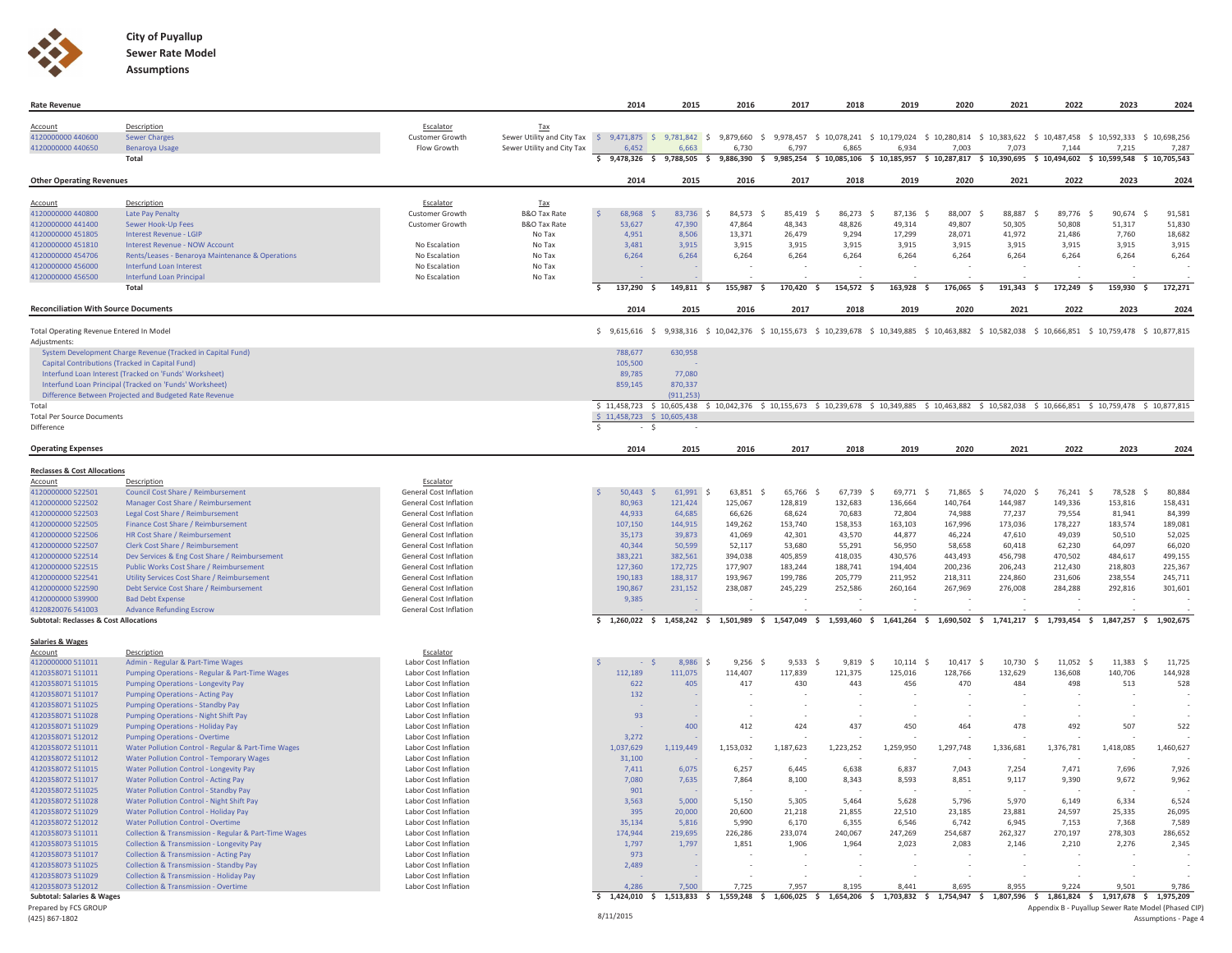

| <b>Operating Expenses (Continued)</b>            |                                                                                                      |                                 |    | 2014         | 2015           | 2016           | 2017             | 2018                    | 2019                    | 2020                    | 2021             | 2022       | 2023                                   | 2024                     |
|--------------------------------------------------|------------------------------------------------------------------------------------------------------|---------------------------------|----|--------------|----------------|----------------|------------------|-------------------------|-------------------------|-------------------------|------------------|------------|----------------------------------------|--------------------------|
| <b>Personnel Benefits</b>                        |                                                                                                      |                                 |    |              |                |                |                  |                         |                         |                         |                  |            |                                        |                          |
| Account                                          | Description                                                                                          | Escalator                       |    |              |                |                |                  |                         |                         |                         |                  |            |                                        |                          |
| 4120000000 514022                                | <b>Admin - State Retirement Plans</b>                                                                | General Cost Inflation          |    | $ S$         | 828<br>$\leq$  | 853<br>- S     | 878<br>S.        | 905<br>-Ŝ               | 932<br>-Ŝ               | 960<br>-S               | 989              | 1,018      | 1,049<br>- S                           | 1,080                    |
| 4120000000 514027                                | Admin - Regence Blue Shield                                                                          | Medical Benefits Cost Inflation |    |              | 3,203          | 3,363          | 3,531            | 3,708                   | 3,893                   | 4,088                   | 4,292            | 4,507      | 4,732                                  | 4,969                    |
| 4120000000 514030                                | Admin - FICA & Medicare                                                                              | Medical Benefits Cost Inflation |    |              | 688            | 722            | 759              | 796                     | 836                     | 878                     | 922              | 968        | 1,016                                  | 1,067                    |
| 4120000000 514032                                | Admin - Labor & Industries                                                                           | General Cost Inflation          |    |              | 131            | 135            | 139              | 143                     | 147                     | 152                     | 156              | 161        | 166                                    | 171                      |
|                                                  |                                                                                                      |                                 |    |              |                |                |                  |                         |                         |                         |                  |            |                                        |                          |
| 4120000000 514033                                | Admin - Life Insurance                                                                               | General Cost Inflation          |    |              | 13             | 13             | 14               | 14                      | 15                      | 15                      | 16               | 16         | 16                                     | 17                       |
| 4120000000 514034                                | Admin - Dental Insurance / WA Dental                                                                 | Medical Benefits Cost Inflation |    |              | 372            | 391            | 410              | 431                     | 452                     | 475                     | 499              | 523        | 550                                    | 577                      |
| 4120000000 514035                                | Admin - Vision Insurance                                                                             | Medical Benefits Cost Inflation |    |              | 119            | 125            | 131              | 138                     | 145                     | 152                     | 159              | 167        | 176                                    | 185                      |
| 4120000000 514037                                | Admin - Employee Assistance Plan                                                                     | <b>General Cost Inflation</b>   |    |              | $\overline{3}$ | $\overline{3}$ | $\overline{3}$   | $\overline{\mathbf{3}}$ | $\overline{\mathbf{3}}$ | $\overline{\mathbf{3}}$ | $\Delta$         | $\Delta$   | $\overline{A}$                         | $\overline{\phantom{a}}$ |
| 4120000000 514042                                | Admin - Long-Term Disability                                                                         | General Cost Inflation          |    |              | 44             | 45             | 47               | 48                      | 50                      | 51                      | 53               | 54         | 56                                     | 57                       |
| 4120358071 514022                                | <b>Pumping Operations - State Retirement Plans</b>                                                   | General Cost Inflation          |    | 10,425       | 10,304         | 10,613         | 10,932           | 11,259                  | 11,597                  | 11,945                  | 12,304           | 12,673     | 13,053                                 | 13,444                   |
| 4120358071 514027                                | Pumping Operations - Regence Blue Shield                                                             | Medical Benefits Cost Inflation |    | 22,489       | 26,017         | 27,318         | 28,684           | 30,118                  | 31,624                  | 33,205                  | 34,865           | 36,609     | 38,439                                 | 40,361                   |
| 4120358071 514030                                | Pumping Operations - FICA & Medicare                                                                 | Medical Benefits Cost Inflation |    | 8.896        | 8.559          | 8.987          | 9.436            | 9.908                   | 10.404                  | 10.924                  | 11.470           | 12.043     | 12.646                                 | 13,278                   |
| 4120358071 514032                                | Pumping Operations - Labor & Industries                                                              | General Cost Inflation          |    | 2,698        | 3,084          | 3,177          | 3,272            | 3,370                   | 3,471                   | 3,575                   | 3,682            | 3,793      | 3,907                                  | 4,024                    |
| 4120358071 514033                                | <b>Pumping Operations - Life Insurance</b>                                                           | General Cost Inflation          |    | 144          | 152            | 157            | 161              | 166                     | 171                     | 176                     | 181              | 187        | 193                                    | 198                      |
| 4120358071 514034                                | Pumping Operations - Dental Insurance / WA Dental                                                    | Medical Benefits Cost Inflation |    | 2,943        | 3,216          | 3,377          | 3,546            | 3,723                   | 3,909                   | 4,105                   | 4,310            | 4,525      | 4,751                                  | 4,989                    |
| 4120358071 514035                                | <b>Pumping Operations - Vision Insurance</b>                                                         | Medical Benefits Cost Inflation |    | 672          | 1,019          | 1,070          | 1,123            | 1,180                   | 1,239                   | 1,301                   | 1,366            | 1,434      | 1,506                                  | 1,581                    |
| 4120358071 514037                                | Pumping Operations - Employee Assistance Plan                                                        | General Cost Inflation          |    | 33           | 34             | 35             | 36               | 37                      | 38                      | 39                      | 41               | 42         | 43                                     | 44                       |
| 4120358071 514042                                | Pumping Operations - Long-Term Disability                                                            | <b>General Cost Inflation</b>   |    | 497          | 518            | 534            | 550              | 566                     | 583                     | 601                     | 619              | 637        | 656                                    | 676                      |
| 4120358072 514022                                | Water Pollution Control - State Retirement Plans                                                     | General Cost Inflation          |    | 96,630       | 107,202        | 110,418        | 113,731          | 117,143                 | 120,657                 | 124,276                 | 128,005          | 131,845    | 135,800                                | 139,874                  |
| 4120358072 514027                                | Water Pollution Control - Regence Blue Shield                                                        | Medical Benefits Cost Inflation |    | 257,378      | 309,346        | 324,813        | 341,054          | 358,107                 | 376,012                 | 394,813                 | 414,553          | 435,281    | 457,045                                | 479,897                  |
| 4120358072 514030                                | Water Pollution Control - FICA & Medicare                                                            | Medical Benefits Cost Inflation |    | 86,211       | 89,044         | 93,496         | 98,171           | 103,080                 | 108,234                 | 113,645                 | 119,327          | 125,294    | 131,559                                | 138,136                  |
| 4120358072 514032                                | Water Pollution Control - Labor & Industries                                                         | <b>General Cost Inflation</b>   |    | 38,947       | 41.932         | 43.190         | 44.486           | 45.820                  | 47.195                  | 48.611                  | 50.069           | 51.571     | 53,118                                 | 54,712                   |
| 4120358072 514033                                | Water Pollution Control - Life Insurance                                                             | General Cost Inflation          |    | 1,490        | 1,750          | 1,803          | 1,857            | 1,912                   | 1,970                   | 2,029                   | 2,090            | 2,152      | 2,217                                  | 2,283                    |
| 4120358072 514034                                | Water Pollution Control - Dental Insurance / WA Dental                                               | Medical Benefits Cost Inflation |    | 32,507       | 37,386         | 39,255         | 41,218           | 43,279                  | 45,443                  | 47,715                  | 50,101           | 52,606     | 55,236                                 | 57,998                   |
| 4120358072 514035                                | Water Pollution Control - Vision Insurance                                                           | Medical Benefits Cost Inflation |    | 7,420        | 11,852         | 12,445         | 13,067           | 13,720                  | 14,406                  | 15,126                  | 15,883           | 16,677     | 17,511                                 | 18,386                   |
|                                                  |                                                                                                      | General Cost Inflation          |    |              |                |                |                  | 434                     | 447                     |                         | 474              | 488        |                                        | 518                      |
| 4120358072 514037<br>4120358072 514042           | Water Pollution Control - Employee Assistance Plan<br>Water Pollution Control - Long-Term Disability | General Cost Inflation          |    | 339<br>4.679 | 397<br>5,451   | 409<br>5,615   | 421<br>5,783     | 5,956                   | 6,135                   | 460<br>6,319            | 6,509            | 6.704      | 503<br>6,905                           | 7,112                    |
|                                                  |                                                                                                      |                                 |    |              |                |                |                  |                         |                         |                         |                  |            |                                        |                          |
| 4120358072 515022                                | Water Pollution Control - Uniforms & Clothing                                                        | General Cost Inflation          |    | 697          | 2,900          | 2,987          | 3,077            | 3,169                   | 3,264                   | 3,362                   | 3,463            | 3,567      | 3,674                                  | 3,784                    |
| 4120358073 514022                                | <b>Collection &amp; Transmission - State Retirement Plans</b>                                        | <b>General Cost Inflation</b>   |    | 17,038       | 21,090         | 21,723         | 22,374           | 23,046                  | 23,737                  | 24,449                  | 25,183           | 25,938     | 26,716                                 | 27,518                   |
| 4120358073 514027                                | Collection & Transmission - Regence Blue Shield                                                      | Medical Benefits Cost Inflation |    | 55,237       | 80,582         | 84,611         | 88,842           | 93,284                  | 97,948                  | 102,845                 | 107,988          | 113,387    | 119,056                                | 125,009                  |
| 4120358073 514030                                | Collection & Transmission - FICA & Medicare                                                          | Medical Benefits Cost Inflation |    | 14,152       | 17,518         | 18,394         | 19,314           | 20,279                  | 21,293                  | 22,358                  | 23,476           | 24,650     | 25,882                                 | 27,176                   |
| 4120358073 514032                                | Collection & Transmission - Labor & Industries                                                       | <b>General Cost Inflation</b>   |    | 6,547        | 8,932          | 9,200          | 9,476            | 9,760                   | 10,053                  | 10,355                  | 10,665           | 10,985     | 11,315                                 | 11,654                   |
| 4120358073 514033                                | Collection & Transmission - Life Insurance                                                           | <b>General Cost Inflation</b>   |    | 264          | 369            | 380            | 391              | 403                     | 415                     | 428                     | 441              | 454        | 467                                    | 481                      |
| 4120358073 514034                                | Collection & Transmission - Dental Insurance / WA Dental                                             | Medical Benefits Cost Inflation |    | 7,074        | 9,632          | 10,114         | 10,619           | 11,150                  | 11,708                  | 12,293                  | 12,908           | 13,553     | 14,231                                 | 14,942                   |
| 4120358073 514035                                | <b>Collection &amp; Transmission - Vision Insurance</b>                                              | Medical Benefits Cost Inflation |    | 1,611        | 3,063          | 3,216          | 3,377            | 3,546                   | 3,723                   | 3,909                   | 4,105            | 4,310      | 4,525                                  | 4,752                    |
| 4120358073 514037                                | <b>Collection &amp; Transmission - Employee Assistance Plan</b>                                      | General Cost Inflation          |    | 60           | 84             | 87             | 89               | 92                      | 95                      | 97                      | 100              | 103        | 106                                    | 110                      |
| 4120358073 514042                                | Collection & Transmission - Long-Term Disability                                                     | General Cost Inflation          |    | 825          | 1,075          | 1,107          | 1,140            | 1,175                   | 1,210                   | 1,246                   | 1,284            | 1,322      | 1,362                                  | 1,403                    |
| 4120358073 515022                                | <b>Collection &amp; Transmission - Uniforms &amp; Clothing</b>                                       | General Cost Inflation          |    | 2.164        | 1.000          | 1.030          | 1.061            | 1.093                   | 1.126                   | 1.159                   | 1.194            | 1.230      | 1.267                                  | 1.305                    |
| <b>Subtotal: Personnel Benefits</b>              |                                                                                                      |                                 | -S | 680,067<br>s | 808,909<br>\$  | 845,209<br>- Ś | 883,199 \$       | 922,960 \$              |                         | 964,578 \$ 1,008,141 \$ |                  |            | 1,053,742 \$ 1,101,478 \$ 1,151,453 \$ | 1,203,774                |
| <b>Office &amp; Operating Supplies</b>           |                                                                                                      |                                 |    |              |                |                |                  |                         |                         |                         |                  |            |                                        |                          |
| Account                                          | Description                                                                                          | Escalator                       |    |              |                |                |                  |                         |                         |                         |                  |            |                                        |                          |
| 4120358071 517031                                | <b>Pumping Operations - Office &amp; Operating Supplies</b>                                          | <b>General Cost Inflation</b>   |    | 2,577        | $19,200$ \$    | 19,776 \$      | 20,369<br>$\sim$ | 20,980 \$               | $21,610$ \$             | 22,258<br>$\sim$        | 22,926<br>$\sim$ | 23,614 \$  | 24,322<br>S.                           | 25,052                   |
| 4120358072 517031                                | Water Pollution Control - Office & Operating Supplies                                                | General Cost Inflation          |    | 363,981      | 438,900        | 452,067        | 465,629          | 479,598                 | 493,986                 | 508,805                 | 524,070          | 539,792    | 555,985                                | 572,665                  |
| 4120358072 517033                                | Water Pollution Control - Office Supplies (Toner)                                                    | General Cost Inflation          |    |              |                |                |                  |                         |                         |                         |                  |            |                                        |                          |
| 4120358072 517034                                | Water Pollution Control - Janitorial Supplies                                                        | General Cost Inflation          |    | 359          |                |                |                  |                         |                         |                         |                  |            |                                        |                          |
| 4120358073 517031                                | <b>Collection &amp; Transmission - Office &amp; Operating Supplies</b>                               | General Cost Inflation          |    | 26,872       | 23,300         | 23,999         | 24,719           | 25,461                  | 26,224                  | 27,011                  | 27,821           | 28,656     | 29,516                                 | 30,401                   |
| 4120358073 517032                                | Collection & Transmission - Office Supplies (Paper)                                                  | General Cost Inflation          |    |              |                |                |                  |                         |                         |                         |                  |            |                                        |                          |
| 4120358073 517033                                | <b>Collection &amp; Transmission - Office Supplies (Toner)</b>                                       | General Cost Inflation          |    | 115          |                |                |                  |                         |                         |                         |                  |            |                                        |                          |
| 4120358075 517031                                | Pretreatment - Office & Operating Supplies                                                           | General Cost Inflation          |    | 1.239        |                |                |                  |                         |                         |                         |                  |            |                                        |                          |
| <b>Subtotal: Office &amp; Operating Supplies</b> |                                                                                                      |                                 | \$ | 395,143 \$   | 481,400<br>- Ś | 495,842 \$     | 510,717 \$       | 526,039 \$              | 541,820 \$              | 558,075 \$              | 574,817 \$       | 592,061 \$ | 609,823<br>- \$                        | 628,118                  |
|                                                  |                                                                                                      |                                 |    |              |                |                |                  |                         |                         |                         |                  |            |                                        |                          |
| <b>Small Tools &amp; Minor Equipment</b>         |                                                                                                      |                                 |    |              |                |                |                  |                         |                         |                         |                  |            |                                        |                          |
| Account                                          | Description                                                                                          | Escalator                       |    |              |                |                |                  |                         |                         |                         |                  |            |                                        |                          |
| 4120358071 520035                                | Pumping Operations - Small Tools & Minor Equipment                                                   | General Cost Inflation          |    | $-5$         | 15,700 \$      | 16,171 \$      | 16,656<br>- S    | $17,156$ \$             | 17,670<br>- S           | 18,201<br>- Ś           | 18,747<br>$\sim$ | 19,309     | 19,888<br>$\mathsf{S}$<br>$\sim$       | 20,485                   |
| 4120358071 520036                                | <b>Pumping Operations - Small Tools (Software)</b>                                                   | General Cost Inflation          |    |              |                |                |                  |                         |                         |                         |                  |            |                                        |                          |
| 4120358072 520035                                | Water Pollution Control - Small Tools & Minor Equipment                                              | General Cost Inflation          |    | 22,462       | 38,700         | 39,861         | 41,057           | 42,289                  | 43,557                  | 44,864                  | 46,210           | 47,596     | 49,024                                 | 50,495                   |
| 4120358072 520036                                | Water Pollution Control - Small Tools (Software)                                                     | <b>General Cost Inflation</b>   |    |              | 300            | 309            | 318              | 328                     | 338                     | 348                     | 358              | 369        | 380                                    | 391                      |
| 4120358073 520035                                | Collection & Transmission - Small Tools & Minor Equipment                                            | General Cost Inflation          |    | 2,782        | 13,400         | 13,802         | 14,216           | 14,643                  | 15,082                  | 15,534                  | 16,000           | 16,480     | 16,975                                 | 17,484                   |
| 4120358075 520035                                | Pretreatment - Small Tools & Minor Equipment                                                         | General Cost Inflation          |    | 78           | 1.500          | 1.545          | 1,591            | 1,639                   | 1.688                   | 1,739                   | 1,791            | 1.845      | 1.900                                  | 1,957                    |
| Subtotal: Small Tools & Minor Equipment          |                                                                                                      |                                 | \$ | $25,322$ \$  | 69,600 \$      | 71,688<br>- Ś  | 73,839<br>- Ś    | 76,054 \$               | 78,335 \$               | 80,685 \$               | 83,106<br>\$     | 85,599 \$  | 88,167 \$                              | 90,812                   |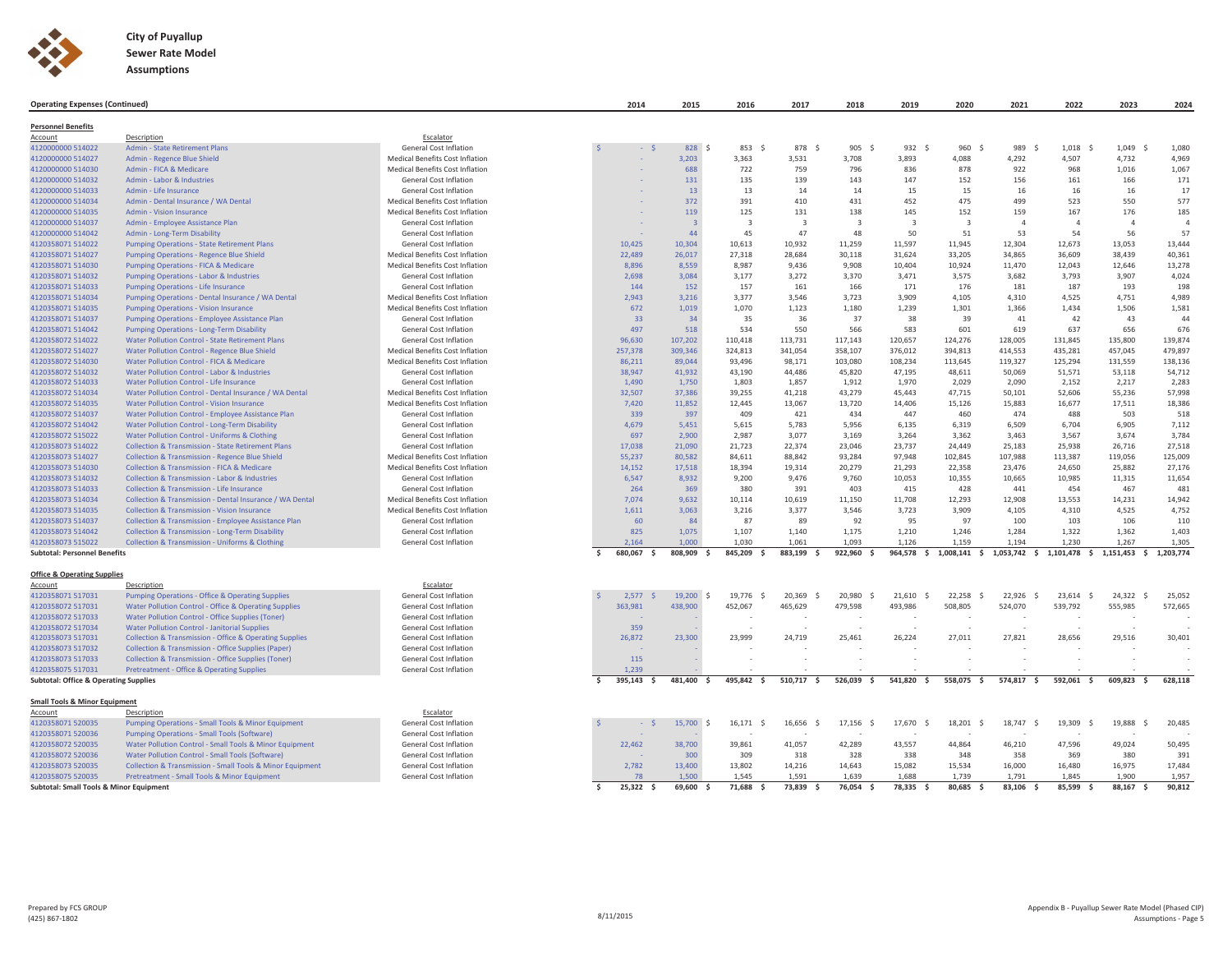

| <b>Operating Expenses (Continued)</b>                           |                                                                            |                                                  | 2014                       | 2015                      | 2016                           | 2017                | 2018                           | 2019                | 2020                | 2021                | 2022                | 2023                | 2024           |
|-----------------------------------------------------------------|----------------------------------------------------------------------------|--------------------------------------------------|----------------------------|---------------------------|--------------------------------|---------------------|--------------------------------|---------------------|---------------------|---------------------|---------------------|---------------------|----------------|
|                                                                 |                                                                            |                                                  |                            |                           |                                |                     |                                |                     |                     |                     |                     |                     |                |
| <b>Professional Services</b>                                    |                                                                            |                                                  |                            |                           |                                |                     |                                |                     |                     |                     |                     |                     |                |
| Account<br>4120358071 522041                                    | Description<br><b>Pumping Operations - Professional Services</b>           | Escalator                                        | $ \leq$                    | 4.500<br>$\leq$           | 4,635 \$                       | 4,774               | 4,917 \$                       | $5,065$ \$          | $5,217$ \$          | 5,373<br>- 5        | $5,534$ \$          | 5,700<br>- 9        | 5,871          |
| 4120358071 522110                                               | <b>Pumping Operations - PS Uniform Cleaning</b>                            | General Cost Inflation<br>General Cost Inflation |                            |                           |                                |                     |                                |                     |                     |                     |                     |                     |                |
| 4120358071 522122                                               | Pumping Operations - PS Waste Disposal Services                            | Customer Growth + Inflation                      |                            |                           |                                |                     |                                |                     |                     |                     |                     |                     |                |
| 4120358072 522041                                               | Water Pollution Control - Professional Services                            | Labor Cost Inflation                             | 19,158                     | 54,900                    | 56,547                         | 58,243              | 59,991                         | 61,790              | 63,644              | 65,553              | 67,520              | 69,546              | 71,632         |
| 4120358072 522059                                               | Water Pollution Control - PS Engineering / Design                          | General Cost Inflation                           |                            | 50,000                    | 51,500                         | 53,045              | 54,636                         | 56,275              | 57,964              | 59,703              | 61,494              | 63,339              | 65,239         |
| 4120358072 522065                                               | Water Pollution Control - PS Alarm Monitoring                              | General Cost Inflation                           |                            | 1.000                     | 1.030                          | 1.061               | 1.093                          | 1,126               | 1,159               | 1.194               | 1,230               | 1,267               | 1,305          |
| 4120358072 522082                                               | Water Pollution Control - PS Medical / Vaccinations                        | General Cost Inflation                           |                            | 1,000                     | 1,030                          | 1,061               | 1,093                          | 1,126               | 1,159               | 1,194               | 1,230               | 1,267               | 1,305          |
| 4120358072 522092                                               | Water Pollution Control - PS Printing / Copying Services                   | General Cost Inflation                           |                            |                           |                                |                     |                                |                     |                     |                     |                     |                     |                |
| 4120358072 522105                                               | Water Pollution Control - PS Software Support / Other                      | <b>General Cost Inflation</b>                    |                            | 1,000                     | 1,030                          | 1,061               | 1,093                          | 1,126               | 1,159               | 1,194               | 1,230               | 1,267               | 1,305          |
| 4120358072 522107                                               | Water Pollution Control - PS Testing (Equipment)                           | <b>General Cost Inflation</b>                    | 1,301                      |                           |                                |                     |                                |                     |                     |                     |                     |                     |                |
| 4120358072 522109                                               | Water Pollution Control - PS Tree Removal / Trimming                       | <b>General Cost Inflation</b>                    | 20.513                     |                           |                                |                     |                                |                     |                     |                     |                     |                     |                |
| 4120358072 522110                                               | Water Pollution Control - PS Uniform Cleaning                              | General Cost Inflation                           | 7,362                      | 13,000                    | 13,390                         | 13,792              | 14,205                         | 14,632              | 15,071              | 15,523              | 15,988              | 16,468              | 16,962         |
| 4120358072 522122                                               | Water Pollution Control - PS Waste Disposal Services                       | Customer Growth + Inflation                      | 170,234                    | 240,300                   | 249,912                        | 259,908             | 270,305                        | 281,117             | 292,362             | 304,056             | 316,218             | 328,867             | 342,022        |
| 4120358073 522041                                               | <b>Collection &amp; Transmission - Professional Services</b>               | Labor Cost Inflation                             | 7,443                      | 10,000                    | 10,300                         | 10,609              | 10,927                         | 11,255              | 11,593              | 11,941              | 12,299              | 12,668              | 13,048         |
| 4120358073 522059                                               | Collection & Transmission - PS Engineering / Design                        | General Cost Inflation                           |                            |                           |                                |                     |                                |                     |                     |                     |                     |                     |                |
| 4120358073 522092                                               | <b>Collection &amp; Transmission - PS Printing / Copying Services</b>      | General Cost Inflation                           | $\sim$                     |                           |                                |                     |                                |                     |                     |                     |                     | $\sim$              |                |
| 4120358073 522105                                               | Collection & Transmission - PS Software Support / Other                    | General Cost Inflation                           |                            |                           |                                |                     |                                |                     |                     |                     |                     |                     |                |
| 4120358073 522111                                               | <b>Collection &amp; Transmission - PS Vadis NW Contract</b>                | <b>General Cost Inflation</b>                    | 10.537                     | 10,900                    | 11,227                         | 11,564              | 11,911                         | 12,268              | 12,636              | 13,015              | 13,406              | 13,808              | 14,222         |
| 4120358073 522122                                               | <b>Collection &amp; Transmission - PS Waste Disposal Services</b>          | Customer Growth + Inflation                      | 1,569                      |                           |                                |                     |                                |                     |                     |                     |                     |                     |                |
| 4120358075 522041                                               | Pretreatment - Professional Services                                       | Labor Cost Inflation                             |                            | 6,800                     | 7,004                          | 7,214               | 7,431                          | 7,653               | 7,883               | 8,120               | 8,363               | 8,614               | 8,872          |
| 4120358075 522092                                               | Pretreatment - PS Printing / Copying Services                              | <b>General Cost Inflation</b>                    |                            | 2.600                     | 2,678                          | 2,758               | 2.841                          | 2,926               | 3,014               | 3.105               | 3.198               | 3,294               | 3,392          |
| <b>Subtotal: Professional Services</b>                          |                                                                            |                                                  | 238,117 \$<br>-S           | 396,000 \$                | 410,283 \$                     | 425,091 \$          | 440,442 \$                     | 456,359 \$          | 472,861 \$          | 489,970 \$          | 507,710 \$          | $526,103$ \$        | 545,175        |
|                                                                 |                                                                            |                                                  |                            |                           |                                |                     |                                |                     |                     |                     |                     |                     |                |
| Communication                                                   |                                                                            |                                                  |                            |                           |                                |                     |                                |                     |                     |                     |                     |                     |                |
| Account<br>4120358071 523052                                    | Description<br><b>Pumping Operations - Communications (Postal Express)</b> | Escalator<br>General Cost Inflation              | - S                        | 400<br>$\hat{\mathbf{S}}$ | 412 \$                         | 424<br>- S          | 437<br>- S                     | 450<br>- S          | 464<br>$\leq$       | 478<br>- 9          | 492<br>- S          | 507<br>$\sim$       | 522            |
| 4120358072 523043                                               | Water Pollution Control - Delivery Charges (Fed Ex, UPS, Etc.)             | <b>General Cost Inflation</b>                    | 2,346                      | 600                       | 618                            | 637                 | 656                            | 675                 | 696                 | 716                 | 738                 | 760                 | 783            |
| 4120358072 523047                                               | <b>Water Pollution Control - Communications (Pager Services)</b>           | General Cost Inflation                           | 370                        | 100                       | 103                            | 106                 | 109                            | 113                 | 116                 | 119                 | 123                 | 127                 | 130            |
| 4120358072 523048                                               | Water Pollution Control - Communications (Cellular Phone)                  | <b>General Cost Inflation</b>                    | 2,677                      | 2.900                     | 2.987                          | 3,077               | 3,169                          | 3,264               | 3,362               | 3,463               | 3.567               | 3,674               | 3,784          |
| 4120358072 523049                                               | Water Pollution Control - Communications (General Phone Service)           | <b>General Cost Inflation</b>                    |                            | 600                       | 618                            | 637                 | 656                            | 675                 | 696                 | 716                 | 738                 | 760                 | 783            |
| 4120358072 523051                                               | Water Pollution Control - Communications (Other Postage)                   | General Cost Inflation                           |                            |                           |                                |                     |                                |                     |                     |                     |                     |                     |                |
| 4120358072 523052                                               | <b>Water Pollution Control - Communications (Postal Express)</b>           | <b>General Cost Inflation</b>                    |                            |                           |                                |                     |                                |                     |                     |                     |                     |                     |                |
| 4120358073 523043                                               | Collection & Transmission - Delivery Charges (Fed Ex, UPS, Etc.)           | General Cost Inflation                           |                            | 1,000                     | 1,030                          | 1,061               | 1,093                          | 1,126               | 1,159               | 1,194               | 1,230               | 1,267               | 1,305          |
| 4120358073 523048                                               | <b>Collection &amp; Transmission - Communications (Cellular Phone)</b>     | General Cost Inflation                           | 2,040                      | 1.700                     | 1.751                          | 1.804               | 1.858                          | 1.913               | 1.971               | 2.030               | 2.091               | 2.154               | 2,218          |
| 4120358075 523043                                               | Pretreatment - Delivery Charges (Fed Ex, UPS, Etc.)                        | General Cost Inflation                           |                            | 1,000                     | 1,030                          | 1,061               | 1,093                          | 1,126               | 1.159               | 1,194               | 1,230               | 1,267               | 1,305          |
| <b>Subtotal: Communication</b>                                  |                                                                            |                                                  | $7,433$ \$<br>ŝ            | 8,300                     | 8,549 \$                       | 8,805               | 9,070                          | $9,342$ \$          | $9,622$ \$          | $9,911$ \$          | 10,208              | $10,514$ \$         | 10,830         |
|                                                                 |                                                                            |                                                  |                            |                           |                                |                     |                                |                     |                     |                     |                     |                     |                |
| Travel - Miles, Meals, & Lodging                                |                                                                            |                                                  |                            |                           |                                |                     |                                |                     |                     |                     |                     |                     |                |
| Account                                                         | Description                                                                | Escalator                                        |                            |                           |                                |                     |                                |                     |                     |                     |                     |                     |                |
| 4120358072 524043                                               | Water Pollution Control - Travel (Miles, Meals, & Lodging)                 | <b>General Cost Inflation</b>                    | 941S                       | 1.800S                    | $1,854$ \$                     | $1,910$ \$          | $1,967$ \$                     | $2,026$ \$          | $2,087$ \$          | $2,149$ \$          | $2,214$ \$          | $2,280$ \$          | 2,349          |
| 4120358073 524043<br>Subtotal: Travel - Miles, Meals, & Lodging | Collection & Transmission - Travel (Miles, Meals, & Lodging)               | General Cost Inflation                           | \$.<br>941 \$              | 1,500<br>$3,300$ \$       | 1,545<br>3,399<br>$\mathsf{s}$ | 1,591<br>$3,501$ \$ | 1.639<br>3,606<br>$\mathsf{s}$ | 1,688<br>$3,714$ \$ | 1,739<br>$3,826$ \$ | 1,791<br>$3,940$ \$ | 1,845<br>$4,059$ \$ | 1,900<br>$4,180$ \$ | 1,957<br>4,306 |
|                                                                 |                                                                            |                                                  |                            |                           |                                |                     |                                |                     |                     |                     |                     |                     |                |
| <b>Rentals &amp; Leases</b>                                     |                                                                            |                                                  |                            |                           |                                |                     |                                |                     |                     |                     |                     |                     |                |
| Account                                                         | Description                                                                | Escalator                                        |                            |                           |                                |                     |                                |                     |                     |                     |                     |                     |                |
| 4120358071 526045                                               | Pumping Operations - Operating Rentals & Leases                            | General Cost Inflation                           | 367 <sup>5</sup>           | - Ś                       | $-S$                           | $-S$                | - \$                           | - S                 | $-5$                | - S                 | $-5$                | - Ś                 |                |
| 4120358072 526045                                               | Water Pollution Control - Operating Rentals & Leases                       | General Cost Inflation                           |                            |                           |                                |                     |                                |                     |                     |                     |                     |                     |                |
| 4120358072 526048                                               | Water Pollution Control - Rentals (Field Equipment)                        | <b>General Cost Inflation</b>                    | 980                        |                           | $\sim$                         |                     |                                |                     |                     |                     |                     |                     |                |
| 4120358073 526048                                               | Collection & Transmission - Rentals (Field Equipment)                      | General Cost Inflation                           | Ŝ.                         |                           |                                |                     |                                |                     |                     |                     |                     |                     |                |
| Subtotal: Rentals & Leases                                      |                                                                            |                                                  | $1,347$ \$                 | $-5$                      | $-5$                           | - \$                | $-5$                           | $-5$                | $-5$                | $-5$                | $-5$                | $-5$                |                |
| <b>Public Utility Service</b>                                   |                                                                            |                                                  |                            |                           |                                |                     |                                |                     |                     |                     |                     |                     |                |
| Account                                                         | Description                                                                | Escalator                                        |                            |                           |                                |                     |                                |                     |                     |                     |                     |                     |                |
| 4120358071 528048                                               | <b>Pumping Operations - Public Utilities (Electric)</b>                    | Flow Growth + Inflation                          | $54,010$ \$                | 73,500 \$                 | 76,440 \$                      | 79,498<br>- Ś       | 82,678<br>- S                  | 85,985<br>- S       | 89,424 \$           | 93,001 \$           | 96,721 \$           | 100,590<br>$\sim$   | 104,613        |
| 4120358071 528049                                               | Pumping Operations - Public Utilities (Water)                              | General Cost Inflation                           | 1,068                      | 600                       | 618                            | 637                 | 656                            | 675                 | 696                 | 716                 | 738                 | 760                 | 783            |
| 4120358071 528050                                               | Pumping Operations - Public Utilities (Sewer)                              | General Cost Inflation                           | 326                        | 300                       | 309                            | 318                 | 328                            | 338                 | 348                 | 358                 | 369                 | 380                 | 391            |
| 4120358071 528051                                               | Pumping Operations - Public Utilities (Stormwater)                         | <b>General Cost Inflation</b>                    | 6,179                      | 4.600                     | 4.738                          | 4.880               | 5,027                          | 5,177               | 5,333               | 5,493               | 5,657               | 5,827               | 6,002          |
| 4120358071 528053                                               | Pumping Operations - Public Utilities (Natural Gas)                        | General Cost Inflation                           | 13,193                     | 24,200                    | 24,926                         | 25,674              | 26,444                         | 27,237              | 28,054              | 28,896              | 29,763              | 30,656              | 31,576         |
| 4120358071 528057                                               | Pumping Operations - Public Utilities (Landfill Fees)                      | <b>General Cost Inflation</b>                    | 70                         | 100                       | 103                            | 106                 | 109                            | 113                 | 116                 | 119                 | 123                 | 127                 | 130            |
| 4120358072 528048                                               | Water Pollution Control - Public Utilities (Electric)                      | Flow Growth + Inflation                          | 259,141                    | 293,000                   | 304,720                        | 316,909             | 329,585                        | 342,769             | 356,479             | 370,738             | 385,568             | 400,991             | 417,030        |
| 4120358072 528049                                               | Water Pollution Control - Public Utilities (Water)                         | <b>General Cost Inflation</b>                    | 4,339                      | 5,900                     | 6,077                          | 6,259               | 6,447                          | 6,641               | 6,840               | 7,045               | 7,256               | 7,474               | 7,698          |
| 4120358072 528050                                               | Water Pollution Control - Public Utilities (Sewer)                         | General Cost Inflation                           | 6,658                      | 13.100                    | 13,493                         | 13,898              | 14,315                         | 14.744              | 15,186              | 15,642              | 16,111              | 16,595              | 17,093         |
| 4120358072 528051                                               | Water Pollution Control - Public Utilities (Stormwater)                    | General Cost Inflation                           | 12,251                     | 11,100                    | 11,433                         | 11,776              | 12,129                         | 12,493              | 12,868              | 13,254              | 13,652              | 14,061              | 14,483         |
| 4120358072 528052                                               | Water Pollution Control - Public Utilities (Refuse)                        | General Cost Inflation                           | 18,655                     | 13,800                    | 14,214                         | 14,640              | 15,080                         | 15,532              | 15,998              | 16,478              | 16,972              | 17,481              | 18,006         |
| 4120358072 528057                                               | Water Pollution Control - Public Utilities (Landfill Fees)                 | General Cost Inflation                           | 315                        | 100                       | 103                            | 106                 | 109                            | 113                 | 116                 | 119                 | 123                 | 127                 | 130            |
| 4120358073 528052                                               | <b>Collection &amp; Transmission - Public Utilities (Refuse)</b>           | General Cost Inflation                           | 473                        | 700                       | 721                            | 743                 | 765                            | 788                 | 811                 | 836                 | 861                 | 887                 | 913            |
| <b>Subtotal: Public Utility Service</b>                         |                                                                            |                                                  | $\mathsf{s}$<br>376,678 \$ | 441,000 \$                | 457,895 \$                     | 475,443 \$          | 493,671 \$                     | 512,604 \$          | 532,269 \$          | 552,696 \$          | 573,915 \$          | 595,955 \$          | 618,849        |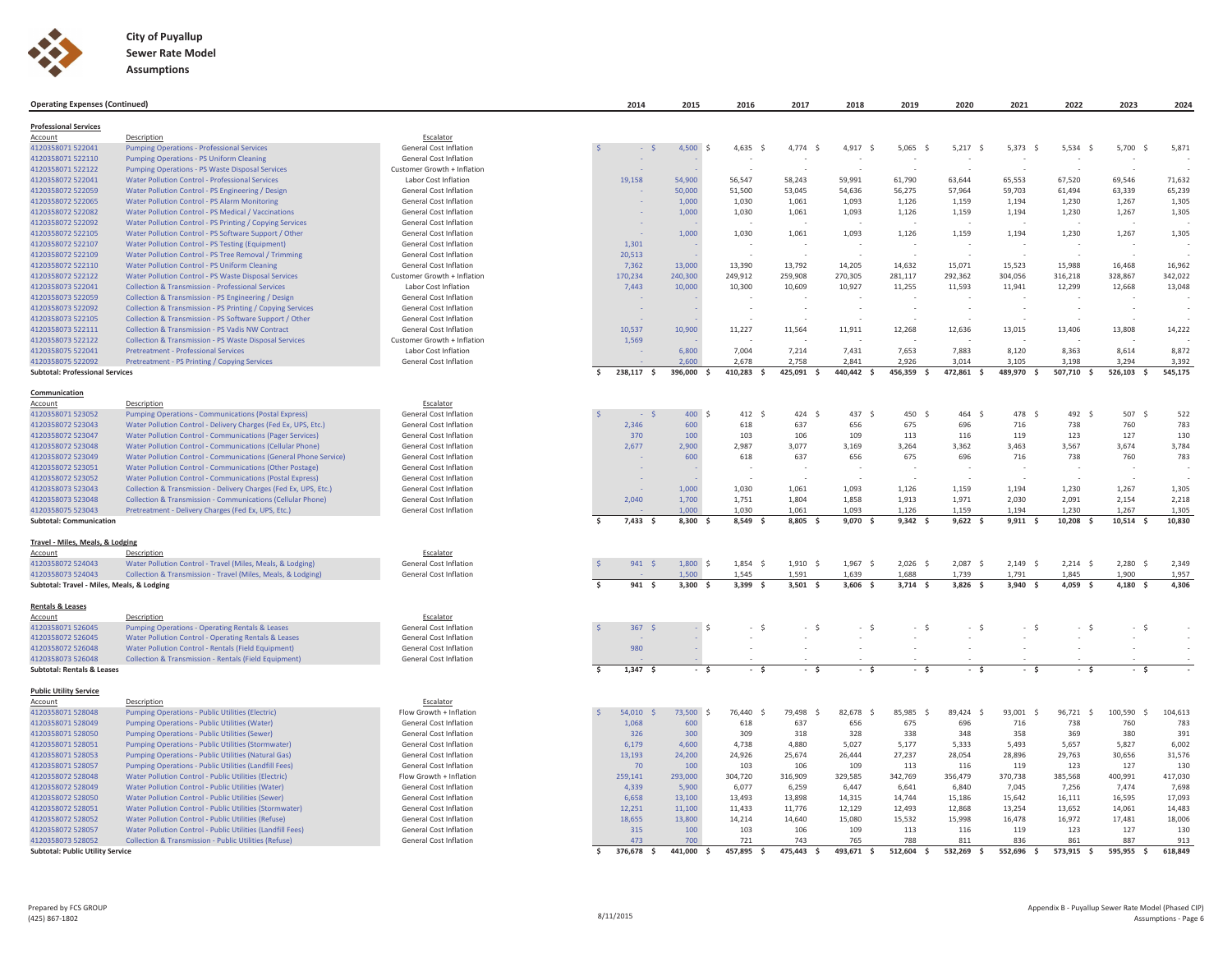

| <b>Operating Expenses (Continued)</b>                          |                                                                    |                               |              | 2014                  | 2015                     | 2016                 | 2017                        | 2018                             | 2019                    | 2020                 | 2021                     | 2022                 | 2023                    | 2024              |
|----------------------------------------------------------------|--------------------------------------------------------------------|-------------------------------|--------------|-----------------------|--------------------------|----------------------|-----------------------------|----------------------------------|-------------------------|----------------------|--------------------------|----------------------|-------------------------|-------------------|
|                                                                |                                                                    |                               |              |                       |                          |                      |                             |                                  |                         |                      |                          |                      |                         |                   |
| <b>Repairs &amp; Maintenance</b>                               |                                                                    |                               |              |                       |                          |                      |                             |                                  |                         |                      |                          |                      |                         |                   |
| Account                                                        | Description                                                        | Escalator                     |              |                       |                          |                      |                             |                                  |                         |                      |                          |                      |                         |                   |
| 4120358071 529048                                              | Pumping Operations - Repairs & Maintenance                         | General Cost Inflation        | $\leq$       | 9,757<br>$\leq$       | 50,000<br>$\leq$         | 51,500<br>- 9        | 53.045<br>$\leq$            | 54.636<br>-Ŝ                     | 56,275<br>-Ś            | 57,964<br>-Ś         | 59,703<br>-Ś             | 61,494<br>- Ŝ        | 63,339<br><sup>\$</sup> | 65,239            |
| 4120358072 529048                                              | Water Pollution Control - Repairs & Maintenance                    | General Cost Inflation        |              | 98,398                | 50,000                   | 51,500               | 53,045                      | 54,636                           | 56,275                  | 57,964               | 59,703                   | 61,494               | 63,339                  | 65,239            |
| 4120358072 529058                                              | Water Pollution Control - R/M Contr Maint Software/Other           | <b>General Cost Inflation</b> |              |                       |                          |                      |                             |                                  |                         |                      |                          |                      |                         |                   |
| 4120358072 529067                                              | Water Pollution Control - R/M Generator Maintenance                | <b>General Cost Inflation</b> |              |                       |                          |                      |                             |                                  |                         |                      |                          |                      |                         |                   |
| 4120358072 529071                                              | Water Pollution Control - R/M HVAC System                          | General Cost Inflation        |              |                       |                          |                      |                             |                                  |                         |                      |                          |                      |                         | ÷.                |
| 4120358072 529084                                              | Water Pollution Control - R/M Repairs (Equipment)                  | General Cost Inflation        |              |                       | 40,000                   |                      |                             |                                  |                         |                      |                          |                      |                         |                   |
| 4120358073 529048                                              | <b>Collection &amp; Transmission - Repairs &amp; Maintenance</b>   | General Cost Inflation        |              | 473                   |                          | 41,200               | 42,436                      | 43,709                           | 45,020                  | 46,371               | 47,762                   | 49,195               | 50,671                  | 52,191            |
| 4120358075 529048                                              | Pretreatment - Repairs & Maintenance                               | <b>General Cost Inflation</b> |              |                       | 1,500                    | 1,545                | 1,591                       | 1,639                            | 1,688                   | 1,739                | 1,791                    | 1,845                | 1,900                   | 1,957             |
| 4120358075 529058                                              | Pretreatment - R/M Contr Maint Software/Other                      | General Cost Inflation        | \$           | 2,275<br>110,903 \$   | 141,500<br>- Ś           | 145,745 \$           | 150,117 \$                  | 154,621 \$                       | 159,259 \$              | 164,037 \$           | 168,958 \$               | 174,027 \$           | 179,248 \$              | 184,625           |
| <b>Subtotal: Repairs &amp; Maintenance</b>                     |                                                                    |                               |              |                       |                          |                      |                             |                                  |                         |                      |                          |                      |                         |                   |
| <b>Miscellaneous</b>                                           |                                                                    |                               |              |                       |                          |                      |                             |                                  |                         |                      |                          |                      |                         |                   |
| Account                                                        | Description                                                        | Escalator                     |              |                       |                          |                      |                             |                                  |                         |                      |                          |                      |                         |                   |
| 4120358071 530049                                              | <b>Pumping Operations - Miscellaneous</b>                          | <b>General Cost Inflation</b> |              | $-5$                  | na.<br><sub>S</sub>      | $-5$                 | $-S$                        | $-5$                             | $-5$                    | $-5$                 | $-5$                     | $-5$                 | $-5$                    | $\sim$            |
| 4120358071 530100                                              | Pumping Operations - Miscellaneous Late Fees/Penalties             | <b>General Cost Inflation</b> |              |                       |                          |                      |                             |                                  |                         |                      |                          |                      |                         |                   |
| 4120358072 530049                                              | <b>Water Pollution Control - Miscellaneous</b>                     | General Cost Inflation        |              | 138                   | 10,000                   | 10,300               | 10,609                      | 10,927                           | 11,255                  | 11,593               | 11,941                   | 12,299               | 12,668                  | 13,048            |
| 4120358072 530050                                              | Water Pollution Control - Miscellaneous Conference Registration    | <b>General Cost Inflation</b> |              | 718                   | 1,400                    | 1,442                | 1,485                       | 1,530                            | 1,576                   | 1,623                | 1,672                    | 1,722                | 1,773                   | 1,827             |
| 4120358072 530051                                              | <b>Water Pollution Control - Miscellaneous Dues</b>                | <b>General Cost Inflation</b> |              | 588                   | 800                      | 824                  | 849                         | 874                              | 900                     | 927                  | 955                      | 984                  | 1,013                   | 1,044             |
| 4120358072 530053                                              | Water Pollution Control - Miscellaneous Certifications             | General Cost Inflation        |              | 551                   | 300                      | 309                  | 318                         | 328                              | 338                     | 348                  | 358                      | 369                  | 380                     | 391               |
| 4120358072 530090                                              | Water Pollution Control - Miscellaneous Permit Fees                | General Cost Inflation        |              | 2,293                 | 8,000                    | 8,240                | 8,487                       | 8,742                            | 9,004                   | 9,274                | 9,552                    | 9,839                | 10,134                  | 10,438            |
| 4120358072 530100                                              | Water Pollution Control - Miscellaneous Late Fees/Penalties        | General Cost Inflation        |              |                       |                          |                      |                             |                                  |                         |                      |                          |                      |                         |                   |
| 4120358073 530050                                              | Collection & Transmission - Miscellaneous Conference Registration  | General Cost Inflation        |              | 1,133                 | 500                      | 515                  | 530                         | 546                              | 563                     | 580                  | 597                      | 615                  | 633                     | 652               |
| 4120358073 530051                                              | <b>Collection &amp; Transmission - Miscellaneous Dues</b>          | <b>General Cost Inflation</b> |              | 154                   | 300                      | 309                  | 318                         | 328                              | 338                     | 348                  | 358                      | 369                  | 380                     | 391               |
| 4120358073 530052                                              | <b>Collection &amp; Transmission - Miscellaneous Subscriptions</b> | General Cost Inflation        |              | 449                   | 300                      | 309                  | 318                         | 328                              | 338                     | 348                  | 358                      | 369                  | 380                     | 391               |
| 4120358073 530090                                              | <b>Collection &amp; Transmission - Miscellaneous Permit Fees</b>   | <b>General Cost Inflation</b> |              | 467                   |                          |                      |                             |                                  |                         |                      |                          |                      |                         |                   |
| <b>Subtotal: Miscellaneous</b>                                 |                                                                    |                               | -Ś.          | 6,493<br>-\$          | 21,600<br>- Ś            | $22,248$ \$          | $22,915$ \$                 | $23,603$ \$                      | $24,311$ \$             | 25,040 \$            | 25,792 \$                | $26,565$ \$          | $27,362 \quad $$        | 28,183            |
|                                                                |                                                                    |                               |              |                       |                          |                      |                             |                                  |                         |                      |                          |                      |                         |                   |
| <b>Intergovernmental Charges</b>                               |                                                                    |                               |              |                       |                          |                      |                             |                                  |                         |                      |                          |                      |                         |                   |
| Account                                                        | Description                                                        | Escalator                     |              |                       |                          |                      |                             |                                  |                         |                      |                          |                      |                         |                   |
| 4120351176 532051                                              | Intergovernmental Charges (State Excise Taxes)                     | [Calculated]                  | $\mathsf{S}$ | $174,737$ \$          | 197,950 \$               | 190,223 \$           |                             | 192,125 \$ 194,046 \$ 195,987 \$ |                         | 197,947 \$           | 199,926 \$               | 201,925 \$           | 203,945 \$              | 205,984           |
| 4120358072 531056                                              | Water Pollution Control - Puget Sound Air Pollution Control        | General Cost Inflation        |              |                       |                          |                      |                             |                                  |                         |                      |                          |                      |                         |                   |
| Subtotal: Intergovernmental Charges                            |                                                                    |                               |              | 174,737 \$            | 197,950 \$               | 190,223 \$           | 192,125 \$                  | 194,046 \$                       | 195,987 \$              | 197,947 \$           | 199,926 \$               | 201,925 \$           | 203,945 \$              | 205,984           |
|                                                                |                                                                    |                               |              |                       |                          |                      |                             |                                  |                         |                      |                          |                      |                         |                   |
| <b>Interfund Taxes</b>                                         |                                                                    |                               |              |                       |                          |                      |                             |                                  |                         |                      |                          |                      |                         |                   |
| Account                                                        | Description                                                        | Escalator                     |              |                       |                          |                      |                             |                                  |                         |                      |                          |                      |                         |                   |
| 4120351176 528056                                              | <b>Public Utility Tax - Rates</b>                                  | [Calculated]                  |              | 752,104 \$<br>53.583  | 785,150 \$               | 790,911 \$<br>50.981 | 798,820<br>\$               | 806,808 \$                       | 814,877 \$              | 823,025 \$           | 831,256 \$               | 839,568 \$           | 847,964 \$              | 856,443           |
| 4120351176 528059                                              | <b>Public Utility Tax - SDCs</b>                                   | [Calculated]                  | -Ś.          | 805.687               | 61,100<br>846,250        | 841.893<br>-Ś        | 51,491<br>850,312<br>-Ś     | 52,006<br>858,815                | 52,526<br>867,403<br>-Ś | 53,051<br>876,077 \$ | 53,582<br>884.838<br>- Ś | 54,118<br>893,686 \$ | 54,659<br>902,623 \$    | 55,206<br>911,649 |
| <b>Subtotal: Interfund Taxes</b>                               |                                                                    |                               |              | -S                    | -S                       |                      |                             | \$                               |                         |                      |                          |                      |                         |                   |
| <b>Other Improvements</b>                                      |                                                                    |                               |              |                       |                          |                      |                             |                                  |                         |                      |                          |                      |                         |                   |
| Account                                                        | Description                                                        | Escalator                     |              |                       |                          |                      |                             |                                  |                         |                      |                          |                      |                         |                   |
| 4120358072 536063                                              | Water Pollution Control - Improvements Other Than Buildings        | <b>General Cost Inflation</b> | S.           | $7,275$ \$            | $-5$                     | $-5$                 | $-5$                        | $-5$                             | $-5$                    | $-5$                 | $-5$                     | $-5$                 | $-5$                    |                   |
| 4120358073 536063                                              | Collection & Transmission - Improvements Other Than Buildings      | General Cost Inflation        |              | 4.440                 |                          |                      |                             |                                  |                         |                      |                          |                      |                         |                   |
| <b>Subtotal: Other Improvements</b>                            |                                                                    |                               | \$           | $11,715$ \$           | - \$                     | - \$                 | - \$                        | - \$                             | - \$                    | - \$                 | - \$                     | - \$                 | - \$                    |                   |
|                                                                |                                                                    |                               |              |                       |                          |                      |                             |                                  |                         |                      |                          |                      |                         |                   |
| <b>Machinery &amp; Equipment</b>                               |                                                                    |                               |              |                       |                          |                      |                             |                                  |                         |                      |                          |                      |                         |                   |
| Account                                                        | Description                                                        | Escalator                     |              |                       |                          |                      |                             |                                  |                         |                      |                          |                      |                         |                   |
| 4120358072 537064                                              | Water Pollution Control - Machinery & Equipment                    | General Cost Inflation        | S.           | 30.697 \$             | 12,500 \$                | 12.875 S             | $13,261$ \$                 | 13,659 \$                        | 14,069 \$               | 14,491 \$            | 14,926 \$                | 15,373 \$            | 15,835 \$               | 16,310            |
| 4120358073 537064                                              | Collection & Transmission - Machinery & Equipment                  | General Cost Inflation        |              | 2.135                 |                          |                      |                             |                                  |                         |                      |                          |                      |                         |                   |
| <b>Subtotal: Machinery &amp; Equipment</b>                     |                                                                    |                               |              | 32,832 \$             | $12,500$ \$              | 12,875 \$            | $13,261$ \$                 | 13,659 \$                        | 14,069 \$               | 14,491 \$            | 14,926 \$                | 15,373 \$            | 15,835 \$               | 16,310            |
|                                                                |                                                                    |                               |              |                       |                          |                      |                             |                                  |                         |                      |                          |                      |                         |                   |
| <b>Debt Service Debt Registration</b>                          |                                                                    |                               |              |                       |                          |                      |                             |                                  |                         |                      |                          |                      |                         |                   |
| Account                                                        | Description                                                        | Escalator                     |              |                       |                          |                      |                             |                                  |                         |                      |                          |                      |                         |                   |
| 4120820076 541002                                              | <b>Bond Admin Fee</b>                                              | General Cost Inflation        |              | $1.646$ \$            | $1,000$ \$               | 1.030 S              | $1.061$ S                   | $1.093$ \$                       | 1,126<br>- \$           | $1,159$ \$           | $1.194$ S                | 1.230S               | $1,267$ \$              | 1,305             |
| <b>Subtotal: Debt Service Debt Registration</b>                |                                                                    |                               | -Ś.          | $1,646$ \$            | 1,000<br>-Ś.             | $1,030$ \$           | 1,061<br>- Ś                | 1,093<br>-Ś                      | 1,126<br>Ŝ.             | 1,159<br>- Ś         | $1,194$ \$               | $1,230$ \$           | $1,267$ \$              | 1,305             |
|                                                                |                                                                    |                               |              |                       |                          |                      |                             |                                  |                         |                      |                          |                      |                         |                   |
| <b>Interfund Communications</b>                                |                                                                    |                               |              |                       |                          |                      |                             |                                  |                         |                      |                          |                      |                         |                   |
| Account                                                        | Description                                                        | Escalator                     |              |                       |                          |                      |                             |                                  |                         |                      |                          |                      |                         |                   |
| 4120358072 529111                                              | Water Pollution Control - IT&C Dispatch 800 MHz Assessment         | General Cost Inflation        |              | 6,924<br>$\mathsf{S}$ | $6,924$ \$               | 7,132<br>- Ś         | 7,346<br>-Ŝ                 | 7,566<br>$\mathsf{S}$            | 7,793<br>$\mathsf{S}$   | $8,027$ \$           | 8,268<br>$\mathsf{S}$    | $8,516$ \$           | 8,771 \$                | 9,034             |
| 4120358073 529111<br><b>Subtotal: Interfund Communications</b> | Collection & Transmission - IT&C Dispatch 800 MHz Assessment       | <b>General Cost Inflation</b> | Ŝ.           | 10,385<br>17,309 \$   | 10,385<br>17,309<br>- \$ | 10,697<br>17,828 \$  | 11,017<br>18,363 \$         | 11,348<br>18,914 \$              | 11,688<br>19,481 \$     | 12,039<br>20,066 \$  | 12,400<br>20,668 \$      | 12,772<br>21,288 \$  | 13,155<br>21,927 \$     | 13,550<br>22,584  |
|                                                                |                                                                    |                               |              |                       |                          |                      |                             |                                  |                         |                      |                          |                      |                         |                   |
| <b>Interfund Supplies</b>                                      |                                                                    |                               |              |                       |                          |                      |                             |                                  |                         |                      |                          |                      |                         |                   |
| Account                                                        | Description                                                        | Escalator                     |              |                       |                          |                      |                             |                                  |                         |                      |                          |                      |                         |                   |
| 4120358072 518033                                              | <b>Water Pollution Control - ER&amp;R Fuel</b>                     | <b>General Cost Inflation</b> |              | 8,285<br>S.           | $5,746$ \$               | 5,918<br>$\sim$      | 6,096<br>$\hat{\mathbf{S}}$ | $6,279$ \$                       | $6,467$ \$              | $6,661$ \$           | $6,861$ \$               | 7,067 \$             | 7,279<br>S.             | 7,497             |
| 4120358073 518033                                              | <b>Collection &amp; Transmission - ER&amp;R Fuel</b>               | General Cost Inflation        |              | 16.665                | 14.476                   | 14,910               | 15,358                      | 15,818                           | 16,293                  | 16,782               | 17,285                   | 17.804               | 18.338                  | 18,888            |
| <b>Subtotal: Interfund Supplies</b>                            |                                                                    |                               | s.           | 24,950 \$             | $20,222$ \$              | 20,829 \$            | $21,454$ \$                 | 22,097 \$                        | 22,760 \$               | $23,443$ \$          | $24,146$ \$              | 24,871 \$            | $25,617$ \$             | 26,385            |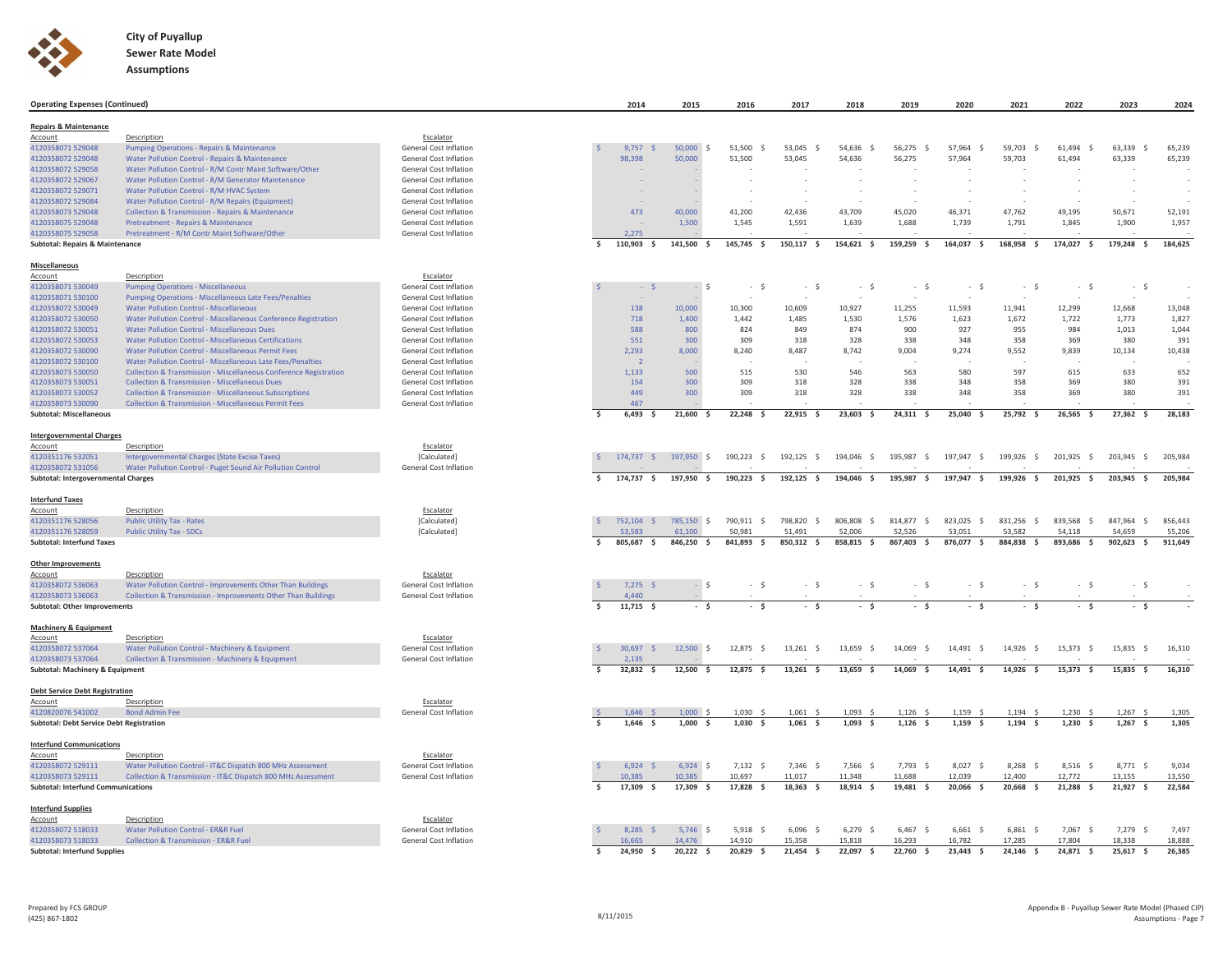

| <b>Operating Expenses (Continued)</b>            |                                                             |                               |                      | 2014          | 2015           | 2016          | 2017                                                             | 2018          | 2019         | 2020       | 2021                                                                          | 2022          | 2023       | 2024    |
|--------------------------------------------------|-------------------------------------------------------------|-------------------------------|----------------------|---------------|----------------|---------------|------------------------------------------------------------------|---------------|--------------|------------|-------------------------------------------------------------------------------|---------------|------------|---------|
| <b>Interfund Capital Outlays</b>                 |                                                             |                               |                      |               |                |               |                                                                  |               |              |            |                                                                               |               |            |         |
| Account                                          | Description                                                 | Escalator                     |                      |               |                |               |                                                                  |               |              |            |                                                                               |               |            |         |
| 4120358072 529109                                | Water Pollution Control - IT&C Replacement                  | General Cost Inflation        |                      | $5,719$ \$    | $5,719$ \$     | 5,891         | 6,067<br>$\sim$                                                  | 6,249         | 6,437<br>S.  | 6,630      | 6,829<br>- S                                                                  | $7,034$ \$    | $7,245$ \$ | 7,462   |
| 4120358072 537075                                | Water Pollution Control - ER&R Replacement (Internal)       | <b>General Cost Inflation</b> |                      | 18,932        | 18,932         | 19,500        | 20,085                                                           | 20,688        | 21,308       | 21,947     | 22,606                                                                        | 23,284        | 23,982     | 24,702  |
| 4120358073 529109                                | <b>Collection &amp; Transmission - IT&amp;C Replacement</b> | <b>General Cost Inflation</b> |                      | 227           | 227            | 234           | 241                                                              | 248           | 255          | 263        | 271                                                                           | 279           | 288        | 296     |
| 4120358073 537075                                | Collection & Transmission - ER&R Replacement (Internal)     | <b>General Cost Inflation</b> |                      | 55.015        | 55,015         | 56.665        | 58.365                                                           | 60.116        | 61.920       | 63,777     | 65.691                                                                        | 67.662        | 69.691     | 71,782  |
| <b>Subtotal: Interfund Capital Outlays</b>       |                                                             |                               | $\ddot{\phantom{1}}$ | 79,893<br>- S | 79.893<br>- \$ | 82.290<br>- Ś | 84.758 \$                                                        | 87.301 \$     | 89,920<br>s. | 92.618 \$  | 95.396 \$                                                                     | 98.258<br>- Ś | 101,206 \$ | 104.242 |
| <b>Interfund Insurance Services</b>              |                                                             |                               |                      |               |                |               |                                                                  |               |              |            |                                                                               |               |            |         |
| Account                                          | Description                                                 | Escalator                     |                      |               |                |               |                                                                  |               |              |            |                                                                               |               |            |         |
| 4120358071 527048                                | Pumping Operations - Self-Insurance Fund                    | <b>General Cost Inflation</b> |                      | 5,878         | $6,292$ \$     | $6,481$ \$    | 6.675 S                                                          | 6.875 S       | 7,082 \$     | 7,294 \$   | $7,513$ \$                                                                    | 7,738 \$      | 7,971 \$   | 8,210   |
| 4120358072 527048                                | Water Pollution Control - Self-Insurance Fund               | <b>General Cost Inflation</b> |                      | 52,411        | 54,604         | 56,242        | 57,929                                                           | 59,667        | 61,457       | 63,301     | 65,200                                                                        | 67,156        | 69,171     | 71,246  |
| 4120358073 527048                                | Collection & Transmission - Self-Insurance Fund             | General Cost Inflation        |                      | 13,129        | 9,627          | 9,916         | 10,213                                                           | 10,520        | 10,835       | 11,160     | 11,495                                                                        | 11,840        | 12,195     | 12,561  |
| <b>Subtotal: Interfund Insurance Services</b>    |                                                             |                               | Ŝ                    | 71,418 \$     | 70,523 \$      | 72,639 \$     | 74,818 \$                                                        | 77,062 \$     | 79,374 \$    | 81,755 \$  | 84,208 \$                                                                     | 86,734 \$     | 89,336 \$  | 92,017  |
| <b>Transfers Out</b>                             |                                                             |                               |                      |               |                |               |                                                                  |               |              |            |                                                                               |               |            |         |
| Account                                          | Description                                                 | Escalator                     |                      |               |                |               |                                                                  |               |              |            |                                                                               |               |            |         |
| 4120000000 711091                                | <b>Transfers Out</b>                                        | General Cost Inflation        |                      | $-5$          |                | $-5$          | $-S$                                                             | $-S$          | $-5$         | $-5$       | $-5$                                                                          | $-5$          | $-S$       |         |
| 4120000000 755000                                | <b>Transfers Out - Intrafund</b>                            | <b>General Cost Inflation</b> |                      |               |                |               |                                                                  |               |              |            |                                                                               |               |            |         |
| 4120358072 711092                                | <b>Transfers Out - ER&amp;R</b>                             | General Cost Inflation        |                      |               |                |               |                                                                  |               |              |            | $\sim$                                                                        |               |            |         |
| <b>Subtotal: Transfers Out</b>                   |                                                             |                               | - Ś                  | $-5$          | - \$           | - \$          | - \$                                                             | $-5$          | - \$         | $-5$       | - \$                                                                          | $-5$          | - \$       |         |
|                                                  |                                                             |                               |                      |               |                |               |                                                                  |               |              |            |                                                                               |               |            |         |
| <b>Interfund Repairs &amp; Maintenance</b>       |                                                             |                               |                      |               |                |               |                                                                  |               |              |            |                                                                               |               |            |         |
| Account                                          | Description                                                 | Escalator                     |                      |               |                |               |                                                                  |               |              |            |                                                                               |               |            |         |
| 4120358071 529108                                | Pumping Operations - IT&C Maintenance (Internal)            | <b>General Cost Inflation</b> |                      | 45,291        | 45,291 \$      | 46,650        | 48,049                                                           | 49,491<br>- Ŝ | 50,975 \$    | 52,505 \$  | 54,080<br>- S                                                                 | 55,702 \$     | 57,373 \$  | 59,094  |
| 4120358072 529106                                | Water Pollution Control - ER&R Maintenance (Internal)       | <b>General Cost Inflation</b> |                      | 32.197        | 32,197         | 33,163        | 34,158                                                           | 35,183        | 36,238       | 37,325     | 38,445                                                                        | 39,598        | 40,786     | 42,010  |
| 4120358072 529108                                | Water Pollution Control - IT&C Maintenance (Internal)       | <b>General Cost Inflation</b> |                      | 22,645        | 22,645         | 23,324        | 24,024                                                           | 24,745        | 25,487       | 26,252     | 27,039                                                                        | 27,850        | 28,686     | 29,547  |
| 4120358073 529106                                | Collection & Transmission - ER&R Maintenance (Internal)     | General Cost Inflation        |                      | 73,352        | 73,352         | 75,553        | 77,819                                                           | 80,154        | 82,558       | 85,035     | 87,586                                                                        | 90,214        | 92,920     | 95,708  |
| 4120358073 529108                                | Collection & Transmission - IT&C Maintenance (Internal)     | <b>General Cost Inflation</b> |                      | 31,846        | 31,846         | 32,801        | 33.785                                                           | 34.799        | 35.843       | 36,918     | 38.026                                                                        | 39.167        | 40.342     | 41,552  |
| Subtotal: Interfund Repairs & Maintenance        |                                                             |                               | Ŝ.                   | 205,331 \$    | 205,331 \$     | 211,491 \$    | 217,836 \$                                                       | 224,371 \$    | 231,102 \$   | 238,035 \$ | 245,176 \$                                                                    | 252,531 \$    | 260,107 \$ | 267,910 |
| Other                                            |                                                             |                               |                      |               |                |               |                                                                  |               |              |            |                                                                               |               |            |         |
| Account                                          | Description                                                 | Escalator                     |                      |               |                |               |                                                                  |               |              |            |                                                                               |               |            |         |
|                                                  |                                                             | <b>General Cost Inflation</b> |                      |               | ς              |               |                                                                  |               |              |            |                                                                               |               |            |         |
|                                                  |                                                             | <b>General Cost Inflation</b> |                      |               |                |               |                                                                  |               |              |            |                                                                               |               |            |         |
|                                                  |                                                             | <b>General Cost Inflation</b> |                      |               |                |               |                                                                  |               |              |            |                                                                               |               |            |         |
|                                                  |                                                             | <b>General Cost Inflation</b> |                      |               |                |               |                                                                  |               |              |            |                                                                               |               |            | $\sim$  |
|                                                  |                                                             | <b>General Cost Inflation</b> |                      |               |                |               |                                                                  |               |              |            | $\sim$                                                                        |               |            |         |
| <b>Subtotal: Other</b>                           |                                                             |                               | - Ś                  | $-5$          | $-5$           | - \$          | - \$                                                             | $-5$          | $-5$         | $-5$       | - \$                                                                          | $-5$          | $-5$       |         |
|                                                  |                                                             |                               |                      |               |                |               |                                                                  |               |              |            |                                                                               |               |            |         |
| <b>Total Operating Expenses Entered In Model</b> |                                                             |                               |                      |               |                |               | $$5,951,994$ $$6,794,662$ $$6,973,192$ $$7,180,690$ $$7,395,090$ |               |              |            | \$ 7,616,640 \$ 7,845,596 \$ 8,082,223 \$ 8,326,796 \$ 8,579,604 \$ 8,840,942 |               |            |         |
| Adjustmants:                                     |                                                             |                               |                      |               |                |               |                                                                  |               |              |            |                                                                               |               |            |         |

| Aujustinents                                                     |                         |
|------------------------------------------------------------------|-------------------------|
| Debt Service Principal & Interest (Included on 'Debt' worksheet) | 2,290,073<br>2,277,010  |
| Intrafund Transfers For Capital (Handled on 'Funds' worksheet)   | 12.612.790<br>1,339,224 |

TotalTotal Per Source DocumentsDifference

l Per Source Documents<br>|Per Source Documents<br>|Perce Pocuments<br>|Perce Pocuments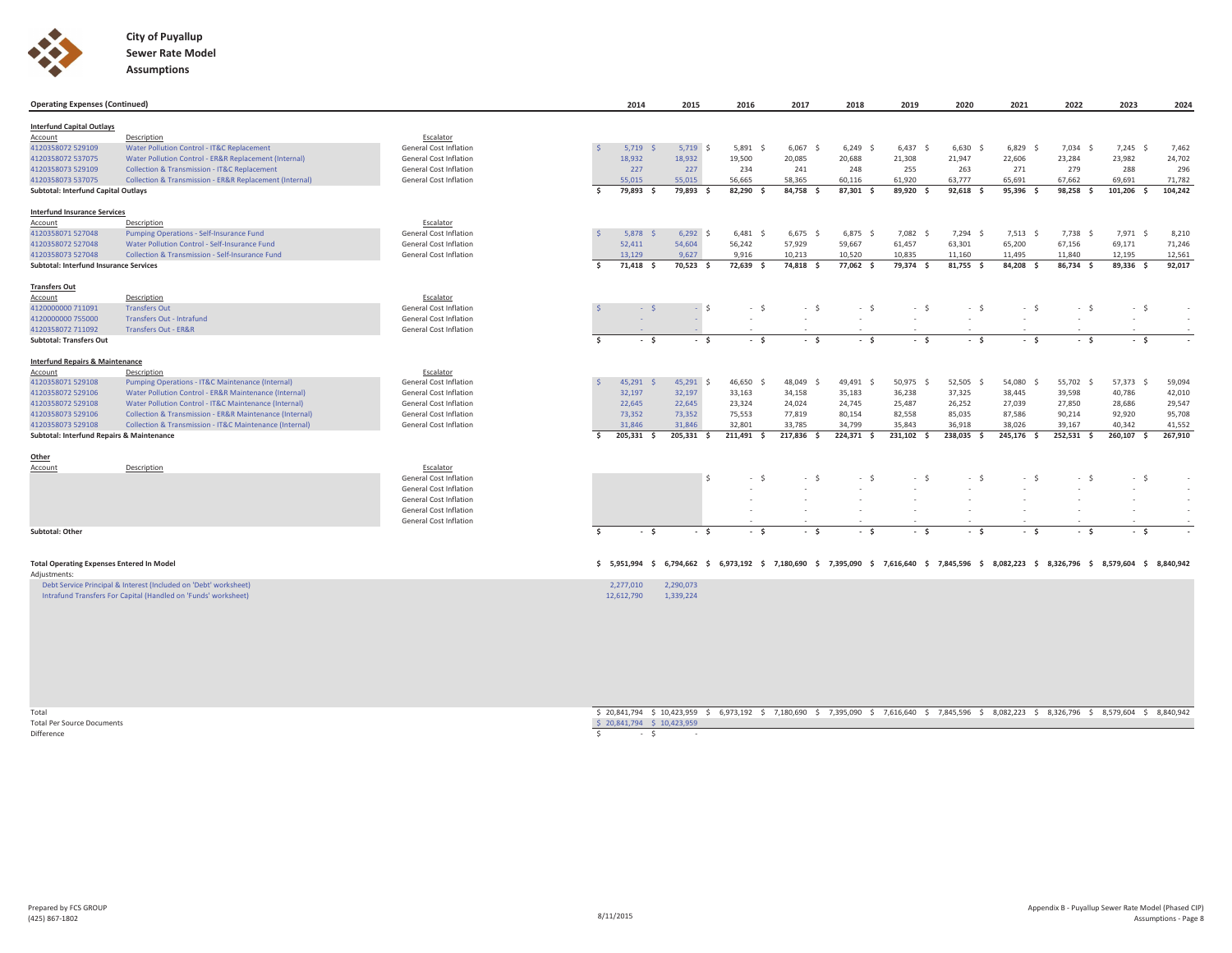

**Capital Improvement Program (Current Dollars)**

**2015 Dollars**

| Project ID                       | <b>Description</b>                                                                                                                                              | <b>Function</b>          | Inflate?   | % R&R              | Completion<br>Year | <b>Total Cost</b><br>(Current<br>Dollars) | <b>Total Cost</b><br>(Nominal<br>Dollars)   | <b>Useful Life</b>          |                    | Incremental<br>Depreciation |
|----------------------------------|-----------------------------------------------------------------------------------------------------------------------------------------------------------------|--------------------------|------------|--------------------|--------------------|-------------------------------------------|---------------------------------------------|-----------------------------|--------------------|-----------------------------|
| Puy-3B                           | Pipe Replacement - 9th Ave NE / 4th Ave NE                                                                                                                      | Conveyance               | Yes        | 100.00%            | 2016               | 1,000,000<br>\$                           | -\$<br>1,024,000                            | 50 Years                    | \$                 | 20,480                      |
| Puy-7A                           | Pipe Replacement - East Main, 23rd St SE to Riverside LS                                                                                                        | Conveyance               | Yes        | 100.00%            | 2015               | \$<br>660,000                             | 660,000<br>\$.                              | 50 Years                    | \$                 | 13,200                      |
| Puy-14D                          | Pipe Replacement - 3rd St SE, Between 7th Ave SE & 9th Ave SE                                                                                                   | Conveyance               | Yes        | 100.00%            | 2015               | \$<br>340,000                             | \$<br>340,000                               | 50 Years                    | \$                 | 6,800                       |
| <b>Puy-23A</b>                   | Pipe Replacement - Tacoma Road E, Between 23rd & Tacoma Street                                                                                                  | Conveyance               | Yes        | 100.00%            | 2016               | Ś<br>1,040,000                            | Ŝ.<br>1,064,900                             | 50 Years                    | Ś                  | 21,298                      |
| <b>Puy-21A</b>                   | Fruitland Ave Sewer Main Extension - W Pioneer Way to 9th Ave SW                                                                                                | Conveyance               | Yes        | 50.00%             | 2017               | \$<br>1,130,000                           | -\$<br>1,194,646                            | 50 Years                    | \$                 | 23,893                      |
| <b>Puy-21B</b>                   | Fruitland Ave Sewer Main Extension - 9th Ave SW to 85th St E                                                                                                    | Conveyance               | Yes        | 50.00%             | 2020               | Ś<br>910,000                              | -\$<br>1,051,225                            | 50 Years                    | \$                 | 21,025                      |
| <b>Puy-21C</b>                   | Fruitland Ave Sewer Main Extension - 85th St E to to 96th St E                                                                                                  | Conveyance               | Yes        | 50.00%             | 2021               | 1,060,000<br>\$                           | $\mathsf{S}$<br>1,261,348                   | 50 Years                    | \$                 | 25,227                      |
| <b>Puy-21E</b>                   | Small Pumping Station to Pump to Fruitland Ave Trunk Line                                                                                                       | Conveyance               | Yes        | 50.00%             | 2021               | Ś<br>1,030,000                            | -\$<br>1,225,353                            | 30 Years                    | \$.                | 40,845                      |
| <b>Puy-21D</b>                   | Small Pumping Station to Pump to Fruitland Ave Trunk Line                                                                                                       | Conveyance               | Yes        | 50.00%             | 2022               | 1,110,000<br>\$                           | $\mathsf{S}$<br>1,360,503                   | 30 Years                    | \$<br>\$           | 45,350                      |
| <b>Puy-19A</b><br><b>Puy-10B</b> | Gravity Upsize - 10 and 12-Inch to 15-Inch, SR-512 Crossing - S. Meridian to 5th St SW<br>Re-Route Gravity Sewer Main North of Lowe's/Abandon Bradley Lake Line | Conveyance<br>Conveyance | Yes<br>Yes | 0.00%<br>100.00%   | 2022<br>2021       | \$<br>1,090,000<br>Ś<br>770,000           | -\$<br>1,335,906<br>-\$<br>919.420          | <b>50 Years</b><br>50 Years | $\hat{\mathsf{S}}$ | 26,718<br>18,388            |
| <b>Puy-20A</b>                   | Re-Route Gravity System to Alleviate Accessibility Issues In Downstream Wetland                                                                                 | Conveyance               | Yes        | 100.00%            | 2018               | \$<br>160,000                             | \$<br>174,836                               | 50 Years                    | \$                 | 3,497                       |
| Puy-22A                          | Gravity Upsize - 10 and 12-Inch to 15-Inch, W Pioneer Way 18th St SW to 12th St NW                                                                              | Conveyance               | Yes        | 0.00%              | 2021               | \$<br>1,400,000                           | \$<br>1,671,673                             | 50 Years                    | \$                 | 33,433                      |
| <b>Puy-27A</b>                   | Relay 36-Inch Gravity Due to Adverse Slope Issues - 14th St SW / 9th Ave SW                                                                                     | Conveyance               | Yes        | 100.00%            | 2023               | \$<br>850,000                             | \$<br>1,076,755                             | 50 Years                    | \$                 | 21,535                      |
| <b>Puy-10A</b>                   | Elimination of S. Hill Mall LS (LS 6)                                                                                                                           | Conveyance               | Yes        | 100,00%            | 2019               | Ś<br>500,000                              | -\$<br>500,000                              | <b>30 Years</b>             | \$                 | 16,667                      |
| <b>Puy-14A</b>                   | Gravity Upsize - 24-Inch to 36-Inch - 9th Ave SW Between 14th St SW & 9th St SW                                                                                 | Conveyance               | Yes        | 0.00%              | 2023               | 1,820,000<br>\$                           | 2,271,946<br>-\$                            | 50 Years                    | \$                 | 45,439                      |
| <b>Puy-14B</b>                   | Gravity Upsize - 24-Inch to 36-Inch - 9th Ave SW Between 9th St SW & 5th St SW                                                                                  | Conveyance               | Yes        | 0.00%              | 2022               | \$<br>1,410,000                           | -\$<br>1,728,032                            | 50 Years                    | \$                 | 34,561                      |
| <b>Puy-14C</b>                   | Gravity Upsize - 24-Inch to 36-Inch - 5th St SW / 7th Ave SW                                                                                                    | Conveyance               | Yes        | 0.00%              | 2025               | Ś<br>1,770,000                            | -\$<br>2.370.512                            | 50 Years                    | \$                 | 47,410                      |
| Puy-1A                           | Gravity Upsize - 10 and 12-Inch, 28th St SE Between Marwood Dr & Shaw Road                                                                                      | Conveyance               | Yes        | 0.00%              | 2025               | 640,000<br>\$                             | -\$<br>860,106                              | 50 Years                    | \$                 | 17,202                      |
| <b>Puy-25A</b>                   | Gravity Upsize - 12 and 18-Inch, 5th St SW Between 9th Ave SW and Fairgrounds                                                                                   | Conveyance               | Yes        | 0.00%              | 2024               | \$<br>550,000                             | -\$<br>717,625                              | 50 Years                    | \$                 | 14,353                      |
| <b>Puy-27B</b>                   | Replace Aging Pipe Across Clark's Creek - 7th Ave SW Bridge Crossing                                                                                            | Conveyance               | Yes        | 100.00%            | 2025               | \$<br>1,400,000                           | \$<br>1,881,483                             | 50 Years                    | \$                 | 37,630                      |
|                                  | Aging Pipe Replacement Program                                                                                                                                  | Conveyance               | Yes        | 100.00%            | Ongoing            | Ś.<br>13,500,000                          | \$<br>18,630,281                            | 50 Years                    | \$                 | 372,606                     |
| Puy-14E                          | Gravity Upsize - 18-Inch to 24-Inch - 5th St SE Between E Pioneer & 4th Ave SE                                                                                  | Conveyance               | Yes        | 0.00%              | 2021               | Ś<br>590,000                              | -\$<br>704,491                              | 50 Years                    | \$                 | 14,090                      |
| <b>Puy 27-C</b>                  | Gravity Upsize - 36-Inch to 42-Inch - 14th St SW / 9th Ave SW                                                                                                   | Conveyance               | Yes        | 0.00%              | 2022               | \$.<br>1,900,000                          | - S<br>2,336,760                            | <b>50 Years</b>             | \$                 | 46,735                      |
| Puy-1B                           | Gravity Upsize - 8-Inch to 12-Inch - Shaw Road Between 31st Ave SE & 26th Ave SE                                                                                | Conveyance               | Yes        | 0.00%              | 2023               | 1,020,000<br>Ŝ                            | -\$<br>1,292,105                            | 50 Years                    | \$                 | 25,842                      |
| Puy-3C                           | Gravity Upsize - 24-Inch to 36-Inch - 13th Ave NW Between 18th St NW & 15th St NW                                                                               | Conveyance               | Yes        | 0.00%              | 2024<br>2025       | 1,230,000<br>\$                           | \$<br>1,604,871                             | 50 Years                    | \$                 | 32,097                      |
| Puy-3D<br>Puy-4A                 | Gravity Upsize - 24-Inch to 36-Inch - 9th Ave NW / 8th St NW<br>Gravity Upsize - 8-Inch to 12-Inch - Shaw Road Between 23rd Ave SE & Dunhill Lane               | Conveyance               | Yes<br>Yes | 0.00%<br>0.00%     | 2026               | 590,000<br>Ś<br>\$<br>1,770,000           | -\$<br>792,911<br>$\mathsf{S}$<br>2,450,094 | 50 Years<br>50 Years        | \$<br>\$           | 15,858<br>49,002            |
| Puy-5A                           | Gravity Upsize - 8-Inch to 12-Inch - 24th St Place SE Between 20th Ave SE & 12th Ave SE                                                                         | Conveyance<br>Conveyance | Yes        | 0.00%              | 2027               | Ś<br>1,800,000                            | -\$<br>2,566,370                            | 50 Years                    | \$                 | 51,327                      |
| <b>Puy-25B</b>                   | Gravity Upsize - 24-Inch to 36-Inch - Fairgrounds Between Fairview Drive & 5th St SW                                                                            | Conveyance               | Yes        | 0.00%              | 2028               | 990,000<br>\$                             | \$<br>1,453,848                             | 50 Years                    | \$                 | 29,077                      |
| <b>Puy-11A</b>                   | Cherokee Pump Station (#34) Replacement                                                                                                                         | Conveyance               | Yes        | 67.00%             | 2015               | \$<br>690,000                             | \$<br>690,000                               | 30 Years                    | \$                 | 23,000                      |
| Puy-7A                           | Riverside Pump Station (#24) Improvements                                                                                                                       | Conveyance               | Yes        | 100.00%            | 2015               | Ś<br>750,000                              | Ŝ.<br>750,000                               | 30 Years                    | Ŝ.                 | 25,000                      |
| Puy-3A                           | 4th and River Road (#4) Pump Station Improvements                                                                                                               | Conveyance               | Yes        | 70.00%             | 2018               | \$<br>1,680,000                           | -\$<br>1,829,416                            | 30 Years                    | \$                 | 60,981                      |
| Puy-6A                           | North Levee Pump Station (#5) Improvements                                                                                                                      | Conveyance               | Yes        | 70.00%             | 2021               | \$<br>1,010,000                           | -\$<br>1,205,993                            | 30 Years                    | \$                 | 40,200                      |
| <b>Puy-24B</b>                   | Clarks Creek Pump Station (#25) Replacement                                                                                                                     | Conveyance               | Yes        | 100.00%            | 2019               | 640,000<br>\$                             | 720,326<br>-\$                              | 30 Years                    | \$                 | 24,011                      |
| Puy-2A                           | Candlewood Pump Station (#26) Replacement                                                                                                                       | Conveyance               | Yes        | 100.00%            | 2019               | \$<br>640,000                             | -\$<br>720,326                              | 30 Years                    | \$.                | 24,011                      |
| <b>Puy-16A</b>                   | Costco Pump Station (#10) Upgrades                                                                                                                              | Conveyance               | Yes        | 100.00%            | 2021               | \$<br>500,000                             | 597,026<br>-\$                              | <b>30 Years</b>             | \$                 | 19,901                      |
|                                  | <b>WWTP - Aging Equipment Replacement</b>                                                                                                                       | Treatment                | Yes        | 100.00%            | Ongoing            | \$<br>3,000,000                           | - S<br>3,234,205                            | 5 Years                     | \$                 | 646,841                     |
|                                  | <b>WWTP - Vactor Unloading Station</b>                                                                                                                          | Treatment                | Yes        | 100.00%            | 2015               | \$<br>250,000                             | -\$<br>250,000                              | 30 Years                    | \$                 | 8,333                       |
|                                  | WWTP - Outfall Header Cleaning/Diffuser Replacement                                                                                                             | Treatment                | Yes        | 100.00%            | 2015               | \$<br>150,000                             | \$<br>150,000                               | 30 Years                    | \$                 | 5,000                       |
|                                  | WWTP - Flood Wall                                                                                                                                               | Treatment                | Yes        | 100.00%            | 2015               | \$<br>300,000                             | \$<br>300,000                               | 30 Years                    | \$                 | 10,000                      |
|                                  | WWTP - Biosolids Dewatering Improvements Project                                                                                                                | Treatment                | Yes        | 100.00%            | 2016               | \$<br>5,854,594                           | -\$<br>5,944,594                            | 30 Years                    | \$                 | 198,153                     |
|                                  | WWTP - Construction Engineering Dewatering Project @ 10%                                                                                                        | Treatment                | Yes        | 100.00%            | 2016               | \$<br>209,480                             | - \$<br>212,480                             | <b>30 Years</b>             | \$                 | 7,083                       |
|                                  | <b>WWTP Facility Plan</b>                                                                                                                                       | Treatment                | Yes        | 100.00%            | 2016               | 225,000<br>\$                             | 231,750<br>-\$                              | 30 Years                    | \$                 | 7,725                       |
|                                  | <b>WWTP - Replace Aeration Blower</b><br><b>WWTP - Replace Grit Removal Equipment</b>                                                                           | Treatment<br>Treatment   | Yes<br>Yes | 100.00%<br>100.00% | 2016<br>2017       | 388,000<br>\$<br>Ś<br>300,000             | 399,640<br>\$.<br>Ŝ.<br>318,270             | 30 Years<br>30 Years        | \$<br>\$           | 13,321<br>10.609            |
|                                  | WWTP - Replace UV Disinfection System                                                                                                                           | Treatment                | Yes        | 100.00%            | 2017               | \$<br>2,200,000                           | -\$<br>2,333,980                            | 30 Years                    | \$                 | 77,799                      |
|                                  | WWTP - New Headworks Odor System                                                                                                                                | Treatment                | Yes        | 100.00%            | 2017               | \$<br>200,000                             | -\$<br>212,180                              | 30 Years                    | \$                 | 7,073                       |
|                                  | WWTP - Replace Non-Potable Water Pump System                                                                                                                    | Treatment                | Yes        | 100.00%            | 2017               | \$<br>60,000                              | \$<br>63,654                                | 30 Years                    | \$                 | 2,122                       |
|                                  | WWTP - Additional Anaerobic Digester                                                                                                                            | Treatment                | Yes        | 100.00%            | 2028               | \$<br>7,731,000                           | -S<br>11,353,234                            | 30 Years                    | \$                 | 378,441                     |
|                                  | WWTP - Effluent Cloth Disc Filters                                                                                                                              | Treatment                | Yes        | 100.00%            | 2018               | \$<br>3,000,000                           | -\$<br>3,182,700                            | 30 Years                    | \$                 | 106,090                     |
|                                  | <b>WWTP - Replace Generator Building Blowers</b>                                                                                                                | Treatment                | Yes        | 100.00%            | 2018               | \$<br>90,000                              | -\$<br>98,345                               | 30 Years                    | \$                 | 3,278                       |
|                                  | WWTP - Replace PLC-Based Control & SCADA System                                                                                                                 | Treatment                | Yes        | 100.00%            | 2018               | Ś<br>300,000                              | -\$<br>327.818                              | 30 Years                    | \$                 | 10,927                      |
|                                  | WWTP - Replace Influent Screw Pumps                                                                                                                             | Treatment                | Yes        | 100.00%            | 2022               | 1,100,000<br>\$                           | 1,352,861<br>-\$                            | 30 Years                    | \$                 | 45,095                      |
|                                  | WWTP - Primary Clarifier # 1 & # 2 New Drives                                                                                                                   | Treatment                | Yes        | 100.00%            | 2019               | 50,000<br>\$                              | -\$<br>56,275                               | 30 Years                    | \$                 | 1,876                       |
|                                  | WWTP - Primary Clarifier # 1 Through 4 New Flights                                                                                                              | Treatment                | Yes        | 100.00%            | 2019               | \$<br>80,000                              | -\$<br>90,041                               | 30 Years                    | \$                 | 3,001                       |
|                                  | WWTP - Aeration Basin Discharge Channel Mixing                                                                                                                  | Treatment                | Yes        | 100.00%            | 2019               | \$<br>20,000                              | -\$<br>22,510                               | 30 Years                    | \$                 | 750                         |
|                                  | <b>WWTP - Additional Secondary Clarifier</b>                                                                                                                    | Treatment                | Yes        | 100.00%            | 2024               | \$<br>4,422,000                           | -\$<br>5,769,707                            | 30 Years                    | \$                 | 192,324                     |
|                                  | WWTP - Replacement of Influent Sluice Gates                                                                                                                     | Treatment                | Yes        | 100.00%            | 2020               | \$<br>200,000                             | \$<br>231,855                               | 30 Years                    | $\mathsf S$        | 7,728                       |
|                                  | WWTP - Replace Sturctural I-Beams in Aeration Selector Zones                                                                                                    | Treatment                | Yes        | 100.00%            | 2020               | Ś<br>250,000                              | Ŝ.<br>289.819                               | 30 Years                    | Ś                  | 9,661                       |
|                                  | WWTP - Replace all Aeration Basin Air Line Knee Braces                                                                                                          | Treatment                | Yes        | 100.00%            | 2020               | \$<br>250,000                             | \$<br>289,819                               | 30 Years                    | \$                 | 9,661                       |
|                                  | <b>WWTP - Miscellaneous Valve Replacements</b>                                                                                                                  | Treatment                | Yes        | 100.00%            | 2023               | 200,000<br>\$<br>$\hat{\mathbf{C}}$       | \$.<br>253,354<br>Ŝ.                        | 30 Years                    | Ś<br>Ś             | 8,445<br>9,270              |
|                                  | 7th Ave SW; 14th St SW to 18th St SW (Sinkhole)                                                                                                                 | Conveyance               | Yes        | 100.00%            | 2016               | 450,000                                   | 463,500                                     | 50 Years                    |                    |                             |
|                                  | <b>Total (Current Dollars)</b>                                                                                                                                  |                          |            |                    |                    | \$                                        | 81,220,074 \$100,467,678                    |                             |                    |                             |

*Total (Inflated Dollars)*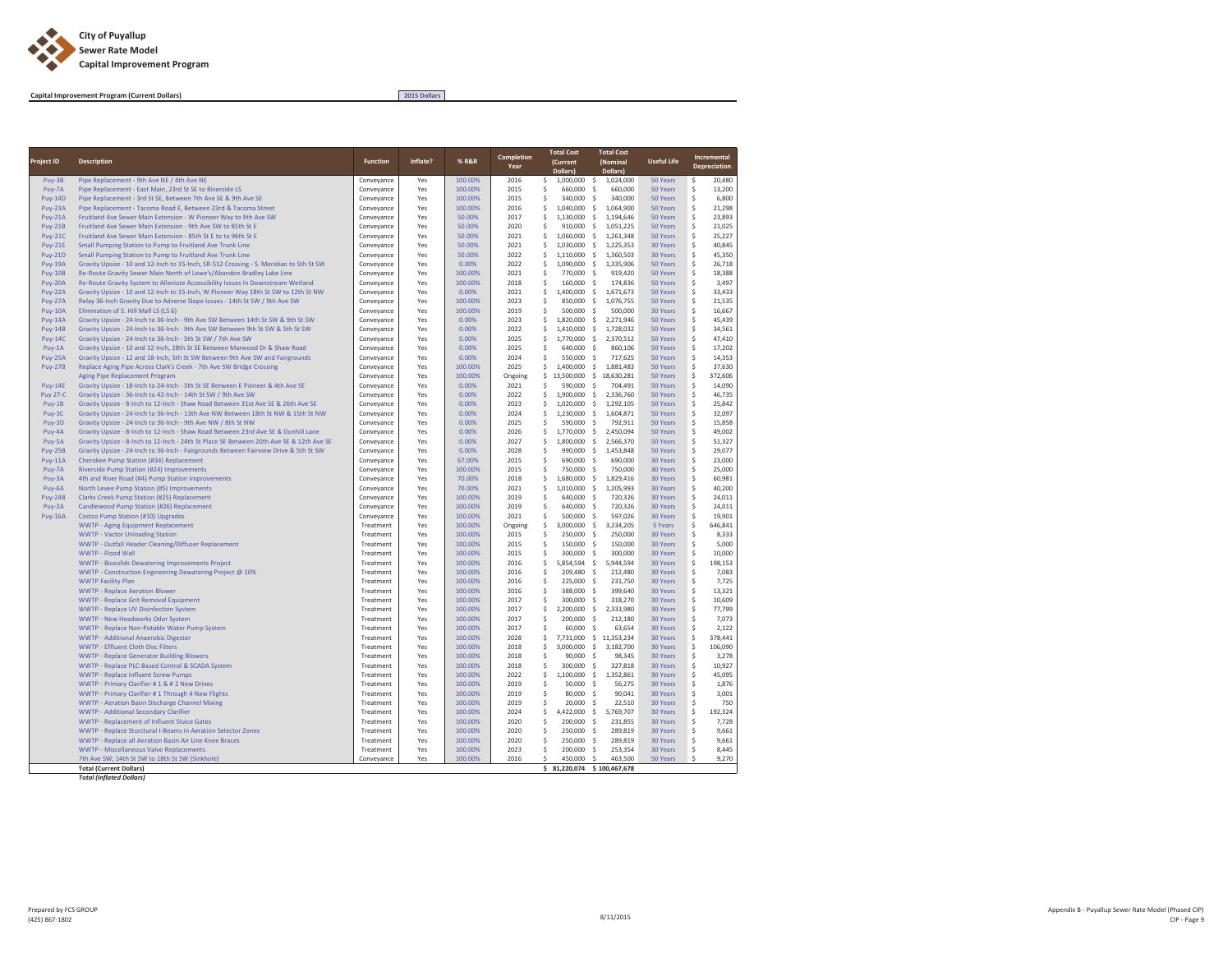

## **Capital Improvement Program (Current Dollars)**

|                                  |                                                                                                                                                                       | <b>Cost by Year (Current Dollars)</b> |                           |                       |                             |                |                                                                   |           |                             |                        |             |                                                                                                                                                                                                                                                         |             |             |             |             |      |      |      |
|----------------------------------|-----------------------------------------------------------------------------------------------------------------------------------------------------------------------|---------------------------------------|---------------------------|-----------------------|-----------------------------|----------------|-------------------------------------------------------------------|-----------|-----------------------------|------------------------|-------------|---------------------------------------------------------------------------------------------------------------------------------------------------------------------------------------------------------------------------------------------------------|-------------|-------------|-------------|-------------|------|------|------|
| Project ID                       | <b>Description</b>                                                                                                                                                    | 2014                                  | 2015                      | 2016                  | 2017                        | 2018           | 2019                                                              | 2020      | 2021                        | 2022                   | 2023        | 2024                                                                                                                                                                                                                                                    | 2025        | 2026        | 2027        | 2028        | 2029 | 2030 | 2031 |
| <b>Puv-3B</b>                    | Pipe Replacement - 9th Ave NE / 4th Ave NE                                                                                                                            |                                       | $$200,000 \quad $800,000$ |                       |                             |                |                                                                   |           |                             |                        |             |                                                                                                                                                                                                                                                         |             |             |             |             |      |      |      |
| Puv-7A                           | Pipe Replacement - East Main, 23rd St SE to Riverside LS                                                                                                              | Š.                                    | 660,000<br>\$340,000      |                       |                             |                |                                                                   |           |                             |                        |             |                                                                                                                                                                                                                                                         |             |             |             |             |      |      |      |
| Puy-14D<br><b>Puv-23A</b>        | Pipe Replacement - 3rd St SE, Between 7th Ave SE & 9th Ave SE<br>Pipe Replacement - Tacoma Road E, Between 23rd & Tacoma Street                                       |                                       | \$ 210,000 \$ 830,000     |                       |                             |                |                                                                   |           |                             |                        |             |                                                                                                                                                                                                                                                         |             |             |             |             |      |      |      |
| <b>Puv-21A</b>                   | Fruitland Ave Sewer Main Extension - W Pioneer Way to 9th Ave SW                                                                                                      |                                       |                           | \$ 135,000 \$ 995,000 |                             |                |                                                                   |           |                             |                        |             |                                                                                                                                                                                                                                                         |             |             |             |             |      |      |      |
| <b>Puy-21B</b>                   | Fruitland Ave Sewer Main Extension - 9th Ave SW to 85th St E                                                                                                          |                                       |                           | -S.<br>$-$ \$         |                             |                | \$ 110,000 \$ 800,000                                             |           |                             |                        |             |                                                                                                                                                                                                                                                         |             |             |             |             |      |      |      |
| <b>Puy-21C</b>                   | Fruitland Ave Sewer Main Extension - 85th St E to to 96th St E                                                                                                        |                                       |                           |                       | $\mathsf{S}$                |                |                                                                   |           | $$125,000$$ $$935,000$      |                        |             |                                                                                                                                                                                                                                                         |             |             |             |             |      |      |      |
| <b>Puy-21E</b>                   | Small Pumping Station to Pump to Fruitland Ave Trunk Line                                                                                                             |                                       |                           |                       | $-$ S                       |                |                                                                   |           | \$ 130,000 \$ 900,000       |                        |             |                                                                                                                                                                                                                                                         |             |             |             |             |      |      |      |
| <b>Puy-21D</b>                   | Small Pumping Station to Pump to Fruitland Ave Trunk Line                                                                                                             |                                       |                           |                       | $- S$                       | <b>College</b> |                                                                   |           | \$ 130,000 \$ 980,000       |                        |             |                                                                                                                                                                                                                                                         |             |             |             |             |      |      |      |
| Puy-19A<br>Puy-10B               | Gravity Upsize - 10 and 12-Inch to 15-Inch, SR-512 Crossing - S. Meridian to 5th St SW<br>Re-Route Gravity Sewer Main North of Lowe's/Abandon Bradley Lake Line       |                                       |                           |                       | $-$ S                       | $\mathcal{S}$  |                                                                   |           | $$130,000$ \$<br>\$770,000  | 960,000                |             |                                                                                                                                                                                                                                                         |             |             |             |             |      |      |      |
| Puy-20A                          | Re-Route Gravity System to Alleviate Accessibility Issues In Downstream Wetland                                                                                       |                                       |                           |                       |                             | \$160,000      |                                                                   |           |                             |                        |             |                                                                                                                                                                                                                                                         |             |             |             |             |      |      |      |
| Puy-22A                          | Gravity Upsize - 10 and 12-Inch to 15-Inch, W Pioneer Way 18th St SW to 12th St NW                                                                                    |                                       |                           |                       |                             |                | -S<br><b>All Street</b>                                           |           | \$1,400,000                 |                        |             |                                                                                                                                                                                                                                                         |             |             |             |             |      |      |      |
| Puy-27A                          | Relay 36-Inch Gravity Due to Adverse Slope Issues - 14th St SW / 9th Ave SW                                                                                           |                                       |                           |                       |                             |                |                                                                   |           |                             |                        | \$850,000   |                                                                                                                                                                                                                                                         |             |             |             |             |      |      |      |
| Puy-10A                          | Elimination of S. Hill Mall LS (LS 6)                                                                                                                                 |                                       | \$500,000                 |                       |                             |                | -Ś                                                                |           |                             |                        |             |                                                                                                                                                                                                                                                         |             |             |             |             |      |      |      |
| Puy-14A                          | Gravity Upsize - 24-Inch to 36-Inch - 9th Ave SW Between 14th St SW & 9th St SW                                                                                       |                                       |                           |                       |                             |                | $\hat{\mathbf{S}}$<br>$-5$                                        |           |                             | $$910,000$$ \$ 910,000 |             |                                                                                                                                                                                                                                                         |             |             |             |             |      |      |      |
| <b>Puy-14B</b><br><b>Puy-14C</b> | Gravity Upsize - 24-Inch to 36-Inch - 9th Ave SW Between 9th St SW & 5th St SW<br>Gravity Upsize - 24-Inch to 36-Inch - 5th St SW / 7th Ave SW                        |                                       |                           |                       |                             |                | $-5$<br>$-5$                                                      |           | $-$ \$ 170,000 \$ 1,240,000 |                        |             | \$ 210,000 \$ 1,560,000                                                                                                                                                                                                                                 |             |             |             |             |      |      |      |
| Puy-1A                           | Gravity Upsize - 10 and 12-Inch, 28th St SE Between Marwood Dr & Shaw Road                                                                                            |                                       |                           |                       |                             |                |                                                                   |           |                             |                        |             |                                                                                                                                                                                                                                                         | \$640,000   |             |             |             |      |      |      |
| Puy-25A                          | Gravity Upsize - 12 and 18-Inch, 5th St SW Between 9th Ave SW and Fairgrounds                                                                                         |                                       |                           |                       |                             |                | -Ś                                                                |           |                             |                        |             | \$550,000                                                                                                                                                                                                                                               |             |             |             |             |      |      |      |
| <b>Puy-27B</b>                   | Replace Aging Pipe Across Clark's Creek - 7th Ave SW Bridge Crossing                                                                                                  |                                       |                           |                       |                             |                |                                                                   |           |                             |                        |             |                                                                                                                                                                                                                                                         | \$1,400,000 |             |             |             |      |      |      |
|                                  | Aging Pipe Replacement Program                                                                                                                                        |                                       |                           |                       |                             |                |                                                                   |           |                             |                        |             | \$750,000 \$750,000 \$750,000 \$750,000 \$750,000 \$750,000 \$750,000 \$750,000 \$750,000 \$750,000 \$750,000 \$750,000 \$750,000 \$750,000 \$750,000 \$750,000 \$750,000 \$750,000 \$750,000 \$750,000 \$750,000 \$750,000 \$750,000 \$750,000 \$750,0 |             |             |             |             |      |      |      |
| Puy-14E                          | Gravity Upsize - 18-Inch to 24-Inch - 5th St SE Between E Pioneer & 4th Ave SE                                                                                        |                                       |                           |                       |                             |                |                                                                   |           | \$590,000                   |                        |             |                                                                                                                                                                                                                                                         |             |             |             |             |      |      |      |
| <b>Puy 27-C</b>                  | Gravity Upsize - 36-Inch to 42-Inch - 14th St SW / 9th Ave SW                                                                                                         |                                       |                           |                       |                             |                |                                                                   |           |                             | \$1,900,000            |             |                                                                                                                                                                                                                                                         |             |             |             |             |      |      |      |
| Puy-1B<br>Puy-3C                 | Gravity Upsize - 8-Inch to 12-Inch - Shaw Road Between 31st Ave SE & 26th Ave SE<br>Gravity Upsize - 24-Inch to 36-Inch - 13th Ave NW Between 18th St NW & 15th St NW |                                       |                           |                       |                             |                |                                                                   |           |                             |                        | \$1,020,000 | \$1,230,000                                                                                                                                                                                                                                             |             |             |             |             |      |      |      |
| Puy-3D                           | Gravity Upsize - 24-Inch to 36-Inch - 9th Ave NW / 8th St NW                                                                                                          |                                       |                           |                       |                             |                |                                                                   |           |                             |                        |             |                                                                                                                                                                                                                                                         | \$590,000   |             |             |             |      |      |      |
| Puy-4A                           | Gravity Upsize - 8-Inch to 12-Inch - Shaw Road Between 23rd Ave SE & Dunhill Lane                                                                                     |                                       |                           |                       |                             |                |                                                                   |           |                             |                        |             |                                                                                                                                                                                                                                                         |             | \$1,770,000 |             |             |      |      |      |
| Puy-5A                           | Gravity Upsize - 8-Inch to 12-Inch - 24th St Place SE Between 20th Ave SE & 12th Ave SE                                                                               |                                       |                           |                       |                             |                |                                                                   |           |                             |                        |             |                                                                                                                                                                                                                                                         |             |             | \$1,800,000 |             |      |      |      |
| <b>Puy-25B</b>                   | Gravity Upsize - 24-Inch to 36-Inch - Fairgrounds Between Fairview Drive & 5th St SW                                                                                  |                                       |                           |                       |                             |                |                                                                   |           |                             |                        |             |                                                                                                                                                                                                                                                         |             |             |             | \$990,000   |      |      |      |
| <b>Puy-11A</b>                   | Cherokee Pump Station (#34) Replacement                                                                                                                               |                                       | \$690,000                 |                       |                             |                |                                                                   |           |                             |                        |             |                                                                                                                                                                                                                                                         |             |             |             |             |      |      |      |
| Puy-7A                           | Riverside Pump Station (#24) Improvements                                                                                                                             |                                       | 750,000<br>S.             | -S.                   | $-$ \$ 200,000 \$ 1,480,000 |                |                                                                   |           |                             |                        |             |                                                                                                                                                                                                                                                         |             |             |             |             |      |      |      |
| Puy-3A<br>Puy-6A                 | 4th and River Road (#4) Pump Station Improvements<br>North Levee Pump Station (#5) Improvements                                                                       |                                       |                           |                       |                             |                |                                                                   |           | \$1,010,000                 |                        |             |                                                                                                                                                                                                                                                         |             |             |             |             |      |      |      |
| <b>Puy-24B</b>                   | Clarks Creek Pump Station (#25) Replacement                                                                                                                           |                                       |                           |                       |                             | -S.            | $-$ \$ 640,000                                                    |           |                             |                        |             |                                                                                                                                                                                                                                                         |             |             |             |             |      |      |      |
| Puy-2A                           | Candlewood Pump Station (#26) Replacement                                                                                                                             |                                       |                           |                       |                             | $\leq$         | $-$ \$ 640,000                                                    |           |                             |                        |             |                                                                                                                                                                                                                                                         |             |             |             |             |      |      |      |
| <b>Puy-16A</b>                   | <b>Costco Pump Station (#10) Upgrades</b>                                                                                                                             |                                       |                           |                       |                             |                | S.                                                                |           | \$500,000                   |                        |             |                                                                                                                                                                                                                                                         |             |             |             |             |      |      |      |
|                                  | <b>WWTP - Aging Equipment Replacement</b>                                                                                                                             |                                       |                           |                       |                             |                | \$ 500,000 \$ 500,000 \$ 500,000 \$ 500,000 \$ 500,000 \$ 500,000 |           |                             |                        |             |                                                                                                                                                                                                                                                         |             |             |             |             |      |      |      |
|                                  | <b>WWTP - Vactor Unloading Station</b>                                                                                                                                | S.<br>S.                              | 250,000<br>150,000        |                       |                             |                |                                                                   |           |                             |                        |             |                                                                                                                                                                                                                                                         |             |             |             |             |      |      |      |
|                                  | WWTP - Outfall Header Cleaning/Diffuser Replacement<br>WWTP - Flood Wall                                                                                              |                                       | \$300,000                 |                       |                             |                |                                                                   |           |                             |                        |             |                                                                                                                                                                                                                                                         |             |             |             |             |      |      |      |
|                                  | WWTP - Biosolids Dewatering Improvements Project                                                                                                                      |                                       | \$2,854,594 \$3,000,000   |                       |                             |                |                                                                   |           |                             |                        |             |                                                                                                                                                                                                                                                         |             |             |             |             |      |      |      |
|                                  | WWTP - Construction Engineering Dewatering Project @ 10%                                                                                                              |                                       | $$109,480$$ $$100,000$    |                       |                             |                |                                                                   |           |                             |                        |             |                                                                                                                                                                                                                                                         |             |             |             |             |      |      |      |
|                                  | <b>WWTP Facility Plan</b>                                                                                                                                             |                                       |                           | \$225,000             |                             |                |                                                                   |           |                             |                        |             |                                                                                                                                                                                                                                                         |             |             |             |             |      |      |      |
|                                  | <b>WWTP - Replace Aeration Blower</b>                                                                                                                                 |                                       |                           | \$ 388,000            |                             |                |                                                                   |           |                             |                        |             |                                                                                                                                                                                                                                                         |             |             |             |             |      |      |      |
|                                  | WWTP - Replace Grit Removal Equipment                                                                                                                                 |                                       |                           |                       | \$300,000                   |                |                                                                   |           |                             |                        |             |                                                                                                                                                                                                                                                         |             |             |             |             |      |      |      |
|                                  | WWTP - Replace UV Disinfection System<br>WWTP - New Headworks Odor System                                                                                             |                                       |                           |                       | \$2,200,000<br>\$200,000    |                |                                                                   |           |                             |                        |             |                                                                                                                                                                                                                                                         |             |             |             |             |      |      |      |
|                                  | WWTP - Replace Non-Potable Water Pump System                                                                                                                          |                                       |                           |                       | \$60,000                    |                |                                                                   |           |                             |                        |             |                                                                                                                                                                                                                                                         |             |             |             |             |      |      |      |
|                                  | WWTP - Additional Anaerobic Digester                                                                                                                                  |                                       |                           |                       |                             |                |                                                                   |           |                             |                        |             |                                                                                                                                                                                                                                                         |             |             |             | \$7,731,000 |      |      |      |
|                                  | WWTP - Effluent Cloth Disc Filters                                                                                                                                    |                                       |                           |                       | $$3,000,000$ $$$            |                |                                                                   |           |                             |                        |             |                                                                                                                                                                                                                                                         |             |             |             |             |      |      |      |
|                                  | <b>WWTP - Replace Generator Building Blowers</b>                                                                                                                      |                                       |                           |                       |                             | \$90,000       |                                                                   |           |                             |                        |             |                                                                                                                                                                                                                                                         |             |             |             |             |      |      |      |
|                                  | WWTP - Replace PLC-Based Control & SCADA System                                                                                                                       |                                       |                           |                       |                             | \$300,000      |                                                                   |           |                             |                        |             |                                                                                                                                                                                                                                                         |             |             |             |             |      |      |      |
|                                  | WWTP - Replace Influent Screw Pumps                                                                                                                                   |                                       |                           |                       |                             |                | S.<br>S<br>50,000                                                 |           |                             | \$1,100,000            |             |                                                                                                                                                                                                                                                         |             |             |             |             |      |      |      |
|                                  | WWTP - Primary Clarifier # 1 & # 2 New Drives<br>WWTP - Primary Clarifier # 1 Through 4 New Flights                                                                   |                                       |                           |                       |                             |                | S<br>80,000                                                       |           |                             |                        |             |                                                                                                                                                                                                                                                         |             |             |             |             |      |      |      |
|                                  | WWTP - Aeration Basin Discharge Channel Mixing                                                                                                                        |                                       |                           |                       |                             |                | 20,000<br>Ŝ.                                                      |           |                             |                        |             |                                                                                                                                                                                                                                                         |             |             |             |             |      |      |      |
|                                  | WWTP - Additional Secondary Clarifier                                                                                                                                 |                                       |                           |                       |                             |                | S.                                                                |           |                             |                        |             | \$4.422.000                                                                                                                                                                                                                                             |             |             |             |             |      |      |      |
|                                  | WWTP - Replacement of Influent Sluice Gates                                                                                                                           |                                       |                           |                       |                             |                |                                                                   | \$200,000 |                             |                        |             |                                                                                                                                                                                                                                                         |             |             |             |             |      |      |      |
|                                  | WWTP - Replace Sturctural I-Beams in Aeration Selector Zones                                                                                                          |                                       |                           |                       |                             |                | S.                                                                | 250,000   |                             |                        |             |                                                                                                                                                                                                                                                         |             |             |             |             |      |      |      |
|                                  | WWTP - Replace all Aeration Basin Air Line Knee Braces                                                                                                                |                                       |                           |                       |                             |                |                                                                   | \$250,000 |                             |                        |             |                                                                                                                                                                                                                                                         |             |             |             |             |      |      |      |
|                                  | <b>WWTP - Miscellaneous Valve Replacements</b><br>7th Ave SW; 14th St SW to 18th St SW (Sinkhole)                                                                     |                                       |                           | $\textsf{S}$ 450,000  |                             |                | S.                                                                |           |                             |                        | \$200,000   |                                                                                                                                                                                                                                                         |             |             |             |             |      |      |      |
|                                  | <b>Total (Current Dollars)</b>                                                                                                                                        | ŝ.                                    |                           |                       |                             |                |                                                                   |           |                             |                        |             | - \$ 7,514,074 \$ 6,428,000 \$ 8,205,000 \$ 3,280,000 \$ 2,790,000 \$ 3,005,000 \$ 7,285,000 \$ 7,840,000 \$ 3,730,000 \$ 7,162,000 \$ 4,940,000 \$ 2,520,000 \$ 2,550,000 \$ 9,471,000 \$ 750,000 \$ 750,000 \$ 750,000 \$ 750,000                     |             |             |             |             |      |      |      |
|                                  | <b>Total (Inflated Dollars)</b>                                                                                                                                       | s.                                    |                           |                       |                             |                |                                                                   |           |                             |                        |             | - \$ 7,514,074 \$ 6,620,840 \$ 8,704,685 \$ 3,584,145 \$ 3,140,170 \$ 3,483,619 \$ 8,698,671 \$ 9,642,211 \$ 4,725,052 \$ 9,344,786 \$ 6,638,947 \$ 3,488,269 \$ 3,635,690 \$ 13,908,483 \$ 1,134,442 \$ 1,168,476 \$ 1,203,530                         |             |             |             |             |      |      |      |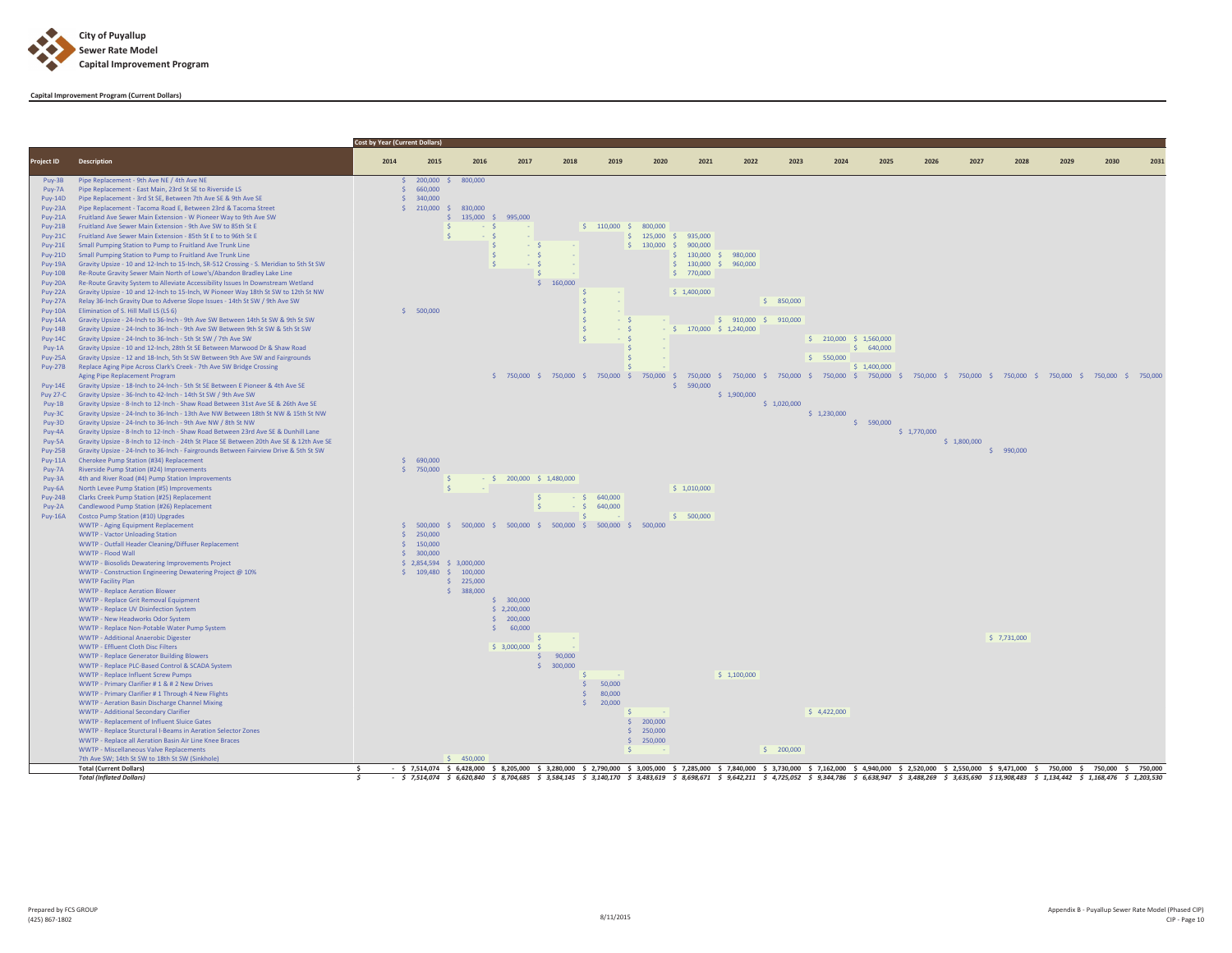

| <b>Capital Expenditures</b>                                            | 2014 |                        | 2015                     |           | 2016                      |    | 2017                         |           | 2018                      |    | 2019                                                                          |          | 2020                                     |   | 2021      |    | 2022                        |              | 2023                     |           | 2024                   |
|------------------------------------------------------------------------|------|------------------------|--------------------------|-----------|---------------------------|----|------------------------------|-----------|---------------------------|----|-------------------------------------------------------------------------------|----------|------------------------------------------|---|-----------|----|-----------------------------|--------------|--------------------------|-----------|------------------------|
| Projected Capital Expenditures<br>Capital Expenditures (Uninflated)    |      | - \$<br>$-5$ 7,514,074 | 7.514.074                | -S<br>S.  | 6.620.840 \$<br>6,428,000 | -S | 8,704,685 \$<br>8,205,000 \$ |           | 3,584,145 \$<br>3,280,000 | -S | 3,140,170 \$ 3,483,619 \$ 8,698,671 \$<br>2,790,000                           | -S       | 3,005,000                                | S | 7,285,000 | S. | $9,642,211$ \$<br>7,840,000 |              | 4,725,052<br>\$3,730,000 | -S.<br>S. | 9,344,786<br>7,162,000 |
| <b>Total Per Source Documents:</b><br>Adjustments to CIP:              |      |                        |                          |           |                           |    |                              |           |                           |    | $$7,514,074$ $$6,428,000$ $$8,205,000$ $$3,280,000$ $$2,790,000$ $$3,005,000$ |          |                                          |   |           |    |                             |              |                          |           |                        |
| Adjusted Total (Uninflated)<br>Difference                              |      | $-$ \$ 7,514,074       | $\sim$                   | -Ś.<br>-S | 6,428,000<br>- 5          | S. | 8,205,000<br>$\sim$          | -Ŝ<br>- 5 | 3,280,000<br>- S          | S. | 2,790,000<br>$\sim$                                                           | S.<br>-S | 3,005,000 \$<br>$\overline{\phantom{a}}$ |   | $\sim$    | S. | $\sim$                      | <sup>5</sup> | $\sim$                   | -Ś        |                        |
| <b>Capital Funding Strategy</b>                                        | 2014 |                        | 2015                     |           | 2016                      |    | 2017                         |           | 2018                      |    | 2019                                                                          |          | 2020                                     |   | 2021      |    | 2022                        |              | 2023                     |           | 2024                   |
| Grants/Contributions<br>Public Works Trust Fund Loans<br>Revenue Bonds |      |                        |                          |           |                           |    |                              |           |                           |    |                                                                               |          |                                          |   |           |    |                             |              |                          |           |                        |
| Capital Fund                                                           |      | $\sim$                 | 7,514,074                |           | 5,249,108                 |    | 643,640                      |           | 650,077                   |    | 656,577                                                                       |          | 663,143                                  |   | 669,775   |    | 2,656,580                   |              | 2,630,785                |           | 2,754,598              |
| Direct Funding From Rates                                              |      |                        | $\overline{\phantom{a}}$ |           | 1,371,732                 |    | 8,061,044                    |           | 2,934,068                 |    | 2,483,592                                                                     |          | 2,820,475                                |   | 8,028,896 |    | 6,985,631                   |              | 2,094,267                |           | 6,590,188              |
| Total                                                                  |      | - \$                   | 7,514,074                |           | 6,620,840                 |    | 8,704,685                    |           | 3,584,145                 |    | 3,140,170                                                                     |          | 3,483,619                                |   | 8,698,671 | -5 | 9,642,211                   |              | 4,725,052                |           | 9,344,786              |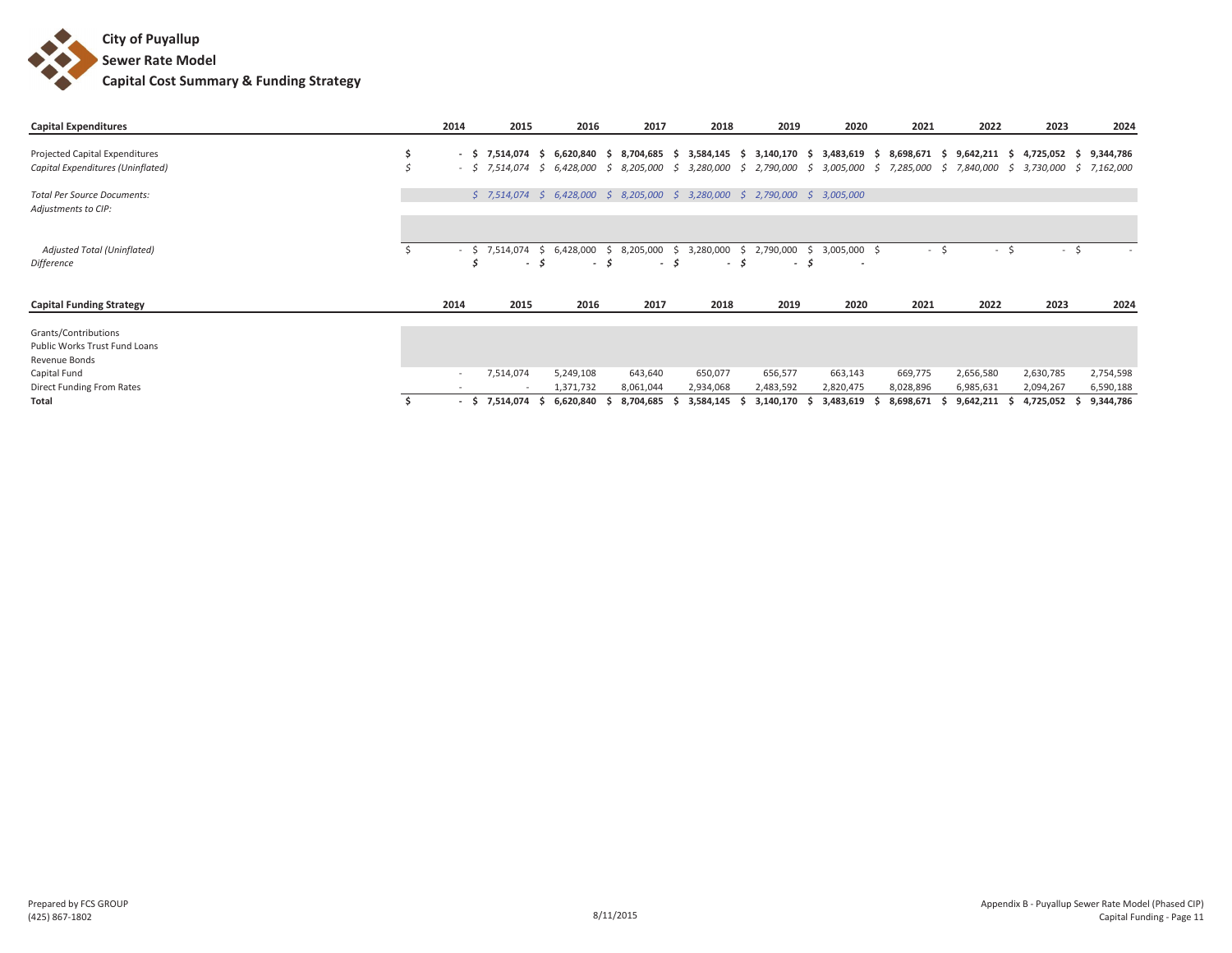

| <b>Existing Debt Service</b>                      |      | 2014                             | 2015                       | 2016                                      | 2017               | 2018                           | 2019           | 2020       | 2021       | 2022       | 2023                    | 2024    |
|---------------------------------------------------|------|----------------------------------|----------------------------|-------------------------------------------|--------------------|--------------------------------|----------------|------------|------------|------------|-------------------------|---------|
|                                                   |      |                                  |                            |                                           |                    |                                |                |            |            |            |                         |         |
| PW-97-791-011 (1997 WPC Plant Construction)       |      |                                  |                            |                                           |                    |                                |                |            |            |            |                         |         |
| <b>Principal Payments</b>                         |      | $\mathsf{S}$<br>372,755          | 372,755 \$<br>S.           | $372,755$ \$                              | 372,755            |                                |                |            |            |            |                         |         |
| <b>Interest Payments</b>                          |      | 14,910                           | 11,183                     | 7,455                                     | 3,728              |                                |                |            |            |            |                         |         |
| <b>Total Payments</b>                             |      | \$<br>387,666                    | 383,938<br>-\$             | 380,211<br>$\zeta$<br>-\$                 | 376,483<br>S.      | $-5$                           | $-5$           | $-5$       | $-5$       | $-5$       | $-5$                    |         |
| <b>Additional Coverage Required</b>               | 1.00 | \$                               | $-5$<br>$\sim$             | $\dot{\mathsf{S}}$<br>$-5$                | $-5$               | $-5$                           | $-5$           | $-5$       | $-5$       | $-5$       | $-5$                    |         |
| Use of Bond Reserve for Final Payments            |      |                                  |                            |                                           |                    |                                |                |            |            |            |                         |         |
| 2004 Water & Sewer Refunding Bonds (Sewer Share)  |      |                                  |                            |                                           |                    |                                |                |            |            |            |                         |         |
| <b>Principal Payments</b>                         |      | $\mathsf{S}$<br>1,243,380 \$     | $551,310$ \$               | 617,780                                   |                    |                                |                |            |            |            |                         |         |
| <b>Interest Payments</b>                          |      | 64,464                           | 32,781                     | 11,429                                    |                    |                                |                |            |            |            |                         |         |
| <b>Total Payments</b>                             |      | 1,307,844 \$<br>\$               | 584,091                    | $\ddot{\mathsf{S}}$<br>629,209<br>$\zeta$ | $-5$               | $-5$                           | $-5$           | $-5$       | $-5$       | $-5$       | $-5$                    | $\sim$  |
| <b>Additional Coverage Required</b>               | 1.20 | 261,569 \$<br>Ś.                 | 116,818 \$                 | 59,255 \$                                 | $-5$               | $-5$                           | $-5$           | $-5$       | $-5$       | $-5$       | $-5$                    |         |
| Use of Bond Reserve for Final Payments            |      |                                  |                            | $\mathsf{\dot{S}}$<br>332,935             |                    |                                |                |            |            |            |                         |         |
| 2009 Water and Sewer Revenue Bonds (Series A)     |      |                                  |                            |                                           |                    |                                |                |            |            |            |                         |         |
| <b>Principal Payments</b>                         |      | $\dot{\mathsf{S}}$<br>210,000 \$ | 215,000 \$                 | 225,000 \$                                | 235,000 \$         | 245,000 \$                     | 250,000 \$     | 265,000 \$ | 270,000 \$ | 280,000 \$ | 295,000<br>$\mathsf{S}$ | 305,000 |
| <b>Interest Payments</b>                          |      | 166,969                          | 159,619                    | 151,019                                   | 143,144            | 133,744                        | 123,944        | 113,944    | 104,006    | 93,881     | 82,541                  | 70,594  |
| <b>Total Payments</b>                             |      | \$<br>376,969 \$                 | 374,619 \$                 | 376,019 \$                                | 378,144 \$         | 378,744 \$                     | 373,944 \$     | 378,944 \$ | 374,006 \$ | 373,881 \$ | 377,541 \$              | 375,594 |
| <b>Additional Coverage Required</b>               | 1.20 | Ś.<br>75,394 \$                  | 74,924 \$                  | 75,204 \$                                 | 75,629 \$          | 75,749 \$                      | 74,789 \$      | 75,789 \$  | 74,801 \$  | 74,776 \$  | 75,508 \$               | 75,119  |
| Use of Bond Reserve for Final Payments            |      |                                  |                            |                                           |                    |                                |                |            |            |            |                         |         |
|                                                   |      |                                  |                            |                                           |                    |                                |                |            |            |            |                         |         |
| 2009 W&S Refunding Bonds (Series B - Sewer Share) |      |                                  |                            |                                           |                    |                                |                |            |            |            |                         |         |
| <b>Principal Payments</b>                         |      | $\mathsf{S}$<br>112,706 \$       | 114,774 \$                 | 119,944 \$                                | $125,114$ \$       | 58,938 \$                      | 62,040         |            |            |            |                         |         |
| <b>Interest Payments</b>                          |      | 23,782                           | 19,837                     | 15,246                                    | 10,449             | 5,444                          | 2,792          |            |            |            |                         |         |
| <b>Total Payments</b>                             |      | 136,488<br>\$                    | 134,611 \$<br>$\mathsf{S}$ | 135,190<br>$\zeta$                        | 135,563 \$         | 64,382 \$                      | 64,832 \$      | $-5$       | $-5$       | $-5$       | $-5$                    |         |
| <b>Additional Coverage Required</b>               | 1.20 | Ś.<br>27,298 \$                  | 26,922 \$                  | 27,038 \$                                 | $27,113$ \$        | 12,876 \$                      | $-5$           | $-5$       | $-5$       | $-5$       | $-5$                    | $\sim$  |
| Use of Bond Reserve for Final Payments            |      |                                  |                            |                                           |                    | $\dot{\mathsf{S}}$             | 64,832         |            |            |            |                         |         |
| 2013 Water & Sewer Refunding Bonds (Sewer Share)  |      |                                  |                            |                                           |                    |                                |                |            |            |            |                         |         |
| <b>Principal Payments</b>                         |      | $\dot{\mathsf{S}}$<br>43,010 \$  | 742,900 \$                 | 758,540 \$                                | 742,900 \$         | 660,790 \$                     | 672,520 \$     | 289,340    |            |            |                         |         |
| <b>Interest Payments</b>                          |      | 77,770                           | 69,911                     | 54,896                                    | 39,882             | 25,845                         | 12,512         | 2,893      |            |            |                         |         |
| <b>Total Payments</b>                             |      | 120,780<br>\$                    | $\zeta$<br>812,811 \$      | 813,436<br>$\zeta$                        | 782,782<br>$\zeta$ | 686,635<br>$\ddot{\mathsf{S}}$ | 685,032 \$     | 292,233 \$ | $-5$       | $-5$       | $-5$                    |         |
| <b>Additional Coverage Required</b>               | 1.20 | $24,156$ \$<br>Ś.                | 162,562 \$                 | 162,687 \$                                | 156,556 \$         | 137,327 \$                     | 137,006 \$     | $-5$       | $-5$       | $-5$       | $-5$                    |         |
| Use of Bond Reserve for Final Payments            |      |                                  |                            |                                           |                    |                                | $\overline{S}$ | 292,233    |            |            |                         |         |
|                                                   |      |                                  |                            |                                           |                    |                                |                |            |            |            |                         |         |
|                                                   |      |                                  |                            |                                           |                    |                                |                |            |            |            |                         |         |
| <b>Principal Payments</b>                         |      |                                  |                            |                                           |                    |                                |                |            |            |            |                         |         |
| <b>Interest Payments</b>                          |      |                                  |                            |                                           |                    |                                |                |            |            |            |                         |         |
| <b>Total Payments</b>                             |      | \$                               | - \$                       | $-5$<br>$-5$                              | - \$               | $-5$                           | $-5$           | $-5$       | $-5$       | $-5$       | $-5$                    |         |
| Additional Coverage Required                      | 1.00 | \$                               | $-5$                       | $-5$<br>$-5$                              | $-5$               | $-5$                           | $-5$           | $-5$       | $-5$       | $-5$       | $-5$                    |         |
| Use of Bond Reserve for Final Payments            |      |                                  |                            |                                           |                    |                                |                |            |            |            |                         |         |
|                                                   |      |                                  |                            |                                           |                    |                                |                |            |            |            |                         |         |
| <b>Principal Payments</b>                         |      |                                  |                            |                                           |                    |                                |                |            |            |            |                         |         |
| <b>Interest Payments</b>                          |      |                                  |                            |                                           |                    |                                |                |            |            |            |                         |         |
| <b>Total Payments</b>                             |      | $\zeta$                          | $-5$<br>$\sim$             | $\ddot{\mathsf{S}}$<br>$\zeta$<br>÷.      | $-5$               | $-5$                           | $-5$           | $-5$       | $-5$       | $-5$       | $-5$                    |         |
| Additional Coverage Required                      | 1.00 | Ś                                | $-5$<br>$\sim$             | S.<br>$-5$                                | $-5$               | $-5$                           | $-5$           | $-5$       | $-5$       | $-5$       | $-5$                    | $\sim$  |
| Use of Bond Reserve for Final Payments            |      |                                  |                            |                                           |                    |                                |                |            |            |            |                         |         |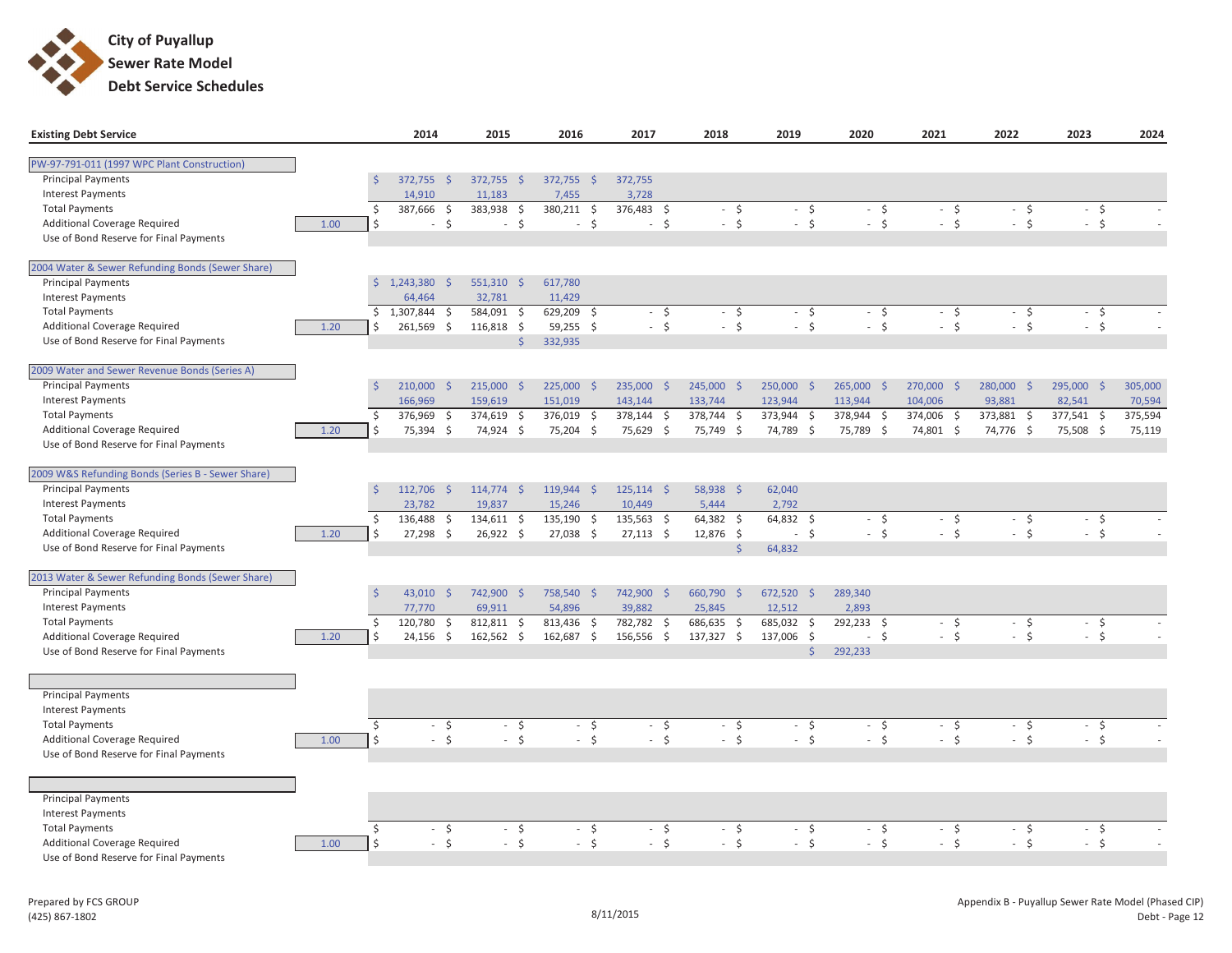

| <b>Existing Debt Service (Continued)</b>                        |                  | 2014                            | 2015                 | 2016                                   | 2017                    | 2018          | 2019                                                          | 2020         | 2021         | 2022                           | 2023            | 2024    |
|-----------------------------------------------------------------|------------------|---------------------------------|----------------------|----------------------------------------|-------------------------|---------------|---------------------------------------------------------------|--------------|--------------|--------------------------------|-----------------|---------|
|                                                                 |                  |                                 |                      |                                        |                         |               |                                                               |              |              |                                |                 |         |
| <b>Principal Payments</b>                                       |                  |                                 |                      |                                        |                         |               |                                                               |              |              |                                |                 |         |
| <b>Interest Payments</b>                                        |                  |                                 |                      |                                        |                         |               |                                                               |              |              |                                |                 |         |
| <b>Total Payments</b><br><b>Additional Coverage Required</b>    | Ŝ.<br>\$<br>1.00 | $-5$<br>$-5$                    | $-5$<br>$-5$         | $-5$<br>$-5$                           | $-5$<br>$-5$            |               | $-5$<br>$-5$<br>$-5$<br>$-5$                                  | $-5$<br>$-5$ | $-5$<br>$-5$ | $-5$<br>$-5$                   | $-5$<br>$-5$    |         |
| Use of Bond Reserve for Final Payments                          |                  |                                 |                      |                                        |                         |               |                                                               |              |              |                                |                 |         |
|                                                                 |                  |                                 |                      |                                        |                         |               |                                                               |              |              |                                |                 |         |
|                                                                 |                  |                                 |                      |                                        |                         |               |                                                               |              |              |                                |                 |         |
| <b>Principal Payments</b>                                       |                  |                                 |                      |                                        |                         |               |                                                               |              |              |                                |                 |         |
| <b>Interest Payments</b>                                        |                  |                                 |                      |                                        |                         |               |                                                               |              |              |                                |                 |         |
| <b>Total Payments</b><br><b>Additional Coverage Required</b>    | \$<br>Ŝ.<br>1.00 | $-5$<br>$-5$                    | $-5$<br>$-5$         | $-5$<br>$-5$                           | $-5$<br>$-5$            | $\mathcal{L}$ | $-5$<br>$-5$<br>$\zeta$<br>$-5$                               | $-5$<br>$-5$ | $-5$<br>$-5$ | $-5$<br>$-5$                   | $-5$<br>$-5$    |         |
| Use of Bond Reserve for Final Payments                          |                  |                                 |                      |                                        |                         |               |                                                               |              |              |                                |                 |         |
|                                                                 |                  |                                 |                      |                                        |                         |               |                                                               |              |              |                                |                 |         |
|                                                                 |                  |                                 |                      |                                        |                         |               |                                                               |              |              |                                |                 |         |
| <b>Principal Payments</b>                                       |                  |                                 |                      |                                        |                         |               |                                                               |              |              |                                |                 |         |
| <b>Interest Payments</b><br><b>Total Payments</b>               | Ŝ.               |                                 |                      |                                        |                         |               |                                                               |              |              |                                |                 |         |
| <b>Additional Coverage Required</b>                             | 1.00<br>\$       | $-5$<br>$-5$                    | $-5$<br>$-5$         | $-5$<br>$-5$                           | $-5$<br>$-5$            |               | $-5$<br>$-5$<br>$-5$<br>$-5$                                  | $-5$<br>$-5$ | $-5$<br>$-5$ | $-5$<br>$-5$                   | $-5$<br>$-5$    | $\sim$  |
| Use of Bond Reserve for Final Payments                          |                  |                                 |                      |                                        |                         |               |                                                               |              |              |                                |                 |         |
|                                                                 |                  |                                 |                      |                                        |                         |               |                                                               |              |              |                                |                 |         |
|                                                                 |                  |                                 |                      |                                        |                         |               |                                                               |              |              |                                |                 |         |
| <b>Principal Payments</b><br><b>Interest Payments</b>           |                  |                                 |                      |                                        |                         |               |                                                               |              |              |                                |                 |         |
| <b>Total Payments</b>                                           | \$               | $-5$                            | $-5$                 | $-5$                                   | $-5$                    |               | $-5$<br>$-5$                                                  | $-5$         | $-5$         | $-5$                           | $-5$            |         |
| Additional Coverage Required                                    | $\zeta$<br>1.00  | $-5$                            | $-5$                 | $-5$                                   | $-5$                    |               | $-5$<br>$-5$                                                  | $-5$         | $-5$         | $-5$                           | $-5$            |         |
| Use of Bond Reserve for Final Payments                          |                  |                                 |                      |                                        |                         |               |                                                               |              |              |                                |                 |         |
|                                                                 |                  |                                 |                      |                                        |                         |               |                                                               |              |              |                                |                 |         |
| <b>Principal Payments</b>                                       |                  |                                 |                      |                                        |                         |               |                                                               |              |              |                                |                 |         |
| <b>Interest Payments</b>                                        |                  |                                 |                      |                                        |                         |               |                                                               |              |              |                                |                 |         |
| <b>Total Payments</b>                                           | $\zeta$          | $-5$                            | $-5$                 | $-5$                                   | $-5$                    |               | $-5$<br>$-5$                                                  | $-5$         | $-5$         | $-5$                           | $-5$            |         |
| <b>Additional Coverage Required</b>                             | \$<br>1.00       | $-5$                            | $-5$                 | $-5$                                   | $-5$                    |               | $-5$<br>$-5$                                                  | $-5$         | $-5$         | $-5$                           | $-5$            |         |
| Use of Bond Reserve for Final Payments                          |                  |                                 |                      |                                        |                         |               |                                                               |              |              |                                |                 |         |
| <b>Summary of Existing Debt Service</b>                         |                  | 2014                            | 2015                 | 2016                                   | 2017                    | 2018          | 2019                                                          | 2020         | 2021         | 2022                           | 2023            | 2024    |
| <b>Principal Payments</b>                                       |                  | $$1,981,851$ \$                 | 1,996,739 \$         | 2,094,019                              | $$1,475,769$ \$         | 964,728 \$    | 984,560 \$                                                    | 554,340 \$   | 270,000 \$   | 280,000 \$                     | 295,000 \$      | 305,000 |
| <b>Interest Payments</b>                                        |                  | 347,895                         | 293,331              | 240,046                                | 197,202                 | 165,033       | 139,248                                                       | 116,837      | 104,006      | 93,881                         | 82,541          | 70,594  |
| <b>Total Payments</b>                                           | \$               | 2,329,746<br>$\ddot{\varsigma}$ | 2,290,070<br>$\zeta$ | $\overline{\overline{5}}$<br>2,334,065 | 1,672,971 \$            | 1,129,761     | 1,123,808<br>$\overline{\overline{5}}$<br>$\ddot{\mathsf{S}}$ | $671,177$ \$ | 374,006 \$   | 373,881<br>$\ddot{\mathsf{s}}$ | 377,541<br>- \$ | 375,594 |
|                                                                 | \$               | 1,942,081 \$                    | 1,906,132 \$         | 1,953,854                              | \$1,296,488             | 1,129,761     | 1,123,808 \$<br>\$                                            | $671,177$ \$ | 374,006 \$   | 373,881 \$                     | 377,541 \$      | 375,594 |
| Debt Service Requiring Coverage<br>Additional Coverage Required | Ś                | 388,416 \$                      | 381,226 \$           | 324,184 \$                             | 259,298<br>$\mathsf{S}$ | 225,952       | $\mathsf{S}$<br>211,795 \$                                    | 75,789 \$    | 74,801 \$    | 74,776 \$                      | 75,508 \$       | 75,119  |
| Use of Bond Reserve for Final Payments                          | Ś                | $\ddot{\varsigma}$<br>$\sim$    | $-5$                 | 332,935 \$                             | $-5$                    | $\sim$        | $\zeta$<br>64,832 \$                                          | 292,233 \$   | $-5$         | $-5$                           | - \$            | $\sim$  |

Outstanding Debt Principal at Year-End 10,575,156

\$ 8,578,417 \$ 6,484,397 \$ 5,008,628 \$ 4,043,900 \$ 3,059,340 \$ 2,505,000 \$ 2,235,000 \$ 1,955,000 \$ 1,660,000 \$ 1,355,000 \$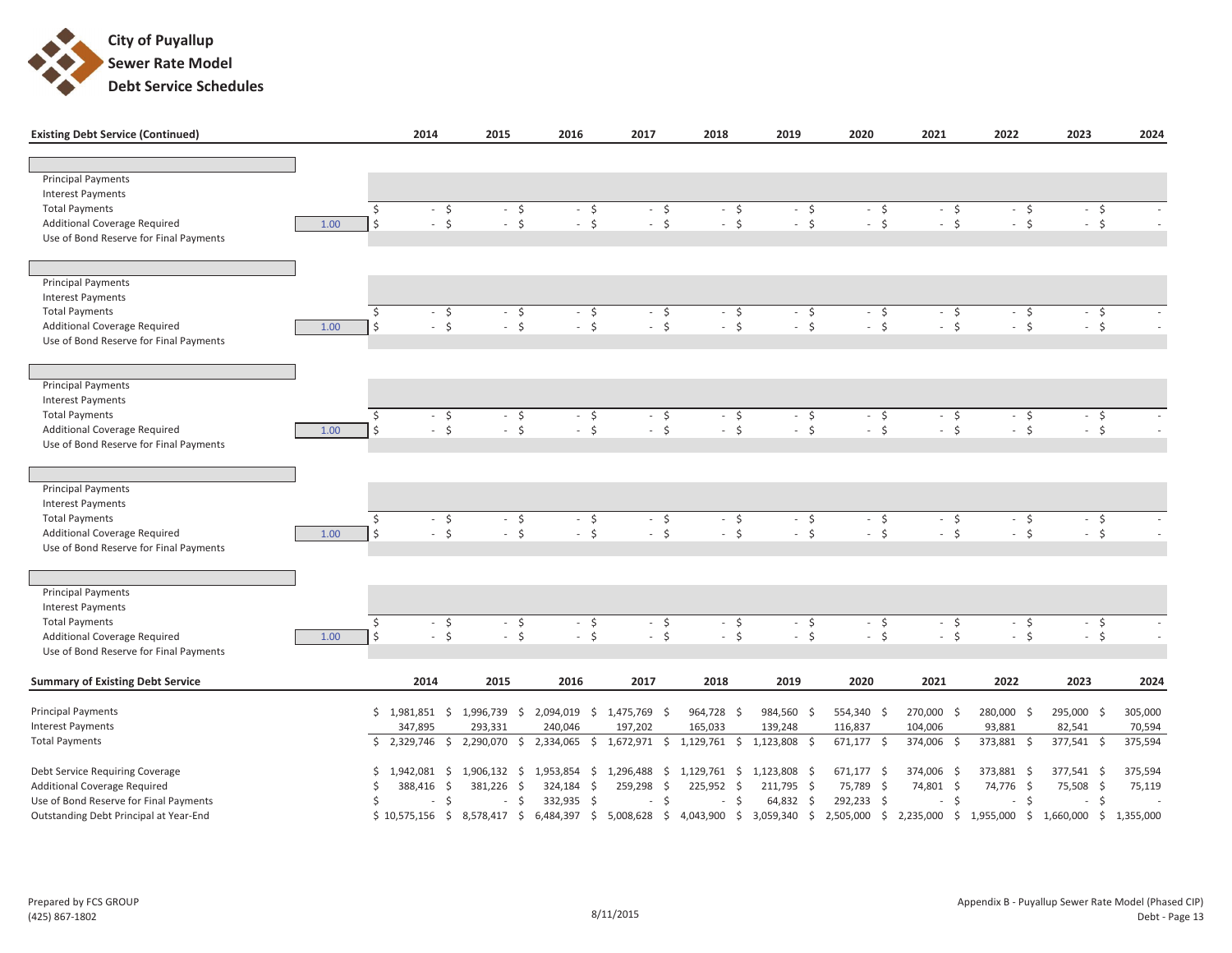

| <b>New Debt Issuance</b>               |               | 2014                           | 2015                              | 2016               | 2017                      | 2018                           | 2019                     | 2020                   | 2021                     | 2022       | 2023                          | 2024    |
|----------------------------------------|---------------|--------------------------------|-----------------------------------|--------------------|---------------------------|--------------------------------|--------------------------|------------------------|--------------------------|------------|-------------------------------|---------|
| Public Works Trust Fund Loans          |               |                                |                                   |                    |                           |                                |                          |                        |                          |            |                               |         |
| Amount Issued                          | $\mathsf{S}$  | $-5$                           | $-5$                              | $-5$               | $-5$                      | $-5$                           | $-5$                     | $-5$                   | $-5$                     | $-5$       | $-5$                          |         |
|                                        |               |                                |                                   |                    |                           |                                |                          |                        |                          |            |                               |         |
| Revenue Bonds                          |               |                                |                                   |                    |                           |                                |                          |                        |                          |            |                               |         |
| Net Proceeds Required                  | \$            | $-5$                           | $-5$                              | $-5$               | $-5$                      | $-5$                           | $-5$                     | $-5$                   | $-5$                     | $-5$       | S.<br>$\sim$                  |         |
| Plus: Issuance Cost                    |               |                                |                                   |                    |                           |                                |                          |                        |                          |            |                               |         |
| Plus: Reserve Requirement              |               |                                |                                   |                    |                           |                                |                          |                        | $\overline{\phantom{a}}$ |            | $\sim$                        |         |
| <b>Total Amount Issued</b>             | Ŝ.            | $-5$                           | S.<br>$\mathcal{L}_{\mathcal{A}}$ | $-5$               | $-5$                      | $-5$                           | $-5$                     | $-5$                   | $-5$                     | $-5$       | $-5$                          |         |
| <b>New Debt Service</b>                |               | 2014                           | 2015                              | 2016               | 2017                      | 2018                           | 2019                     | 2020                   | 2021                     | 2022       | 2023                          | 2024    |
|                                        |               |                                |                                   |                    |                           |                                |                          |                        |                          |            |                               |         |
| Public Works Trust Fund Loans          |               |                                |                                   |                    |                           |                                |                          |                        |                          |            |                               |         |
| <b>Principal Payments</b>              | \$            | $-5$                           | $-5$                              | $-5$               | $-5$                      | $-5$                           | $-5$                     | $-5$                   | $-5$                     | $-5$       | $\ddot{\mathsf{S}}$<br>$\sim$ |         |
| <b>Interest Payments</b>               |               |                                | $\sim$                            |                    |                           |                                |                          |                        | $\sim$                   |            | $\overline{\phantom{a}}$      |         |
| <b>Total Payments</b>                  | $\mathsf{S}$  | $-5$                           | $-5$                              | $-5$               | $-5$                      | $-5$                           | $-5$                     | $-5$                   | $-5$                     | $-5$       | $-5$                          |         |
| Revenue Bonds                          |               |                                |                                   |                    |                           |                                |                          |                        |                          |            |                               |         |
| <b>Principal Payments</b>              | $\mathsf{S}$  | $-5$                           | $-5$                              | $-5$               | $-5$                      | $-5$                           | $-5$                     | $-5$                   | $-5$                     | $-5$       | $\ddot{\varsigma}$<br>$\sim$  | $\sim$  |
| <b>Interest Payments</b>               |               |                                |                                   |                    |                           |                                |                          |                        |                          |            | $\overline{\phantom{a}}$      | $\sim$  |
| <b>Total Payments</b>                  | \$            | $-5$                           | $-5$                              | $-5$               | $-5$                      | $-5$                           | $-5$                     | $-5$                   | $-5$                     | $-5$       | $-5$                          | $\sim$  |
| Additional Coverage Required           | \$            | $-5$                           | $-5$                              | $-5$               | $-5$                      | $-5$                           | $-5$                     | $-5$                   | $-5$                     | $-5$       | $\varsigma$<br>$\sim$         | $\sim$  |
| Use of Reserves for Final Payments     |               | $-5$                           | $-5$                              | $-5$               | $-5$                      | $-5$                           | $-5$                     | $-5$                   | $-5$                     | $-5$       | $-5$                          | $\sim$  |
| All New Debt                           |               |                                |                                   |                    |                           |                                |                          |                        |                          |            |                               |         |
| <b>Principal Payments</b>              | \$            | $-5$                           | $-5$                              | $-5$               | $-5$                      | $-5$                           | $-5$                     | $-5$                   | $-5$                     | $-5$       | $\ddot{\mathsf{S}}$<br>$\sim$ | $\sim$  |
| <b>Interest Payments</b>               |               | $\sim$                         | $\sim$                            | $\sim$             | $\sim$                    | $\overline{\phantom{a}}$       | $\overline{\phantom{a}}$ | $\sim$                 | $\sim$                   | $\sim$     | $\sim$                        | $\sim$  |
| <b>Total Payments</b>                  | \$            | $-5$                           | $-5$                              | $-5$               | $-5$                      | $-5$                           | $-5$                     | $-5$                   | $-5$                     | $-5$       | $-5$                          | $\sim$  |
| Additional Coverage Required           | \$            | $-5$                           | $-5$                              | $-5$               | $-5$                      | $-5$                           | $-5$                     | $-5$                   | $-5$                     | $-5$       | $-5$                          | $\sim$  |
| Use of Reserves for Final Payments     | <sup>\$</sup> | $-5$                           | S.<br>$\sim$                      | S.<br>$\sim$       | $-5$                      | $-5$                           | $\mathsf{S}$<br>$\sim$   | $\mathsf{S}$<br>$\sim$ | $-5$                     | $-5$       | $-5$                          | $\sim$  |
| <b>Summary of Total Debt Service</b>   |               | 2014                           | 2015                              | 2016               | 2017                      | 2018                           | 2019                     | 2020                   | 2021                     | 2022       | 2023                          | 2024    |
|                                        |               |                                |                                   |                    |                           |                                |                          |                        |                          |            |                               |         |
| <b>Principal Payments</b>              |               |                                | $$1,981,851$ $$1,996,739$ \$      |                    | 2,094,019 \$ 1,475,769 \$ | 964,728 \$                     | 984,560 \$               | 554,340 \$             | 270,000 \$               | 280,000 \$ | 295,000 \$                    | 305,000 |
| <b>Interest Payments</b>               |               | 347,895                        | 293,331                           | 240,046            | 197,202                   | 165,033                        | 139,248                  | 116,837                | 104,006                  | 93,881     | 82,541                        | 70,594  |
| <b>Total Payments</b>                  |               | \$2,329,746<br>$\zeta$         | 2,290,070<br>$\mathsf{S}$         |                    | 2,334,065 \$ 1,672,971 \$ | $1,129,761$ \$                 | 1,123,808<br>- \$        | 671,177 \$             | 374,006 \$               | 373,881 \$ | 377,541 \$                    | 375,594 |
| Debt Service Requiring Coverage        |               | 1,942,081 \$                   | $1,906,132 \quad$ \$              | 1,953,854 \$       | 1,296,488 \$              | 1,129,761 \$ 1,123,808         | - \$                     | 671,177 \$             | 374,006 \$               | 373,881 \$ | 377,541 \$                    | 375,594 |
| <b>Additional Coverage Required</b>    |               | $\ddot{\mathsf{S}}$<br>388,416 | 381,226<br>-\$                    | 324,184<br>$\zeta$ | 259,298<br>$\mathsf{S}$   | 225,952<br>$\ddot{\mathsf{S}}$ | 211,795 \$               | 75,789 \$              | 74,801 \$                | 74,776 \$  | 75,508 \$                     | 75,119  |
| Use of Bond Reserve for Final Payments | Ŝ.            | $-5$                           | $\zeta$<br>$\sim$                 | 332,935 \$         | $-5$                      | $\zeta$<br>$\sim$              | $64,832$ \$              | 292,233 \$             | S.<br>$\sim$             | $-5$       | $\ddot{\mathsf{S}}$<br>$\sim$ | $\sim$  |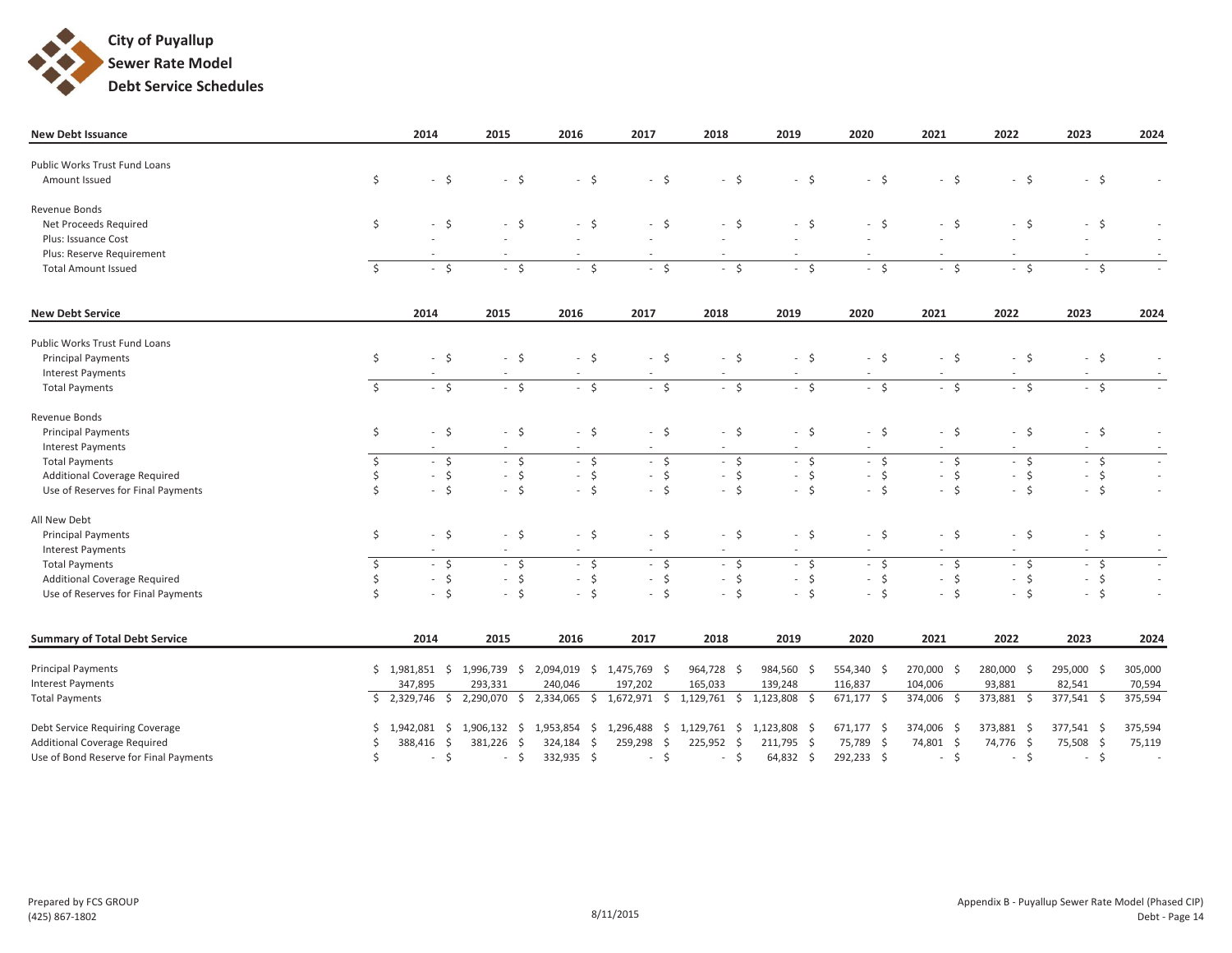

| <b>Cash Flow Sufficiency Test</b>              |    | 2014              | 2015                            |                    | 2016                    |                                      | 2017   | 2018                                             |                     | 2019                     |                           | 2020             | 2021                                                                                                        |                    | 2022                         |                     | 2023                     |                     | 2024                        |
|------------------------------------------------|----|-------------------|---------------------------------|--------------------|-------------------------|--------------------------------------|--------|--------------------------------------------------|---------------------|--------------------------|---------------------------|------------------|-------------------------------------------------------------------------------------------------------------|--------------------|------------------------------|---------------------|--------------------------|---------------------|-----------------------------|
|                                                |    |                   |                                 |                    |                         |                                      |        |                                                  |                     |                          |                           |                  |                                                                                                             |                    |                              |                     |                          |                     |                             |
| Expenses:                                      |    |                   |                                 |                    |                         |                                      |        |                                                  |                     |                          |                           |                  |                                                                                                             |                    |                              |                     |                          |                     |                             |
| <b>Operating Expenses</b>                      | Ś. | 5,951,994         | -\$<br>6,794,662                | -\$                | 6,973,192               | $\mathsf{S}$<br>7,180,690            | -\$    | 7,395,090                                        | -\$                 | 7,616,640 \$             |                           | 7,845,596        | $\mathsf{S}$<br>8,082,223                                                                                   | -\$                | 8,326,796                    | \$                  | 8,579,604                | -\$                 | 8,840,942                   |
| Debt Service                                   |    | 2,329,746         | 2,290,070                       |                    | 2,334,065               | 1,672,971                            |        | 1,129,761                                        |                     | 1,123,808                |                           | 671,177          | 374,006                                                                                                     |                    | 373,881                      |                     | 377,541                  |                     | 375,594                     |
| Less: Use of Bond Reserve for Final Payments   |    |                   |                                 |                    | (332, 935)              |                                      |        |                                                  |                     | (64, 832)                |                           | (292, 233)       |                                                                                                             |                    |                              |                     |                          |                     |                             |
| System Reinvestment Funding                    |    |                   |                                 |                    |                         |                                      |        |                                                  |                     |                          |                           |                  | 1,970,256                                                                                                   |                    | 1,937,859                    |                     | 2,054,257                |                     | 2,112,087                   |
| Direct Rate Funding For Capital Projects       |    |                   |                                 |                    | 1,371,732               | 8,061,044                            |        | 2,934,068                                        |                     | 2,483,592                |                           | 2,820,475        | 8,028,896                                                                                                   |                    | 6,985,631                    |                     | 2,094,267                |                     | 6,590,188                   |
| Additions to Operating Fund                    |    |                   |                                 |                    |                         |                                      |        |                                                  |                     |                          |                           |                  |                                                                                                             |                    |                              |                     |                          |                     |                             |
| Total                                          | Ŝ. | 8,281,740         | 9,084,732<br>Ŝ.                 | $\mathsf{S}$       | 10,346,053              | 16,914,705<br>$\mathsf{S}$           |        | $\mathsf{S}$<br>11,458,919                       |                     | \$11,159,208             | \$11,045,015              |                  | 18,455,381<br>$\mathsf{S}$                                                                                  | $\mathsf{S}$       | 17,624,168                   | \$                  | 13,105,669               | \$                  | 17,918,811                  |
| Revenues:                                      |    |                   |                                 |                    |                         |                                      |        |                                                  |                     |                          |                           |                  |                                                                                                             |                    |                              |                     |                          |                     |                             |
| Rate Revenue                                   | \$ | 9,478,326 \$      | 9,788,505 \$                    |                    | $9,886,390$ \$          |                                      |        |                                                  |                     |                          |                           |                  | 9,985,254 \$ 10,085,106 \$ 10,185,957 \$ 10,287,817 \$ 10,390,695 \$ 10,494,602 \$ 10,599,548 \$ 10,705,543 |                    |                              |                     |                          |                     |                             |
| <b>Other Operating Revenues</b>                |    | 137,290           | 149,811                         |                    | 155,987                 | 170,420                              |        | 154,572                                          |                     | 163,928                  |                           | 176,065          | 191,343                                                                                                     |                    | 172,249                      |                     | 159,930                  |                     | 172,271                     |
| Use of Interest Earnings for Debt Service      |    | 8,273             | 5,429                           |                    | 5,429                   | 3,764                                |        | 3,764                                            |                     | 3,764                    |                           | 3.440            | 1.979                                                                                                       |                    | 1.979                        |                     | 1.979                    |                     | 1.979                       |
| Total                                          | Ŝ. | 9,623,889         | $\ddot{\mathsf{S}}$             |                    | 9,943,745 \$ 10,047,805 | \$10,159,438                         |        |                                                  |                     |                          |                           |                  | \$10,243,442 \$10,353,650 \$10,467,322 \$10,584,017                                                         |                    | \$10,668,830                 |                     | \$10,761,456             |                     | \$10,879,794                |
|                                                |    |                   |                                 |                    |                         |                                      |        |                                                  |                     |                          |                           |                  |                                                                                                             |                    |                              |                     |                          |                     |                             |
| <b>Net Cash Flow</b>                           |    | $$1,342,149$ \$   | 859,012 \$                      |                    |                         |                                      |        | $(298,247)$ \$ $(6,755,267)$ \$ $(1,215,477)$ \$ |                     | $(805, 559)$ \$          |                           |                  | (577,693) \$ (7,871,364) \$ (6,955,338) \$ (2,344,213) \$ (7,039,017)                                       |                    |                              |                     |                          |                     |                             |
|                                                |    |                   |                                 |                    |                         |                                      |        |                                                  |                     |                          |                           |                  |                                                                                                             |                    |                              |                     |                          |                     |                             |
| <b>Coverage Sufficiency Test</b>               |    | 2014              |                                 | 2015               | 2016                    |                                      | 2017   | 2018                                             |                     | 2019                     |                           | 2020             | 2021                                                                                                        |                    | 2022                         |                     | 2023                     |                     | 2024                        |
| Expenses:                                      |    |                   |                                 |                    |                         |                                      |        |                                                  |                     |                          |                           |                  |                                                                                                             |                    |                              |                     |                          |                     |                             |
|                                                | \$ | 5,951,994 \$      | 6,794,662 \$                    |                    | $6,973,192$ \$          | 7,180,690 \$                         |        | 7,395,090 \$                                     |                     | 7,616,640 \$             |                           | 7,845,596        | $\ddot{\mathsf{S}}$<br>8,082,223 \$                                                                         |                    | 8,326,796                    | \$                  | 8,579,604                | \$                  | 8,840,942                   |
| <b>Operating Expenses</b>                      |    | 1,942,081         | 1,906,132                       |                    | 1,620,919               | 1,296,488                            |        | 1,129,761                                        |                     | 1,058,976                |                           | 378,944          | 374,006                                                                                                     |                    | 373,881                      |                     | 377,541                  |                     | 375,594                     |
| Net Debt Service Requiring Coverage            |    | 388,416           | 381,226                         |                    | 324,184                 | 259,298                              |        | 225,952                                          |                     | 211,795                  |                           |                  | 74,801                                                                                                      |                    | 74,776                       |                     |                          |                     |                             |
| <b>Additional Coverage Required</b>            |    |                   |                                 |                    |                         |                                      |        |                                                  |                     |                          |                           | 75,789           |                                                                                                             |                    |                              |                     | 75,508                   |                     | 75,119                      |
| Total                                          | \$ | 8,282,491 \$      | 9,082,021                       | $\ddot{\varsigma}$ | 8,918,294               | $\ddot{\varsigma}$<br>8,736,476 \$   |        | 8,750,803                                        | $\ddot{\varsigma}$  | 8,887,411 \$             |                           | 8,300,328        | $\ddot{\mathsf{S}}$<br>8,531,030 \$                                                                         |                    | 8,775,454                    | $\ddot{\varsigma}$  | 9,032,653                | \$                  | 9,291,655                   |
| Revenues:                                      |    |                   |                                 |                    |                         |                                      |        |                                                  |                     |                          |                           |                  |                                                                                                             |                    |                              |                     |                          |                     |                             |
| Rate Revenue                                   | Ŝ  | $9,478,326$ \$    | $9,788,505$ \$                  |                    | 9,886,390               | \$<br>9,985,254                      |        | 10,085,106<br>$\frac{1}{2}$                      | $\frac{1}{2}$       | 10,185,957 \$ 10,287,817 |                           |                  | \$10,390,695                                                                                                | $\ddot{\varsigma}$ | 10,494,602 \$                |                     | 10,599,548               | $\ddot{\mathsf{S}}$ | 10,705,543                  |
| <b>Other Operating Revenues</b>                |    | 137,290           | 149,811                         |                    | 155,987                 | 170,420                              |        | 154,572                                          |                     | 163,928                  |                           | 176,065          | 191,343                                                                                                     |                    | 172,249                      |                     | 159,930                  |                     | 172,271                     |
| SDC Revenues Counted In Coverage Test          |    | 788,677           | 630,958                         |                    | 637,268                 | 643,640                              |        | 650,077                                          |                     | 656,577                  |                           | 663,143          | 669,775                                                                                                     |                    | 676,472                      |                     | 683,237                  |                     | 690,069                     |
| Interest Earnings (All Funds)                  |    | 60,608            | 62,504                          |                    | 28,373                  | 3,764                                |        | 3,764                                            |                     | 3,764                    |                           | 3,440            | 1,979                                                                                                       |                    | 11,830                       |                     | 11,668                   |                     | 12,250                      |
| Total                                          | Ŝ. | 10,464,901        | S.<br>10,631,777                |                    | \$10,708,017            | \$10,803,078                         |        | \$10,893,519                                     |                     | \$11,010,227             | \$11,130,465              |                  | \$11,253,792                                                                                                |                    | \$11,355,154                 |                     | \$11,454,383             |                     | \$11,580,134                |
| <b>Coverage Surplus (Deficit)</b>              |    | $$2,182,410$ \$   | $1,549,757$ \$                  |                    | 1,789,723               | 2,066,602<br>\$                      | $\sim$ | 2,142,716                                        | -\$                 | $2,122,816$ \$           | 2,830,137                 |                  | 2,722,762<br>\$                                                                                             | -\$                | 2,579,700                    | \$                  | $2,421,729$ \$           |                     | 2,288,480                   |
| <b>Coverage Ratio Realized</b>                 |    | 2.32              | 2.01                            |                    | 2.30                    | 2.79                                 |        | 3.10                                             |                     | 3.20                     |                           | 8.67             | 8.48                                                                                                        |                    | 8.10                         |                     | 7.61                     |                     | 7.29                        |
|                                                |    |                   |                                 |                    |                         |                                      |        |                                                  |                     |                          |                           |                  |                                                                                                             |                    |                              |                     |                          |                     |                             |
| Sewer Rate Revenue Requirement                 |    | 2014              | 2015                            |                    | 2016                    |                                      | 2017   | 2018                                             |                     | 2019                     |                           | 2020             | 2021                                                                                                        |                    | 2022                         |                     | 2023                     |                     | 2024                        |
|                                                |    |                   |                                 |                    |                         |                                      |        |                                                  |                     |                          |                           |                  |                                                                                                             |                    |                              |                     |                          |                     |                             |
| Maximum Deficit (Minimum Surplus)              |    | $$(1,342,149)$ \$ | $(859,012)$ \$                  |                    | 298,247                 | $\ddot{\varsigma}$<br>$6,755,267$ \$ |        | $1,215,477$ \$                                   |                     | 805,559 \$               |                           | 577,693          | $\ddot{\mathsf{S}}$<br>7,871,364                                                                            | $\ddot{\varsigma}$ | $6,955,338$ \$               |                     | 2,344,213 \$             |                     | 7,039,017                   |
| Plus: Adjustment for Taxes                     |    | (145, 942)        | (93, 407)                       |                    | 32,431                  | 734,549                              |        | 132,168                                          |                     | 87,594                   |                           | 62,817           | 855,910                                                                                                     |                    | 756,304                      |                     | 254,903                  |                     | 765,403                     |
| Net Revenue From Prior Rate Adjustments        |    |                   |                                 |                    |                         | (2,096,903)                          |        | (2,483,962)                                      |                     | (2,889,644)              | (3,314,731)               |                  | (3,760,036)                                                                                                 |                    | (4, 226, 403)                |                     | (4,714,714)              |                     | (5,071,209)                 |
| Net Revenue Deficit (Surplus)                  |    | $$(1,488,091)$ \$ | $(952, 419)$ \$                 |                    | 330,678                 | $\ddot{\mathsf{S}}$<br>5,392,913     |        | \$<br>$(1, 136, 317)$ \$                         |                     | $(1,996,491)$ \$         |                           | $(2,674,221)$ \$ | 4,967,239                                                                                                   | \$                 | 3,485,239                    | \$                  | $(2, 115, 598)$ \$       |                     | 2,733,211                   |
| Full-Year Rate Adjustment Required             |    | $-15.70%$         | $-9.73%$                        |                    | 3.34%                   | 44.64%                               |        | $-9.04%$                                         |                     | $-15.27%$                |                           | $-19.66%$        | 35.10%                                                                                                      |                    | 23.68%                       |                     | $-13.81%$                |                     | 17.32%                      |
| Number of Months New Rates Will Be In Effect   |    | 12 Months         | 12 Months                       |                    | 12 Months               | 12 Months                            |        | 12 Months                                        |                     | 12 Months                | 12 Months                 |                  | 12 Months                                                                                                   |                    | 12 Months                    |                     | 12 Months                |                     | 12 Months                   |
| Effective Rate Adjustment Required             |    | $-15.70%$         | $-9.73%$                        |                    | 3.34%                   | 44.64%                               |        | $-9.04%$                                         |                     | $-15.27%$                |                           | $-19.66%$        | 35.10%                                                                                                      |                    | 23.68%                       |                     | $-13.81%$                |                     | 17.32%                      |
| Annual Rate Revenue Adjustment Implemented     |    | 0.00%             | 0.00%                           |                    | 21.00%                  |                                      | 3.00%  | 3.00%                                            |                     | 3.00%                    |                           | 3.00%            | 3.00%                                                                                                       |                    | 3.00%                        |                     | 2.00%                    |                     | 2.00%                       |
| Cumulative Rate Revenue Adjustment Implemented |    | 0.00%             | 0.00%                           |                    | 21.00%                  | 24.63%                               |        | 28.37%                                           |                     | 32.22%                   |                           | 36.19%           | 40.27%                                                                                                      |                    | 44.48%                       |                     | 47.37%                   |                     | 50.32%                      |
| Post-Adjustment Summary:                       |    |                   |                                 |                    |                         |                                      |        |                                                  |                     |                          |                           |                  |                                                                                                             |                    |                              |                     |                          |                     |                             |
| Rate Revenue                                   | Ŝ. | 9,478,326         | 9,788,505<br>-\$                | \$                 |                         |                                      |        | 11,962,532 \$ 12,444,622 \$ 12,946,140           | $\frac{1}{2}$       | 13,467,869               | $\ddot{\mathsf{S}}$       |                  | 14,010,624 \$ 14,575,253 \$ 15,162,635                                                                      |                    |                              | $\ddot{\mathsf{S}}$ | 15,620,547 \$ 16,092,287 |                     |                             |
| Net Cash Flow                                  | Ś. | 1,342,149 \$      | 859,012                         | $\ddot{\varsigma}$ |                         | $1,574,281$ \$ $(4,537,097)$ \$      |        | 1,364,967                                        | $\ddot{s}$          | 2,154,486                | $\ddot{\mathsf{s}}$       |                  | 2,780,007 \$ (4,097,199)                                                                                    |                    | $\frac{1}{2}$ (2,745,113) \$ |                     | 2,184,362 \$ (2,180,568) |                     |                             |
| Coverage Ratio Realized                        |    | 2.32              | 2.01                            |                    | 3.46                    |                                      | 4.50   | 5.38                                             |                     | 6.00                     |                           | 17.53            | 18.57                                                                                                       |                    | 19.36                        |                     | 19.61                    |                     | 20.23                       |
| Coverage Ratio Required                        |    | 1.20              | 1.20                            |                    | 1.20                    | 1.20                                 |        | 1.20                                             |                     | 1.20                     |                           | 1.20             | 1.20                                                                                                        |                    | 1.20                         |                     | 1.20                     |                     | 1.20                        |
| <b>Ending Operating Fund Balance</b>           | Ś. | 2.919.196         | 2,674,110<br>\$                 | $\ddot{\varsigma}$ | 5,295,854               | $\frac{1}{2}$<br>1,858,756           |        | $\ddot{\varsigma}$<br>3,459,812                  | $\ddot{\mathsf{S}}$ | 5,614,298                | $\frac{1}{2}$             | 8,394,306        | $\ddot{\mathsf{S}}$<br>4,297,107                                                                            | $\ddot{\varsigma}$ | 1,551,994                    | $\frac{1}{2}$       | 3,736,356                | \$                  | 1,555,788                   |
| Minimum Operating Fund Balance Required        | Ś. | 978,410           | $\dot{\mathsf{S}}$<br>1,116,931 | $\dot{\mathsf{S}}$ | 1,146,278               | $\mathsf{S}$<br>1,180,387            |        | $\mathsf{S}$<br>1,215,631                        | $\ddot{\mathsf{s}}$ | 1,252,050                | $\mathsf{S}$<br>1,289,687 |                  | $\mathsf{S}$<br>1,328,585                                                                                   | $\dot{\mathsf{s}}$ | 1,368,788                    | $\dot{\mathsf{S}}$  | 1,410,346                | \$                  | 1,453,306                   |
| Prepared by FCS GROUP                          |    |                   |                                 |                    |                         |                                      |        |                                                  |                     |                          |                           |                  |                                                                                                             |                    |                              |                     |                          |                     | Appendix B - Puyallup Sewer |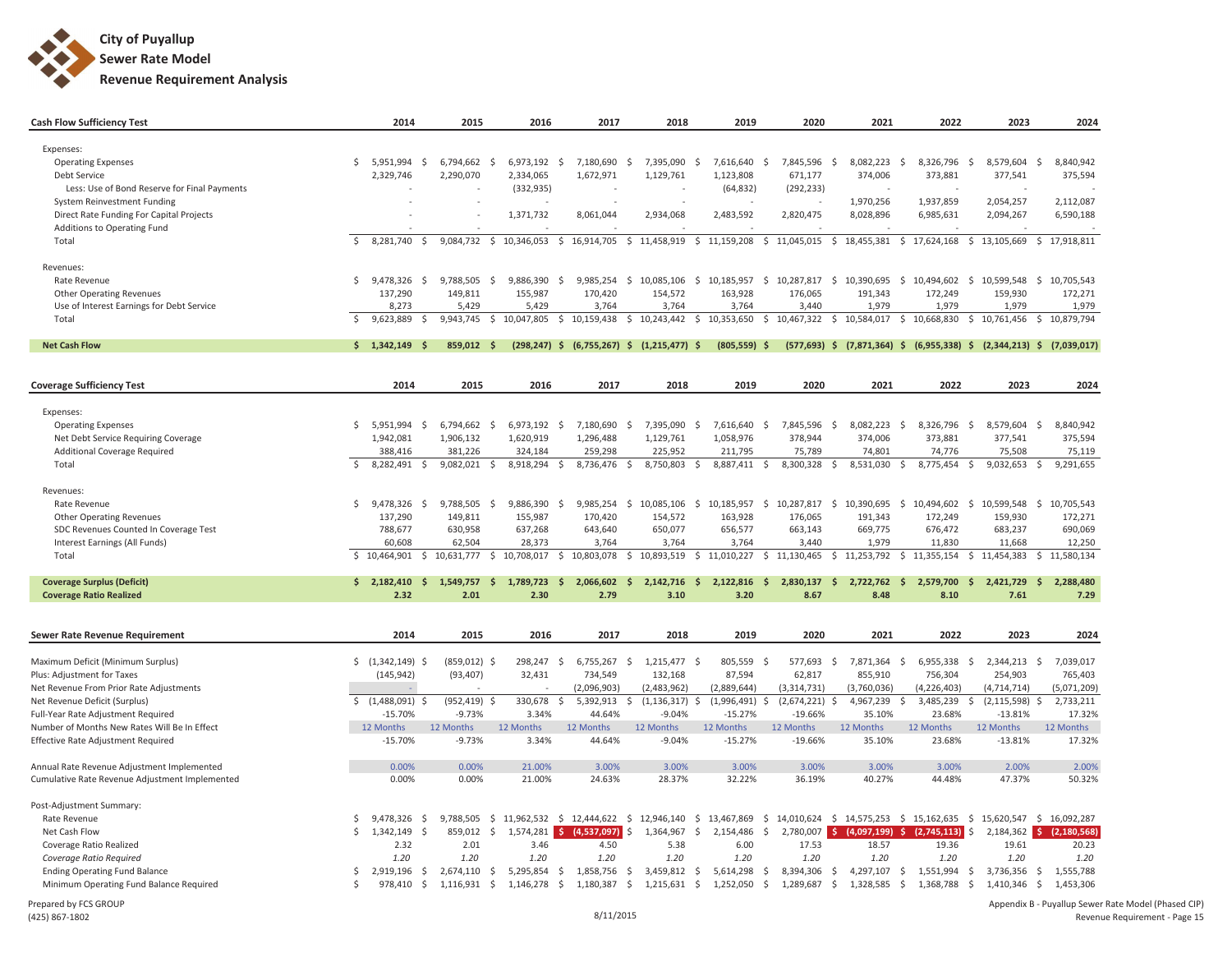

| <b>Operating Fund</b>                                                       |             | 2014                         | 2015                             | 2016             | 2017                     | 2018              | 2019             | 2020                     | 2021               | 2022              | 2023                 | 2024          |
|-----------------------------------------------------------------------------|-------------|------------------------------|----------------------------------|------------------|--------------------------|-------------------|------------------|--------------------------|--------------------|-------------------|----------------------|---------------|
|                                                                             |             |                              |                                  |                  |                          |                   |                  |                          |                    |                   |                      |               |
| <b>Beginning Balance</b>                                                    |             | 978,410<br>S,                | 1,116,931<br>- Ś                 | 2,674,110        | 5,295,854<br>$\zeta$     | 1,858,756<br>- Ś  | 3,459,812        | 5,614,298                | 8,394,306<br>-S    | 4,297,107<br>S,   | 1,551,994<br>$\zeta$ | 3,736,356     |
| Net Cash Flow After Rate Adjustments                                        |             | 1,342,149                    | 859,012                          | 1,574,281        | (4,537,097)              | 1,364,967         | 2,154,486        | 2,780,007                | (4,097,199)        | (2,745,113)       | 2,184,362            | (2, 180, 568) |
| Plus: Interfund Loan Repayment                                              |             | 598,637                      | 698,167                          | 1,047,462        | 1,100,000                | 236,089           |                  |                          |                    |                   |                      |               |
| Less: Transfer to Capital Fund                                              |             |                              |                                  |                  |                          |                   |                  |                          |                    |                   |                      |               |
| <b>Ending Balance</b>                                                       |             | 2,919,196<br>- Ś             | 2,674,110<br>- S                 | 5,295,854        | 1,858,756<br>- \$<br>-S  | 3,459,812<br>- \$ | 5,614,298<br>-Ŝ  | 8,394,306<br>- Ś         | 4,297,107<br>- \$  | 1,551,994<br>\$.  | 3,736,356<br>-S      | 1,555,788     |
| Minimum Balance                                                             |             | Ŝ.<br>978,410                | 1,116,931<br>$\ddot{\mathsf{S}}$ | 1,146,278        | Ŝ.<br>1,180,387<br>- Ś   | 1,215,631<br>\$   | 1,252,050<br>Ŝ.  | 1,289,687<br>- Ś         | 1,328,585<br>-\$   | 1,368,788<br>Ŝ.   | 1,410,346<br>S.      | 1,453,306     |
| <b>Capital Fund</b>                                                         |             | 2014                         | 2015                             | 2016             | 2017                     | 2018              | 2019             | 2020                     | 2021               | 2022              | 2023                 | 2024          |
| <b>Beginning Balance</b>                                                    | Ŝ.          | 10,466,924<br>Ŝ.             | 11,414,938<br>- Ś                | 4,588,896 \$     | - Ś<br>$\sim$            | $-5$              | Ŝ.<br>$\sim$ $-$ | $-5$                     | - \$               | 1,970,256<br>-Ŝ   | 1,937,859<br>$\zeta$ | 2,054,257     |
| <b>Plus: Interest Earnings</b>                                              |             | 52,335                       | 57,075                           | 22,944           |                          |                   |                  |                          |                    | 9,851             | 9,689                | 10,271        |
| Plus: Transfer from Operating Fund                                          |             |                              |                                  |                  |                          |                   |                  |                          |                    |                   |                      |               |
| Plus: System Development Charge Revenue                                     |             | 788,677                      | 630,958                          | 637,268          | 643,640                  | 650,077           | 656,577          | 663,143                  | 669,775            | 676,472           | 683,237              | 690,069       |
| Plus: System Reinvestment Funding                                           |             |                              |                                  |                  |                          | $\sim$            |                  |                          | 1,970,256          | 1,937,859         | 2,054,257            | 2,112,087     |
| Plus: Direct Rate Funding for Capital Projects                              |             |                              |                                  | 1,371,732        | 8,061,044                | 2,934,068         | 2,483,592        | 2,820,475                | 8,028,896          | 6,985,631         | 2,094,267            | 6,590,188     |
| Plus: Proceeds from New Public Works Trust Fund Loans                       |             |                              |                                  |                  | $\overline{\phantom{a}}$ | $\sim$            |                  | $\overline{\phantom{a}}$ |                    |                   |                      |               |
| Plus: Proceeds from New Revenue Bonds                                       |             |                              |                                  |                  |                          |                   |                  |                          |                    |                   |                      |               |
| Less: Capital Project Expenditures                                          |             |                              | (7,514,074)                      | (6,620,840)      | (8,704,685)              | (3,584,145)       | (3, 140, 170)    | (3,483,619)              | (8,698,671)        | (9,642,211)       | (4,725,052)          | (9, 344, 786) |
| <b>Ending Balance</b>                                                       | $\zeta$     | 11,307,935<br>-Ś             | 4,588,896 \$                     | $-5$             | $-5$                     | - \$              | $-5$             | l \$                     | 1,970,256<br>S.    | 1,937,859         | 2,054,257<br>S.      | 2,112,087     |
| Minimum Balance                                                             | Ś           | $\dot{\mathsf{S}}$<br>$\sim$ | $-5$                             | $-5$             | $-5$                     | $-5$              | $-5$             | S.<br>$\sim$             | $-5$               | $\zeta$<br>$\sim$ | $\zeta$<br>$\sim$    |               |
| <b>Bond Reserve Fund</b>                                                    |             | 2014                         | 2015                             | 2016             | 2017                     | 2018              | 2019             | 2020                     | 2021               | 2022              | 2023                 | 2024          |
|                                                                             | Ŝ.          |                              | -Ś                               |                  | - Ś                      |                   |                  |                          | - \$               |                   |                      |               |
| <b>Beginning Balance</b>                                                    |             | 1,654,589<br>-S              | 1,085,787                        | 1,085,787        | 752,851 \$               | 752,851 \$        | 752,851 \$       | 688,020 \$               | 395,786            | 395,786 \$        | 395,786 \$           | 395,786       |
| <b>Plus: Interest Earnings</b><br>Plus: Net Proceeds from New Revenue Bonds |             | 8,273                        | 5,429                            | 5,429            | 3,764                    | 3,764             | 3,764            | 3,440                    | 1,979              | 1,979             | 1,979                | 1,979         |
| Less: Use of Interest Earnings for Debt Service                             |             | (8, 273)                     | (5, 429)                         | (5, 429)         | (3,764)                  | (3,764)           | (3,764)          | (3,440)                  | (1,979)            | (1,979)           | (1,979)              |               |
| Less: Release of Reserves for Final-Year Payments                           |             |                              |                                  | (332, 935)       |                          |                   | (64, 832)        | (292, 233)               |                    |                   |                      | (1,979)       |
| <b>Ending Balance</b>                                                       |             | 1,654,589<br>-Ś              | 1,085,787<br>l S                 | $752,851$ \$     | 752,851<br>- \$          | $752,851$ \$      | 688,020<br>Ŝ.    | 395,786 \$               | 395,786<br>- Ś     | 395,786 \$        | 395,786 \$           | 395,786       |
| Minimum Balance                                                             |             | 989.943 \$                   | 882,810 \$                       | 752,851 \$       | 673,964 \$               | 600,140 \$        | 510,738 \$       | 378,241 \$               | 378,241 \$         | 378,241 \$        | 378,241 \$           | 378,241       |
|                                                                             |             |                              |                                  |                  |                          |                   |                  |                          |                    |                   |                      |               |
| <b>All Funds</b>                                                            |             | 2014                         | 2015                             | 2016             | 2017                     | 2018              | 2019             | 2020                     | 2021               | 2022              | 2023                 | 2024          |
| <b>Beginning Balance</b>                                                    | Ŝ.          | 13,099,923<br>Ŝ.             | 13,617,655 \$                    | 8,348,793 \$     | $6,048,705$ \$           | 2,611,608 \$      | 4,212,663<br>-S  | 6,302,318<br>-Ś          | 8,790,092 \$       | $6,663,149$ \$    | 3,885,639<br>- Ś     | 6,186,399     |
| Plus: Inflows                                                               |             | 2,790,071                    | 2,250,641                        | 4,659,116        | 9,808,449                | 5,188,964         | 5,298,420        | 6,267,066                | 10,670,906         | 9,611,793         | 7,027,791            | 9,404,594     |
| Less: Outflows                                                              |             | (8, 273)                     | (7,519,503)                      | (6,959,204)      | (13, 245, 546)           | (3,587,909)       | (3,208,766)      | (3,779,292)              | (12, 797, 849)     | (12, 389, 303)    | (4,727,031)          | (11,527,332)  |
| <b>Ending Balance</b>                                                       | $\varsigma$ | 15,881,721<br>-S             | 8,348,793<br>- \$                | 6,048,705        | 2,611,608<br>-Ś          | 4,212,663         | 6,302,318        | 8,790,092<br>-S          | 6,663,149<br>-S    | 3,885,639<br>-Ŝ   | 6,186,399            | 4,063,661     |
| Net Change                                                                  | Ŝ.          | 2,781,798<br>-\$             | $(5,268,862)$ \$                 | $(2,300,088)$ \$ | $(3,437,097)$ \$         | 1,601,056 \$      | 2,089,654<br>-\$ | 2,487,774<br>-\$         | $(2, 126, 943)$ \$ | $(2,777,510)$ \$  | 2,300,759<br>-\$     | (2, 122, 738) |
|                                                                             |             |                              |                                  |                  |                          |                   |                  |                          |                    |                   |                      |               |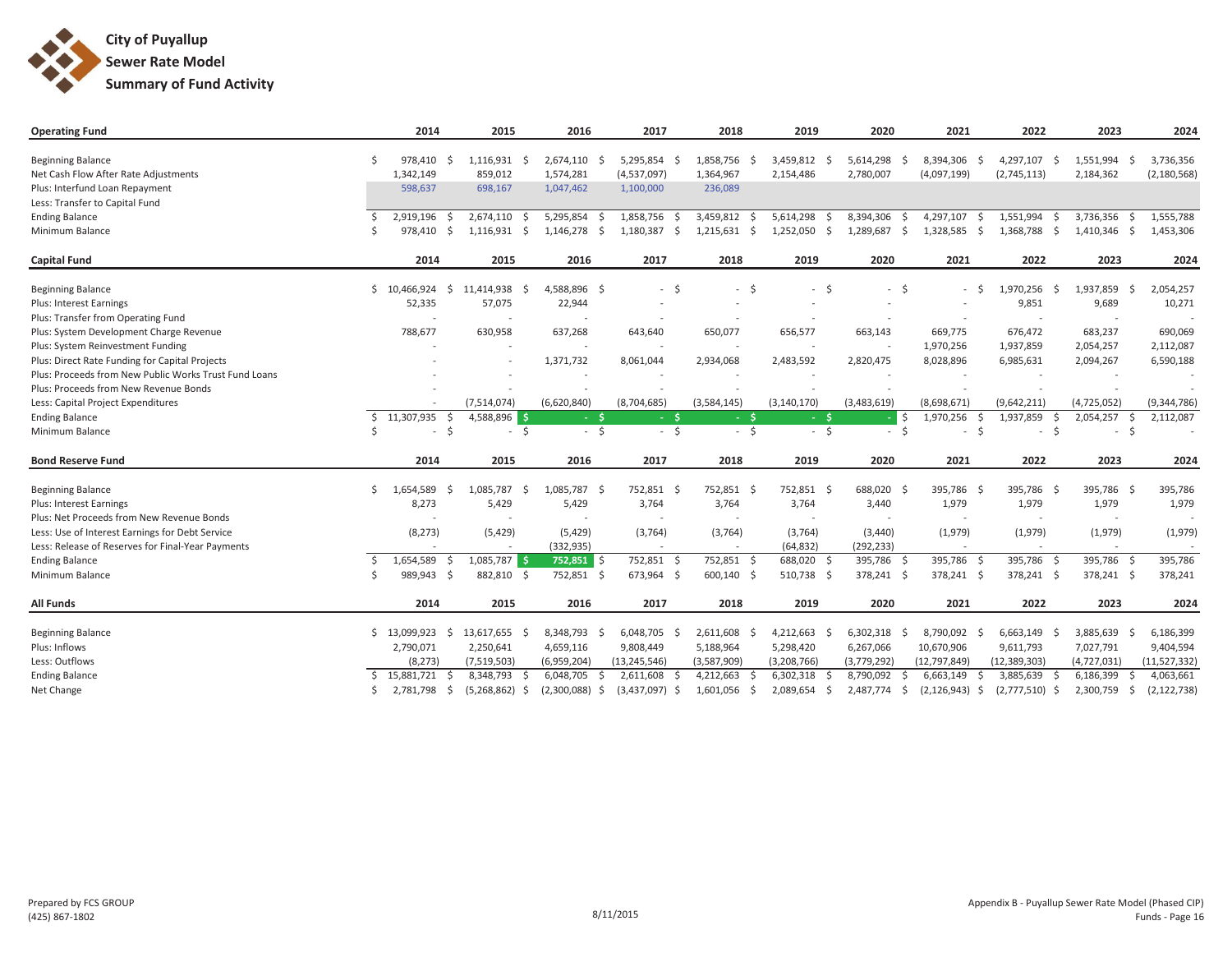

## **Summary of Plant-In-Service**

|                                   |                  | <b>Original Cost</b> |         |                       |                            |            | <b>Utility-Funded</b> |                       | <b>Donated</b> |                  |            |         |              |  |
|-----------------------------------|------------------|----------------------|---------|-----------------------|----------------------------|------------|-----------------------|-----------------------|----------------|------------------|------------|---------|--------------|--|
| <b>Asset Category</b>             | <b>Treatment</b> | Conveyance           | General | <b>Total</b>          | <b>Treatment</b>           | Convevance | General               | Total                 |                | <b>Treatment</b> | Conveyance | General | <b>Total</b> |  |
| Land                              | 915,532          | 22,273               |         | 937,805               | 915,532                    | 22,273     |                       | 937,805               |                |                  |            |         |              |  |
| Other Improvements                | 873,603          | 100,566              | 61,165  | 1,035,333             | 873,603                    | 100,566    | 61,165                | 1,035,333             |                |                  |            |         |              |  |
| Heavy Equipment                   | 2,849,992        |                      | 13,102  | 2,863,095             | 2,849,992                  |            | 13,102                | 2,863,095             |                |                  |            |         |              |  |
| Machinery & Equipment             | 70,908           | 85,596               |         | 156,505               | 70,908                     | 85,596     |                       | 156,505               |                |                  |            |         |              |  |
| <b>Buildings &amp; Structures</b> | 37,767,586       |                      | 818,705 | 38,586,291            | 37,767,586                 |            | 818,705               | 38,586,291            |                |                  |            |         |              |  |
| Software                          |                  |                      | 28,174  | 28,174                |                            |            | 28,174                | 28,174                |                |                  |            |         |              |  |
| Sewer Pipes                       |                  | 37,178,402           |         | 37,178,402            |                            | 35,230,098 |                       | 35,230,098            |                |                  | 1,948,304  |         | 1,948,304    |  |
| Force Mains                       |                  | 7,326,085            |         | 7,326,085             |                            | 7,326,085  |                       | 7,326,085             |                |                  |            |         |              |  |
| Lift Stations                     |                  | 6,391,944            |         | 6,391,944             |                            | 6,391,944  |                       | 6,391,944             |                |                  |            |         |              |  |
| Total                             | 42,477,621       | \$51,104,867         |         | 921,146 \$ 94,503,635 | \$42,477,621\$49,156,563\$ |            |                       | 921,146 \$ 92,555,330 |                |                  | 1,948,304  |         | 1,948,304    |  |

**<sup>2014</sup>**

|                          |               |  |                  |              | <b>Utility-Funded</b> |  |  |  |  |  |  |  |
|--------------------------|---------------|--|------------------|--------------|-----------------------|--|--|--|--|--|--|--|
| ieneral                  | <b>Total</b>  |  | <b>Treatment</b> | Conveyance   | General               |  |  |  |  |  |  |  |
| $\overline{\phantom{0}}$ | 937,805<br>\$ |  | 915,532          | 22,273<br>\$ | \$                    |  |  |  |  |  |  |  |
| 61,165                   | 1,035,333     |  | 873,603          | 100,566      | 61,165                |  |  |  |  |  |  |  |
| 13,102                   | 2,863,095     |  | 2,849,992        |              | 13,102                |  |  |  |  |  |  |  |
|                          | 156,505       |  | 70.908           | 85.596       |                       |  |  |  |  |  |  |  |
| 818,705                  | 38,586,291    |  | 37,767,586       |              | 818,705               |  |  |  |  |  |  |  |
| 28,174                   | 28,174        |  |                  |              | 28,174                |  |  |  |  |  |  |  |
| ۰                        | 37,178,402    |  | -                | 35,230,098   | $\overline{a}$        |  |  |  |  |  |  |  |
| ۰                        | 7,326,085     |  |                  | 7,326,085    | ۰                     |  |  |  |  |  |  |  |
|                          | 6,391,944     |  |                  | 6,391,944    |                       |  |  |  |  |  |  |  |
| 921,146                  | 94,503,635    |  | 42,477,621       | 49,156,563   | 921,146               |  |  |  |  |  |  |  |

|                   |            | <b>Original Cost</b> |                       |                          |            | <b>Utility-Funded</b> |              |
|-------------------|------------|----------------------|-----------------------|--------------------------|------------|-----------------------|--------------|
| reatment          | Convevance | General              | <b>Total</b>          | <b>Treatment</b>         | Convevance | General               | <b>Total</b> |
| $915,532 \quad $$ | 22,273 \$  |                      | 937,805               | 915,532 \$               | 22,273     |                       | 937,805      |
| 873,603           | 100,566    | 61,165               | 1,035,333             | 873,603                  | 100,566    | 61,165                | 1,035,333    |
| 2,849,992         |            | 13,102               | 2,863,095             | 2,849,992                |            | 13,102                | 2,863,095    |
| 70,908            | 85,596     |                      | 156,505               | 70,908                   | 85,596     |                       | 156,505      |
| 37,767,586        |            | 818,705              | 38,586,291            | 37,767,586               |            | 818,705               | 38,586,291   |
|                   |            | 28,174               | 28.174                |                          |            | 28.174                | 28.174       |
| . .               | 37,178,402 |                      | 37,178,402            | $\overline{\phantom{a}}$ | 35,230,098 |                       | 35,230,098   |
|                   | 7,326,085  |                      | 7,326,085             |                          | 7.326.085  |                       | 7,326,085    |
|                   | 6,391,944  |                      | 6,391,944             |                          | 6,391,944  |                       | 6,391,944    |
| 42.477.621        | 51.104.867 |                      | 921.146 \$ 94.503.635 | $$42.477.621$ \$         | 49.156.563 | 921.146 \$            | 92.555.330   |